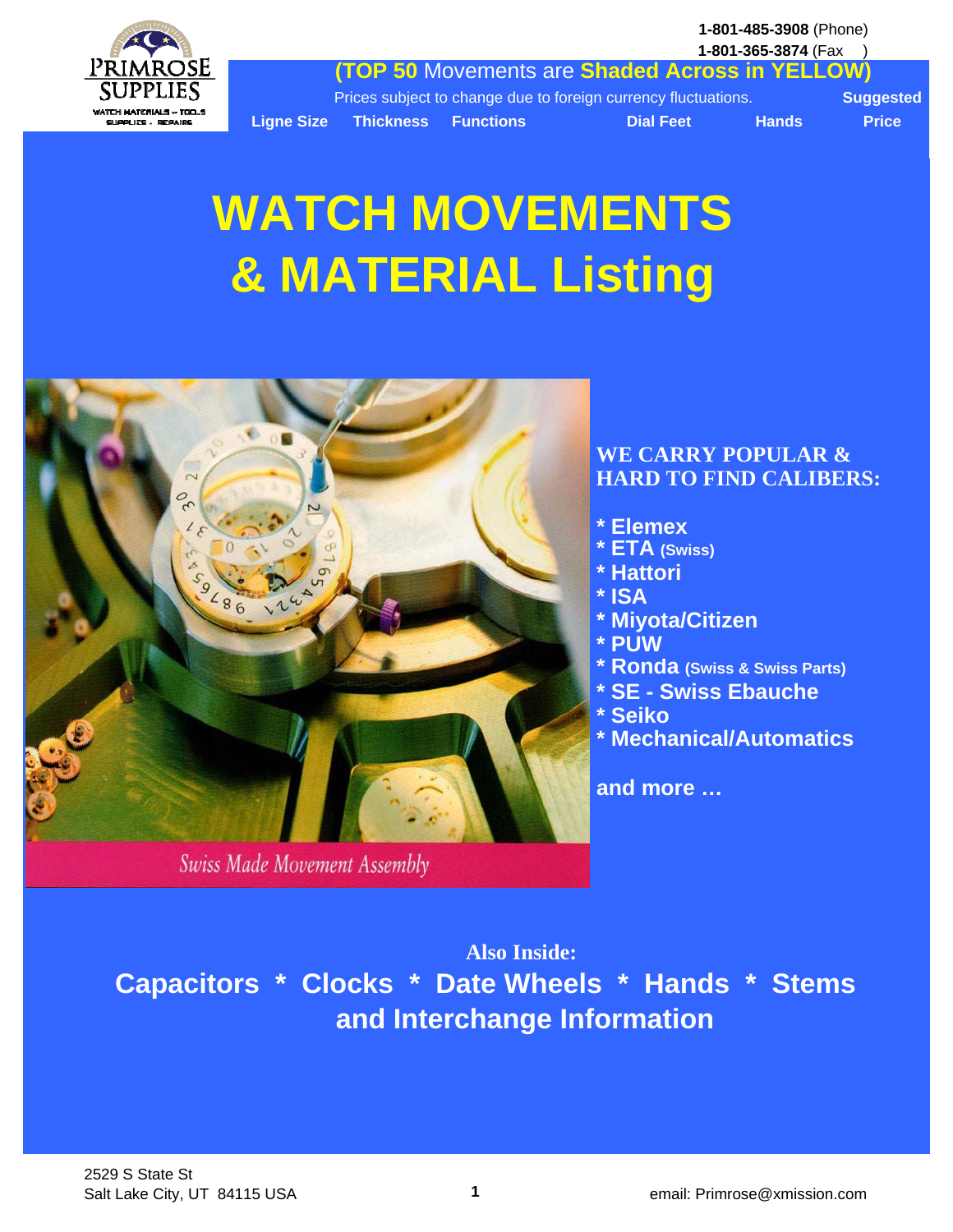|                                                    |                               |                            |                                                               |                                                                                    | 1-801-485-3908 (Phone) |                                  |
|----------------------------------------------------|-------------------------------|----------------------------|---------------------------------------------------------------|------------------------------------------------------------------------------------|------------------------|----------------------------------|
| Primrose                                           |                               |                            |                                                               | <b>(TOP 50 Movements are Shaded Across in YELLOW)</b>                              | 1-801-365-3874 (Fax    |                                  |
| SUPPLIES                                           |                               |                            |                                                               |                                                                                    |                        |                                  |
| WATCH MATERIALS -- TOOS                            |                               | <b>Thickness</b>           | <b>Functions</b>                                              | Prices subject to change due to foreign currency fluctuations.<br><b>Dial Feet</b> | <b>Hands</b>           | <b>Suggested</b><br><b>Price</b> |
| UPPLIES, REPAIR                                    | <b>Ligne Size</b>             |                            |                                                               |                                                                                    |                        |                                  |
| <b>TABLE OF CONTENTS</b>                           |                               |                            |                                                               |                                                                                    |                        |                                  |
|                                                    |                               |                            |                                                               |                                                                                    | Page                   |                                  |
| <b>NEW Calibers</b>                                |                               |                            |                                                               |                                                                                    | $3 - 5$                |                                  |
| <b>Elemex</b>                                      |                               |                            |                                                               |                                                                                    | 6                      |                                  |
| <b>ETA</b>                                         |                               |                            |                                                               |                                                                                    | $6 - 9$                |                                  |
| <b>FE - French Ebauche / Technotime</b>            |                               |                            |                                                               |                                                                                    | 9                      |                                  |
| <b>Hattori</b>                                     |                               |                            |                                                               |                                                                                    |                        |                                  |
| AL, PC                                             |                               |                            |                                                               |                                                                                    | 10                     |                                  |
|                                                    | V, VB, VC, VD, VJ, VK, VP, VX |                            |                                                               |                                                                                    | $10 - 13$              |                                  |
| Y, YL, YM, YR, YT                                  |                               |                            |                                                               |                                                                                    | 13                     |                                  |
| ISA                                                |                               |                            |                                                               |                                                                                    | 14                     |                                  |
| Miyota                                             |                               |                            |                                                               |                                                                                    | $15 - 18$              |                                  |
| Ronda                                              |                               |                            |                                                               |                                                                                    | $19 - 22$              |                                  |
| <b>SE - Swiss Ebauche</b>                          |                               |                            |                                                               |                                                                                    | 23                     |                                  |
| <b>Seiko</b>                                       |                               |                            |                                                               |                                                                                    | 23                     |                                  |
| <b>Mechanical / Automatic</b>                      |                               |                            |                                                               |                                                                                    | 24                     |                                  |
| Orient, Ebosa, HP (Remex), & PUW                   |                               |                            |                                                               |                                                                                    | 24                     |                                  |
| <b>Capacitors (Citizen &amp; Seiko)</b>            |                               |                            |                                                               |                                                                                    | 25                     |                                  |
| <b>Calendar Wheels - ETA (Date @3 and Date @6)</b> |                               |                            |                                                               |                                                                                    | 26                     |                                  |
| <b>Circuit Boards - ETA</b>                        |                               |                            |                                                               |                                                                                    | 26                     |                                  |
| Hands / Sweeps - Stick (Yel or Wht)                |                               |                            |                                                               |                                                                                    | 26                     |                                  |
| <b>Stems (Tap 10, 11, 12, &amp; 13)</b>            |                               |                            |                                                               |                                                                                    | $27 - 29$              |                                  |
| <b>Quartz Clocks (Movements &amp; Fit-Ups)</b>     |                               |                            |                                                               |                                                                                    | 30                     |                                  |
|                                                    |                               |                            | LEGEND / ABBREVIATIONS                                        |                                                                                    |                        |                                  |
| 2H                                                 |                               | 2-Hand movement (No Sweep) |                                                               |                                                                                    |                        |                                  |
| 24H                                                | 24-Hour Hand                  |                            |                                                               |                                                                                    |                        |                                  |
| D <sub>4</sub> A                                   |                               |                            | Calendar at "4" Angled or Hanging position on dial            |                                                                                    |                        |                                  |
| <b>D4S</b>                                         |                               |                            | Calendar at "4" Straight or Horizontal position on dial       |                                                                                    |                        |                                  |
| D <sub>6</sub>                                     | Calendar at "6"               |                            |                                                               |                                                                                    |                        |                                  |
| H0                                                 |                               |                            | aig.0 - Reduced Cannon Pinion (measure overall height)        |                                                                                    |                        |                                  |
| <b>H2</b>                                          |                               |                            | aig.2 - Raised Cannon Pinion (measure overall height)         |                                                                                    |                        |                                  |
| H <sub>3</sub>                                     |                               |                            | aig.3 - High Cannon Pinion (measure overall height)           |                                                                                    |                        |                                  |
| H4                                                 |                               |                            | aig.4 - Very High Cannon Pinion (measure overall height)      |                                                                                    |                        |                                  |
| H <sub>6</sub>                                     |                               |                            | aig.6 - Special Production (measure overall height)           |                                                                                    |                        |                                  |
| Li                                                 | <b>Lithium Battery</b>        |                            |                                                               |                                                                                    |                        |                                  |
| <b>Sw</b>                                          | <b>Swiss Made</b>             |                            |                                                               |                                                                                    |                        |                                  |
| Disc.                                              | <b>Discontinued Caliber</b>   |                            |                                                               |                                                                                    |                        |                                  |
| <b>LIMITED</b>                                     |                               |                            | Movement is discontinued or in short supply, but stock exists |                                                                                    |                        |                                  |
| Ronda xxxx.B                                       | <b>Big Date</b>               |                            |                                                               |                                                                                    |                        |                                  |
| <b>Ronda xxxx.D</b>                                | <b>Date</b>                   |                            |                                                               |                                                                                    |                        |                                  |
| Ronda xxxx.P                                       | <b>Asymmetrical</b>           |                            |                                                               |                                                                                    |                        |                                  |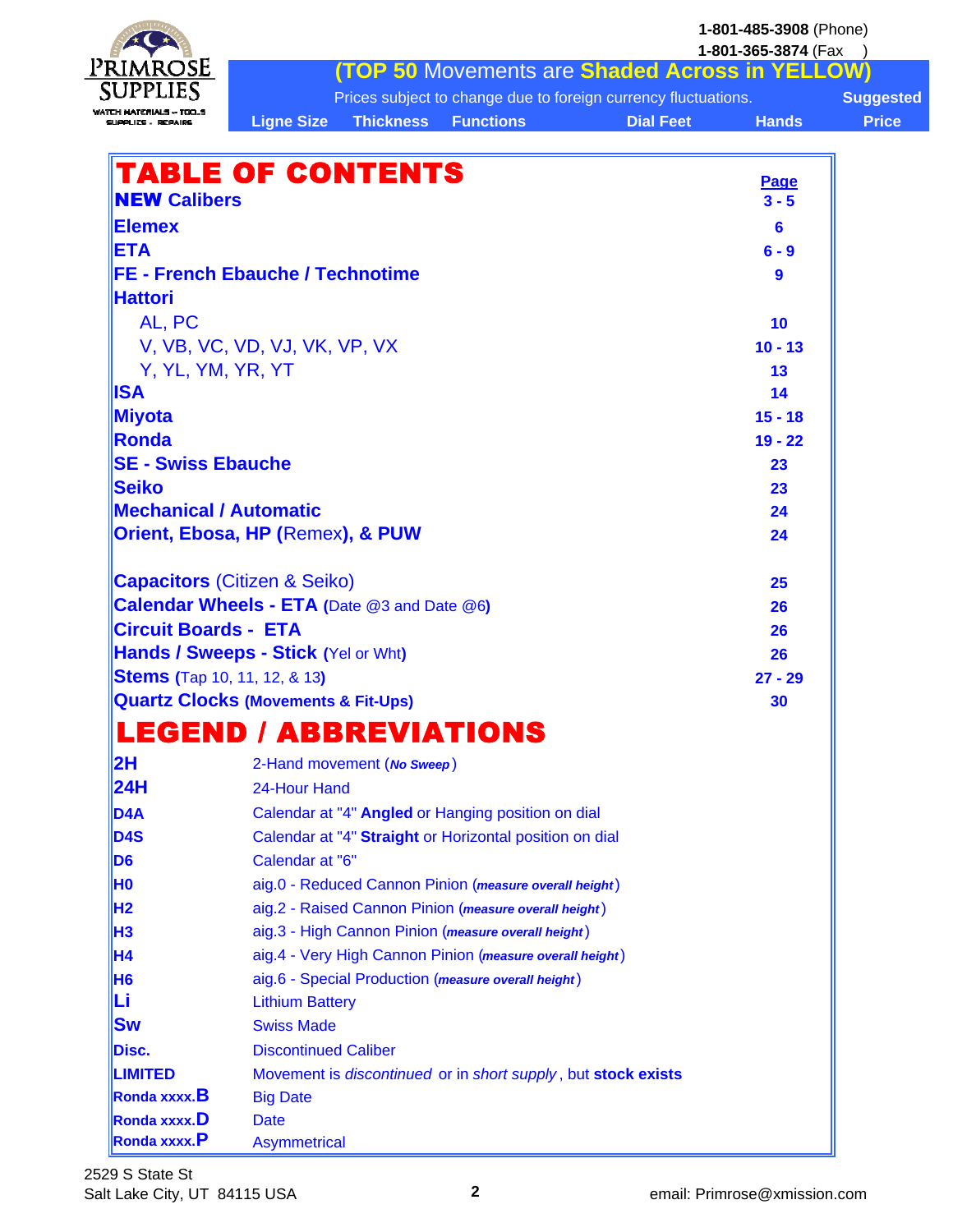|                |                         | 1-801-485-3908 (Phone) |                    |                                                                |                  |                     |                  |  |  |
|----------------|-------------------------|------------------------|--------------------|----------------------------------------------------------------|------------------|---------------------|------------------|--|--|
|                | Primrose                |                        |                    |                                                                |                  | 1-801-365-3874 (Fax |                  |  |  |
|                | <b>SUPPLIES</b>         |                        |                    | <b>(TOP 50 Movements are Shaded Across in YELLOW)</b>          |                  |                     |                  |  |  |
|                | WATCH MATERIALS -- TOOS |                        |                    | Prices subject to change due to foreign currency fluctuations. |                  |                     | <b>Suggested</b> |  |  |
|                | SUPPLICS - REPAIRS      | <b>Ligne Size</b>      | <b>Thickness</b>   | <b>Functions</b>                                               | <b>Dial Feet</b> | <b>Hands</b>        | <b>Price</b>     |  |  |
|                | NEW                     | <b>CALIBERS</b>        |                    |                                                                |                  |                     |                  |  |  |
| <b>ETA</b>     | 280.002 H3              | 3 3/4 x 6 3/4          | 1.80mm             | <b>High CP</b>                                                 | 4 & 9 1/2        | 55/100              | \$54.95          |  |  |
| <b>ETA</b>     | 901.001 H3              | 5 1/2 x 6 3/4          | 2.20mm             | <b>High CP</b>                                                 | 6 1/2 & 11 1/2   | 70/120              | \$26.95          |  |  |
| <b>ETA</b>     | 955.112-2H              | <b>11 1/2 Round</b>    | 2.50mm             | D, 2-Hand                                                      | 2 1/2 & 8 1/2    | 70/120              | \$39.95          |  |  |
| <b>ETA</b>     | 955.112 HO              | 11 1/2 Round           | 2.50mm             | D, Swp, Reduced CF                                             | 2 1/2 & 8 1/2    | 70/120/20           | \$39.95          |  |  |
| <b>ETA</b>     | 955.112 H3              | <b>11 1/2 Round</b>    | 2.50 <sub>mm</sub> | D, Swp, High CP                                                | 2 1/2 & 8 1/2    | 70/120/20           | \$49.95          |  |  |
| <b>ETA</b>     | 955.122                 | <b>11 1/2 Round</b>    | 3.00mm             | DD, Swp                                                        | 2 1/2 & 8 1/2    | 70/120/20           | \$49.95          |  |  |
| <b>ETA</b>     | 955.412-2H              | 10 1/2 Round           | 2.50mm             | D, 2-Hand                                                      | 2 & 8            | 70/120              | \$39.95          |  |  |
| <b>ETA</b>     | 955.412 HO              | 10 1/2 Round           | 2.50mm             | D, Swp, Reduced CF                                             | 288              | 70/120/20           | \$39.95          |  |  |
| <b>ETA</b>     | 955.412 H3              | 10 1/2 Round           | 2.50mm             | D, Swp, High CP                                                | 2&8              | 70/120/20           | \$49.95          |  |  |
| <b>ETA</b>     | 955.422                 | 10 1/2 Round           | 3.00mm             | DD, Swp                                                        | 2&8              | 70/120/20           | \$49.95          |  |  |
| <b>ETA</b>     | 956.112-2H              | 7 3/4 Round            | 2.50mm             | D, 2-Hand                                                      | 4 & 11           | 70/120              | \$39.95          |  |  |
| <b>ETA</b>     | 956.112 HO              | 7 3/4 Round            | 2.50mm             | D, Swp, Reduced CF                                             | 4 & 11           | 70/120/20           | \$39.95          |  |  |
| <b>ETA</b>     | 956.112 H3              | 7 3/4 Round            | 2.50mm             | D, Swp, High CP                                                | 4 & 11           | 70/120/20           | \$49.95          |  |  |
| <b>ETA</b>     | 956.412-2H              | 8 3/4 Round            | 2.50mm             | D, 2-Hand                                                      | 4 & 11           | 70/120              | \$40.95          |  |  |
| <b>ETA</b>     | 976.001 HO              | 5 1/2 x 6 3/4          | 1.95mm             | <b>Reduced CP</b>                                              | 7 & 11 1/2       | 55/100              | \$84.95          |  |  |
| <b>ETA</b>     | 976.001 H3              | 5 1/2 x 6 3/4          | 1.95mm             | <b>High CP</b>                                                 | 7 & 11 1/2       | 55/100              | \$84.95          |  |  |
| <b>ETA</b>     | F03.111 H3              | 7 3/4 Round            | 2.50mm             | D, Swp, High CP                                                | 4 & 11           | 70/120/20           | \$34.95          |  |  |
| <b>ETA</b>     | F03.111-2H              | 7 3/4 Round            | 2.50mm             | D, 2-Hand, 3 jew                                               | 4 & 11           | 70/120              | \$24.95          |  |  |
| <b>ETA</b>     | F05.111-2H              | 10 1/2 Round           | 2.50mm             | D, 2-Hand, 3 jew                                               | 2 & 8            | 70/120              | \$21.95          |  |  |
| <b>ETA</b>     | F06.111-2H              | <b>11 1/2 Round</b>    | 2.50mm             | D, 2-Hand, 3 jew                                               | 2 & 8            | 70/120              | \$21.95          |  |  |
| <b>ETA</b>     | F06.111 H3              | <b>11 1/2 Round</b>    | 2.50mm             | D, Swp, High CP                                                | 2 & 8            | 70/120/20           | \$34.95          |  |  |
|                |                         |                        |                    |                                                                |                  |                     |                  |  |  |
| <b>Hattori</b> | <b>PC 21 H4</b>         | $63/4 \times 8$        | 3.15mm             | Swp, Very High CP                                              | 5&11, 7&11       | 70/120/17           | \$5.95           |  |  |
| <b>Hattori</b> | <b>VD 75</b>            | 10 1/2 Round           | 3.45mm             | Multi func (6H/4-Eye)                                          | 4 1/2 & 10       | 70/120/20           | \$15.95          |  |  |
| <b>Hattori</b> | <b>VD 76</b>            | 10 1/2 Round           | 3.45mm             | Multi func (6H/3-Eye)                                          | 4 1/2 & 10       | 70/120/20           | \$15.95          |  |  |
| <b>Hattori</b> | <b>VD 77</b>            | 10 1/2 Round           | 3.45mm             | Multi func (4H/2-Eye)                                          | 4 1/2 & 10       | 70/120/20           | \$15.95          |  |  |
| <b>Hattori</b> | <b>VD 78</b>            | 10 1/2 Round           | 3.45mm             | Multi func (3H/1-Eye)                                          | 4 1/2 & 10       | 70/120/20           | \$15.95          |  |  |
| <b>Hattori</b> | <b>VD 79</b>            | 10 1/2 Round           | 3.45mm             | Multi func (4H/2-Eye                                           | 4 1/2 & 10       | 65/110/20           | \$15.95          |  |  |
| <b>Hattori</b> | <b>VD 85</b>            | 10 1/2 Round           | 3.45mm             | Multi func (5H/2-Eye)                                          | 4 1/2 & 10       | 65/110/20           | \$17.95          |  |  |
| <b>Hattori</b> | <b>VD 86</b>            | 10 1/2 Round           | 3.45mm             | Multi func (5H/2-Eye)                                          | 4 1/2 & 10       | 65/110/20           | \$17.95          |  |  |
| <b>Hattori</b> | <b>VD 87</b>            | 10 1/2 Round           | 3.45mm             | Multi func (5H/2-Eye)                                          | 4 1/2 & 10       | 65/110/20           | \$17.95          |  |  |
| <b>Hattori</b> | <b>VJ 45</b>            | 111/2                  | 2.94mm             | Day@12, D@6                                                    | 187              | 70/120/20           | \$8.50           |  |  |
| <b>Hattori</b> | <b>VJ 52</b>            | 121/2                  | 2.71mm             | D, Swp                                                         | 187              | 70/120/20           | \$8.50           |  |  |
| <b>Hattori</b> | <b>VJ 53</b>            | 121/2                  | 2.94mm             | DD, Swp                                                        | 187              | 70/120/20           | \$8.50           |  |  |
| <b>Hattori</b> | <b>VJ 55</b>            | 121/2                  | 2.94mm             | Day@12, D@6                                                    | 187              | 70/120/20           | \$8.50           |  |  |
| <b>Hattori</b> | <b>VJ 76</b>            | 111/2                  | 3.50mm             | D, Swp                                                         | 187              | 70/120/20           | \$10.50          |  |  |
| <b>Hattori</b> | <b>VK 63</b>            | 131/2                  | 4.50mm             | D, Swp, Chr (6H/3-Eye)                                         | $\mathbf 0$      | 70/120/20           | \$25.50          |  |  |
| <b>Hattori</b> | VX <sub>3N</sub>        | 101/2                  | 3.05mm             | Multi func (6H/3-Eye)                                          | 1 & 7            | 65/110/20           | \$24.95          |  |  |
| <b>Hattori</b> | VX <sub>3P</sub>        | 101/2                  | 3.05mm             | Multi func (5H/2-Eye)                                          | 1 & 7            | 65/110/20           | \$24.95          |  |  |
| <b>Hattori</b> | <b>VX 3S</b>            | 101/2                  | 3.05mm             | Multi func (6H/3-Eye)                                          | 1 & 7            | 65/110/20           | \$21.95          |  |  |
| <b>Hattori</b> | <b>VX 3T</b>            | 101/2                  | 3.05mm             | Multi func (6H/3-Eye)                                          | 1 & 7            | 65/110/20           | \$21.95          |  |  |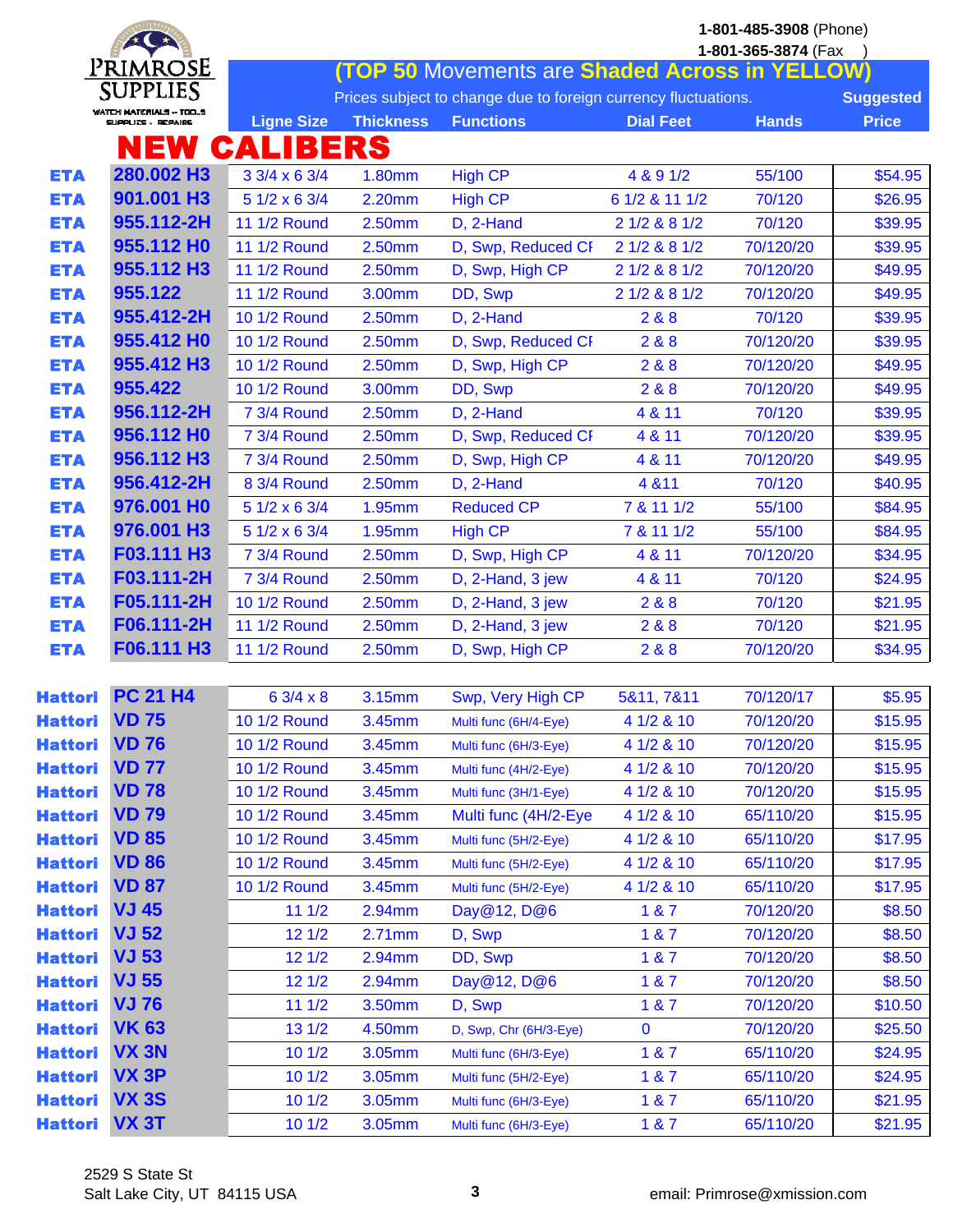|               |                                               | 1-801-485-3908 (Phone)<br>1-801-365-3874 (Fax |                  |                                                                                    |                  |              |                                  |  |
|---------------|-----------------------------------------------|-----------------------------------------------|------------------|------------------------------------------------------------------------------------|------------------|--------------|----------------------------------|--|
|               | Primrose                                      |                                               |                  | <b>(TOP 50 Movements are Shaded Across in YELLOW)</b>                              |                  |              |                                  |  |
|               | SUPPLIES                                      |                                               |                  |                                                                                    |                  |              |                                  |  |
|               | WATCH MATERIALS -- TOOS<br>SUPPLICS , REPAIRS | <b>Ligne Size</b>                             | <b>Thickness</b> | Prices subject to change due to foreign currency fluctuations.<br><b>Functions</b> | <b>Dial Feet</b> | <b>Hands</b> | <b>Suggested</b><br><b>Price</b> |  |
|               |                                               |                                               |                  |                                                                                    |                  |              |                                  |  |
|               | NEW                                           | <b>CALIBERS (Continued)</b>                   |                  |                                                                                    |                  |              |                                  |  |
| <b>ISA</b>    | 222/1332                                      | 10 1/2 Round                                  | 1.90mm           | D, Swp                                                                             | 2&8&8            | 70/120       | \$66.95                          |  |
| <b>ISA</b>    | 608/1010                                      | $63/4 \times 8$                               | 3.10mm           | <b>Swp</b>                                                                         | 1 1/2 & 5 1/2    | 70/120/20    | \$5.95                           |  |
| <b>ISA</b>    | 2330/103                                      | 10 1/2 Round                                  | 3.25mm           | D, Swp                                                                             | 3 1/2 & 10 1/2   | 70/120/20    | \$13.95                          |  |
| <b>ISA</b>    | 2331/103                                      | 11 1/2 Round                                  | 3.20mm           | D, Swp                                                                             | 3 1/2 & 10 1/2   | 70/120/20    | \$13.95                          |  |
| <b>ISA</b>    | 2334/1035                                     | 14 3/4 Round                                  | 3.00mm           | D, Swp                                                                             | 3 1/2 & 10 1/2   | 70/120/20    | \$20.95                          |  |
| <b>ISA</b>    | 8174/201                                      | 11 1/2 Round                                  | 4.60mm           | Chr, D@6, 2-eye                                                                    | 2 1/2 & 8 1/2    | 90/150/20    | \$44.40                          |  |
| <b>ISA</b>    | 8272                                          | 11 1/2 Round                                  | 4.95mm           | Chr, D@6, 2-eye, Tide                                                              | 2 1/2 & 8 1/2    | 90/150/20    | \$97.75                          |  |
| <b>ISA</b>    | 9232/1920                                     | 10 1/2 Round                                  | 4.13mm           | Multi func (6H/3-Eye)                                                              | 2&8&8            | 70/120/20/18 | \$23.95                          |  |
| <b>ISA</b>    | 9238/1970                                     | 10 1/2 Round                                  | 4.13mm           | Multi func (6H/3-Eye)                                                              | 2 & 8            | 70/120/20/18 | \$23.95                          |  |
|               |                                               |                                               |                  |                                                                                    |                  |              |                                  |  |
| <b>MIYOTA</b> | <b>1L26</b>                                   | $63/4 \times 8$                               | 2.15mm           | <b>High CP</b>                                                                     | 7 & 11 1/2       | 70/120       | \$10.95                          |  |
| <b>MIYOTA</b> | <b>1L36</b>                                   | $63/4 \times 8$                               | 2.15mm           | Swp, High CP                                                                       | 7 & 11 1/2       | 70/120/20    | \$10.95                          |  |
| <b>MIYOTA</b> | <b>1S13 D6</b>                                | 11 1/2 Round                                  | 2.71mm           | D@6, Swp                                                                           | 5 & 11           | 70/120/17    | \$8.95                           |  |
| <b>MIYOTA</b> | 2350                                          | 11 1/2 Round                                  | 4.15mm           | D@12, D, Swp                                                                       | 4 & 10           | 70/120/17    | \$9.95                           |  |
| <b>MIYOTA</b> | 2353                                          | 11 1/2 Round                                  | 4.15mm           | <b>BIG Date, Swp</b>                                                               | 4 & 10           | 70/120/17    | \$9.95                           |  |
|               | <b>MIYOTA 2405</b>                            | 13 1/2 Round                                  | 4.35mm           | DD, Swp                                                                            | 2 1/2 & 8 1/2    | 70/120/17    | \$9.95                           |  |
|               | <b>MIYOTA 2415</b>                            | 13 1/2 Round                                  | 4.35mm           | D, Swp                                                                             | 2 1/2 & 8 1/2    | 70/120/17    | \$9.95                           |  |
| <b>MIYOTA</b> | 2453                                          | 13 1/2 Round                                  | 4.35mm           | <b>BIG Date, Swp</b>                                                               | 2 1/2 & 8 1/2    | 70/120/17    | \$9.95                           |  |
| <b>MIYOTA</b> | <b>5R22</b>                                   | $33/4 \times 6$                               | 1.90mm           | <b>High Can Pin</b>                                                                | 4 & 11 1/2       | 40/80        | \$29.95                          |  |
| <b>MIYOTA</b> | <b>5Y26</b>                                   | 5 1/2 x 6 3/4                                 | 2.54mm           | <b>High Can Pin</b>                                                                | 6 1/2 & 11 1/2   | 65/100       | \$9.95                           |  |
|               | <b>MIYOTA 5Y36</b>                            | 5 1/2 x 6 3/4                                 | 2.54mm           | Swp, High Can Pin                                                                  | 6 1/2 & 11 1/2   | 65/100/17    | \$9.95                           |  |
| <b>MIYOTA</b> | <b>9U15</b>                                   | 10 1/2 Round                                  | 2.33mm           | D                                                                                  | 5 & 11           | 70/120       | \$14.95                          |  |
| <b>MIYOTA</b> | <b>GM10D6</b>                                 | 10 1/2 Round                                  | 2.71mm           | D@6, Swp                                                                           | 4 1/2 & 10 1/2   | 70/120/17    | \$9.50                           |  |
|               | <b>MIYOTA GN10</b>                            | 8 3/4 Round                                   | 2.71mm           | D, Swp                                                                             | 4 1/2 & 10 1/2   | 70/120/17    | \$7.95                           |  |
| <b>MIYOTA</b> | GP <sub>00</sub>                              | 12 Round                                      | 4.40mm           | <b>BIG Date, DTZ, Swp</b>                                                          | 4 & 11           | 70/120/17    | \$20.95                          |  |
|               | <b>MIYOTA GP10</b>                            | 12 Round                                      | 4.40mm           | <b>BIG Date, Sm Swp</b>                                                            | 4 & 11           | 70/120/17    | \$21.95                          |  |
|               | <b>MIYOTA JR00</b>                            | <b>12 1/2 Round</b>                           | 4.18mm           | Multi func (6H/3-Eye                                                               | 5 1/2 & 10 1/2   | 70/120/17    | \$23.95                          |  |
|               | <b>MIYOTA JS00</b>                            | <b>12 1/2 Round</b>                           | 4.18mm           | Swp, Stw (6H/3-Eye)                                                                | 5 1/2 & 10 1/2   | 70/120/17    | \$26.95                          |  |
|               | <b>MIYOTA JS15</b>                            | <b>12 1/2 Round</b>                           | 4.30mm           | D, Swp, Stw (6H/3-E                                                                | 5 1/2 & 10 1/2   | 70/120/17    | \$26.95                          |  |
|               | <b>MIYOTA JS20</b>                            | <b>12 1/2 Round</b>                           | 4.18mm           | Swp, Stw (6H/3-Eye)                                                                | 5 1/2 & 10 1/2   | 70/120/17    | \$26.95                          |  |
|               | <b>MIYOTA JS25</b>                            | <b>12 1/2 Round</b>                           | 4.18mm           | D, Swp, Stw (6H/3-E                                                                | 5 1/2 & 10 1/2   | 70/120/17    | \$26.95                          |  |
|               | <b>MIYOTA JS26</b>                            | 12 1/2 Round                                  | 4.18mm           | D, Swp, Stw (6H/3-E)                                                               | 5 1/2 & 10 1/2   | 70/120/17    | \$26.95                          |  |
|               | <b>MIYOTA OS21</b>                            | 13 1/2 Round                                  | 5.10mm           | D, Swp, Chr (5H/2-E                                                                | 2 1/2 & 9 1/2    | 70/120/17    | \$29.95                          |  |
|               | <b>MIYOTA OS62</b>                            | 13 1/2 Round                                  | 4.13mm           | D, Swp, Chr (6H/3-E                                                                | 2 1/2 & 9 1/2    | 70/120/17/26 | \$32.95                          |  |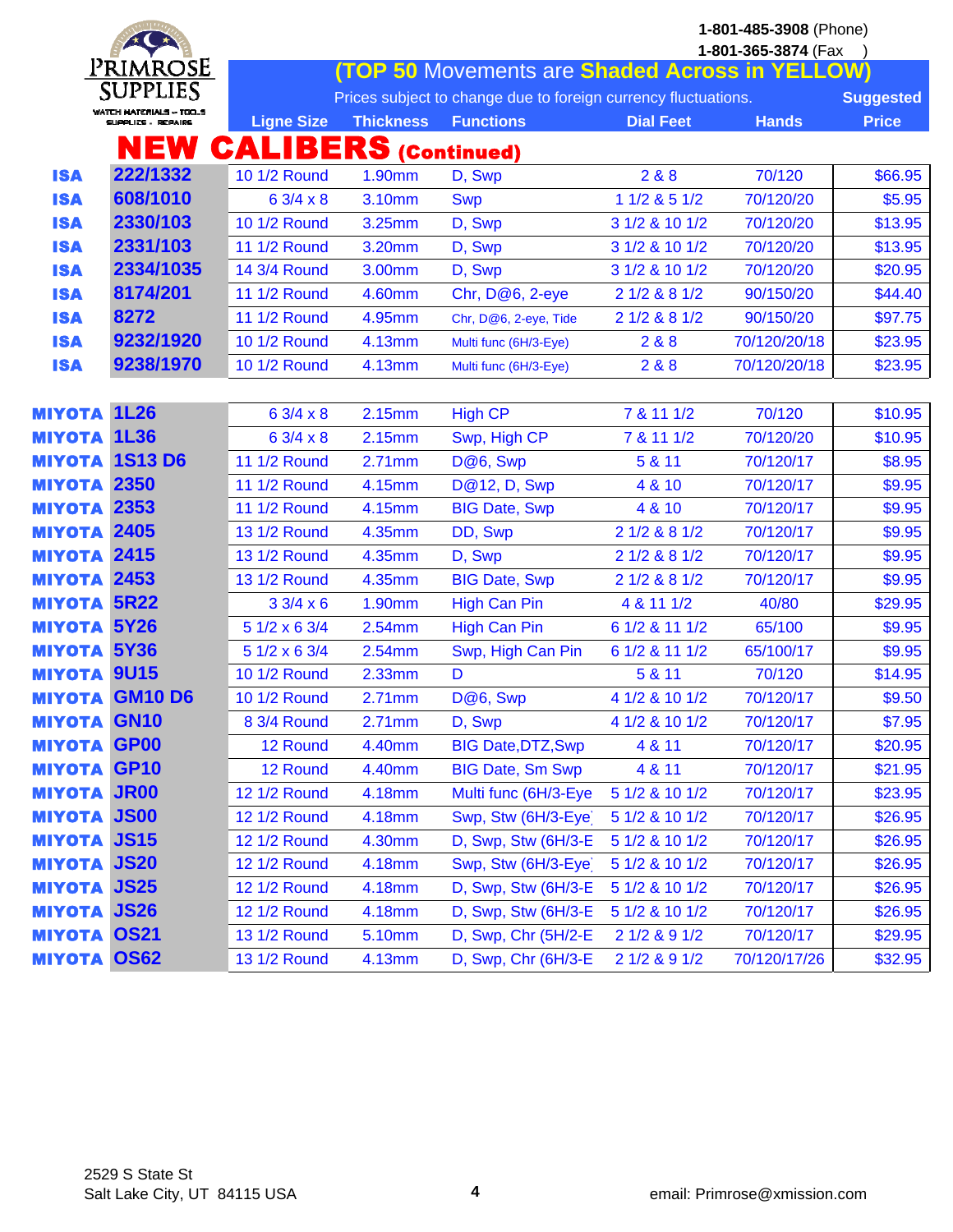|                              | $*$ $\rightarrow$                             |                             | 1-801-485-3908 (Phone) |                                                                |                  |                        |                    |  |
|------------------------------|-----------------------------------------------|-----------------------------|------------------------|----------------------------------------------------------------|------------------|------------------------|--------------------|--|
|                              |                                               |                             |                        |                                                                |                  | 1-801-365-3874 (Fax    |                    |  |
|                              | Primrose                                      |                             |                        | (TOP 50 Movements are Shaded Across in YELLOW)                 |                  |                        |                    |  |
|                              | SUPPLIES                                      |                             |                        | Prices subject to change due to foreign currency fluctuations. |                  |                        | <b>Suggested</b>   |  |
|                              | WATCH MATERIALS ~ TOO_S<br>SUPPLICS , REPAIRS | <b>Ligne Size</b>           | <b>Thickness</b>       | <b>Functions</b>                                               | <b>Dial Feet</b> | <b>Hands</b>           | <b>Price</b>       |  |
|                              | NEW                                           | <b>CALIBERS (Continued)</b> |                        |                                                                |                  |                        |                    |  |
| <b>RONDA</b>                 | 502                                           | 10 1/2 Round                | 3.00mm                 |                                                                | 2 & 8            | 70/120                 | \$10.95            |  |
| <b>RONDA</b>                 | 502 H <sub>2</sub>                            | 10 1/2 Round                | 3.00mm                 | <b>Raised CP</b>                                               | 2&8              | 70/120                 | \$10.95            |  |
| <b>RONDA</b>                 | 505 H <sub>2</sub>                            | 10 1/2 Round                | 3.00mm                 | D, Swp, Raised CP                                              | 2&8&8            | 70/120/20              | \$10.50            |  |
| <b>RONDA</b>                 | 505 H <sub>6</sub>                            | 11 1/2 Round                | 3.00mm                 | Aig.6, Tracer intchg                                           | 2 & 8            | 70/120/20              | \$14.95            |  |
| <b>RONDA</b>                 | 515 H <sub>2</sub>                            | 11 1/2 Round                | 3.00mm                 | D, Swp, Raised CP                                              | 2&8              | 70/120/20              | \$10.95            |  |
| <b>RONDA</b>                 | 515.24H                                       | 11 1/2 Round                | 3.00mm                 | D, Swp, 24hr Hand                                              | 2 & 8            | 70/120/20              | \$14.95            |  |
| <b>RONDA</b>                 | <b>515 Sw</b>                                 | 11 1/2 Round                | 3.00mm                 | D, Swp, 5J-Gold                                                | 2&8&8            | 70/120/20              | \$14.50            |  |
| <b>RONDA</b>                 | <b>515 Sw H6</b>                              | 11 1/2 Round                | 3.00mm                 | Aig.6, Luminox intchg                                          | 2&8&8            | 70/120/20              | \$22.95            |  |
| <b>RONDA</b>                 | <b>582 Sw H3</b>                              | 8 3/4 Round                 | 3.00mm                 | 5J-Gold, High CP                                               | 5 & 11           | 70/120/20              | \$18.95            |  |
|                              |                                               |                             |                        |                                                                |                  |                        |                    |  |
| <b>RONDA</b>                 | <b>703 Sw H4</b>                              | 10 1/2 Round                | 2.50mm                 | Swp, 5J-G, Very HCP                                            | 2 & 8            | 70/120/20              | \$24.95            |  |
| <b>RONDA</b>                 | <b>705 H3</b>                                 | 10 1/2 Round                | 2.50mm                 | D, Swp, High CP                                                | 2 & 8            | 70/120/20              | \$15.95            |  |
| <b>RONDA</b>                 | <b>705 Sw</b>                                 | 10 1/2 Round                | 2.50mm                 | D, Swp, 5J-Gold                                                | 2&8&8            | 70/120/20              | \$20.95            |  |
| <b>RONDA</b>                 | 706.B                                         | 10 1/2 Round                | 3.00mm                 | Chr, Swp, (5-Hand)                                             | 2&8&8            | 70/120/20              | \$39.95            |  |
| <b>RONDA</b>                 | 715 H <sub>3</sub>                            | 11 1/2 Round                | 2.55mm                 | D, Swp, High CP                                                | 2 & 8            | 70/120/20              | \$16.95            |  |
| <b>RONDA</b>                 | 715 H4                                        | 11 1/2 Round                | 2.55mm                 | D, Swp, Very High CP                                           | 2&8&8            | 70/120/20              | \$16.95            |  |
| <b>RONDA</b>                 | <b>715 Sw</b>                                 | 11 1/2 Round                | 2.55mm                 | D, Swp, 5J-Gold                                                | 2&8&8            | 70/120/20              | \$20.95            |  |
| <b>RONDA</b>                 | <b>715Li Sw</b>                               | 11 1/2 Round                | 4.60mm                 | <b>Lithium Battery</b>                                         | 2&8              | 70/120/20              | \$28.40            |  |
| <b>RONDA</b>                 | <b>715Li Sw H6</b>                            | 11 1/2 Round                | 4.60mm                 | Lithium, Aig.6, Luminox                                        | 2 & 8            | 70/120/20              | \$32.95            |  |
| <b>RONDA</b>                 | <b>753 H3</b>                                 | 5 1/2 x 6 3/4               | 2.50mm                 | Swp, High CP                                                   | 6 1/2 & 11 1/2   | 70/120/20              | \$13.50            |  |
| <b>RONDA</b>                 | <b>753 Sw</b>                                 | 5 1/2 x 6 3/4               | 2.50mm                 | Swp, 4J-Gold                                                   | 6 1/2 & 11 1/2   | 70/120/20              | \$22.95            |  |
| <b>RONDA</b>                 | 762 H4                                        | $63/4 \times 8$             | 2.50mm                 | <b>Very High CP</b>                                            | 3 1/2 & 8 1/2    | 70/120                 | \$7.95             |  |
| <b>RONDA</b>                 | <b>774 Sw D6</b>                              | 7 3/4 Round                 | 2.50mm                 | D@6, 2-Hand, 5J-Gold                                           | 4 & 11           | 70/120                 | \$22.95            |  |
| <b>RONDA</b>                 | 775 H <sub>3</sub>                            | 7 3/4 Round                 | 2.50mm                 | D, Swp, High CP                                                | 4 & 11 1/2       | 70/120/20              | \$16.95            |  |
| <b>RONDA</b>                 | <b>775 Sw</b>                                 | 7 3/4 Round                 | 2.50mm                 | D, Swp, 5J-Gold                                                | 4 & 11 1/2       | 70/120/20              | \$20.95            |  |
| <b>RONDA</b>                 | <b>784 Sw D6</b><br><b>785 H3</b>             | 8 3/4 Round                 | 2.50mm                 | D@6, 2-Hand, 5J-Gold                                           | 4 & 11           | 70/120                 | \$22.95            |  |
| <b>RONDA</b><br><b>RONDA</b> | 785 H <sub>6</sub>                            | 8 3/4 Round                 | 2.50mm                 | D, Swp, High CP                                                | 4 & 11           | 70/120/20<br>70/120/20 | \$16.95            |  |
| <b>RONDA</b>                 | <b>785 Sw</b>                                 | 8 3/4 Round<br>8 3/4 Round  | 2.50mm<br>2.50mm       | D, Swp, Aig.6, Tracer<br>D, Swp, 5J-Gold                       | 4 & 11<br>4 & 11 | 70/120/20              | \$15.95<br>\$20.95 |  |
|                              |                                               |                             |                        |                                                                |                  |                        |                    |  |
| <b>RONDA</b>                 | <b>1032 Sw</b>                                | 33/4 x 6                    | 1.95mm                 | Swiss, 7J-Gold                                                 | 23/488           | 40/80                  | \$44.95            |  |
| <b>RONDA</b>                 | <b>1042 Sw</b>                                | 4 1/4 Round                 | 2.90mm                 | Swiss, 5J-Gold                                                 | 187              | 40/80                  | \$56.95            |  |
| <b>RONDA</b>                 | <b>1062 Sw</b>                                | $63/4 \times 8$             | 1.90mm                 | Swiss, 4J-Gold                                                 | 5 1/2 & 11 1/2   | 70/120                 | \$24.95            |  |
| <b>RONDA</b>                 | <b>1064 Sw</b>                                | $63/4 \times 8$             | 1.90mm                 | Swiss, Sm Sec (Ldy)                                            | 5 1/2 & 11 1/2   | 70/120/20              | \$24.95            |  |
| <b>RONDA</b>                 | <b>1069 Sw</b>                                | $63/4 \times 8$             | 1.90mm                 | Swiss, Sm Sec (Gnt)                                            | 5 1/2 & 11 1/2   | 70/120/20              | \$24.95            |  |
| <b>RONDA</b>                 | 3520.D Sw                                     | <b>12 1/2 Round</b>         | 4.90mm                 | Chr, BIG D@12, 2-eye                                           | 6 1/2 & 11 1/2   | 90/150/25              | \$62.95            |  |
| <b>RONDA</b>                 | <b>7003.L Sw</b>                              | 15 Round                    | 5.60mm                 | BIG D@12, Retro@6                                              | 12 1/2 & 6 1/2   | 90/150/25              | \$89.95            |  |
| <b>RONDA</b>                 | <b>7003.N Sw</b>                              | 15 Round                    | 5.60mm                 | BIG D@6, Retro@12                                              | 12 1/2 & 6 1/2   | 90/150/25              | \$89.95            |  |
| <b>RONDA</b>                 | <b>7004.N Sw</b>                              | 15 Round                    | 5.60mm                 | BIG D@6, Retro@12                                              | 12 1/2 & 6 1/2   | 90/150/25              | \$89.95            |  |
| <b>RONDA</b>                 | <b>7004.P Sw</b>                              | 15 Round                    | 5.60mm                 | BIG D@1, Retro@10                                              | 12 1/2 & 6 1/2   | 90/150/25              | \$89.95            |  |
| <b>RONDA</b>                 | <b>8040.N Sw</b>                              | 15 Round                    | 5.60mm                 | BIG D@1, Retro@10                                              | 12 1/2 & 6 1/2   | 90/150/20              | \$89.95            |  |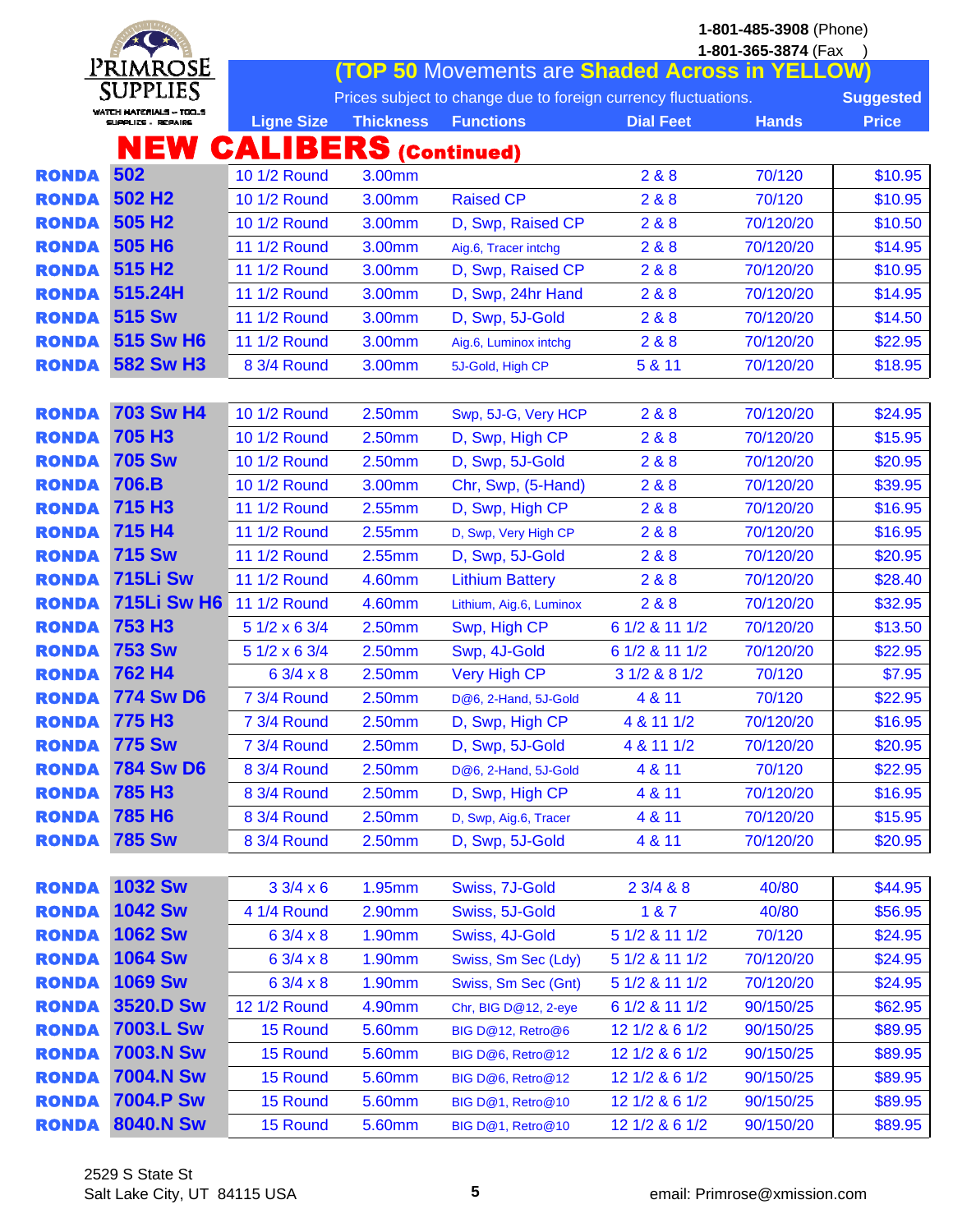

**1-801-365-3874** (Fax ) **(TOP 50** Movements are **Shaded Across in YELLOW)**

Prices subject to change due to foreign currency fluctuations. **Suggested** Ligne Size Thickness Functions **Dial Feet Hands** Price

# WATCH MOVEMENT LISTING

| <b>ELEMEX</b>  |             |                    |        |            |                |           |           |  |  |  |
|----------------|-------------|--------------------|--------|------------|----------------|-----------|-----------|--|--|--|
| Disc.          | 2550        | $51/2 \times 63/4$ | 2.70mm | <b>Swp</b> | 11/285         | 70/120/20 | Ronda 753 |  |  |  |
| <b>LIMITED</b> | <b>3D10</b> | $63/4 \times 8$    | 2.50mm | <b>Swp</b> | 5 1/2 & 12 1/2 | 70/120/18 | \$13.95   |  |  |  |
| Disc.          | <b>3D44</b> | $63/4 \times 8$    | 2.50mm |            | 5 1/2 & 12 1/2 | 70/120    | Ronda 762 |  |  |  |
| <b>LIMITED</b> | <b>5D15</b> | 101/2              | 2.50mm | <b>Swp</b> | 5&11, 7&12 1/2 | 70/120/18 | \$9.50    |  |  |  |
| <b>LIMITED</b> | 5D16        | 101/2              | 4.50mm | <b>Swp</b> | 5&11, 7&12 1/2 | 70/120/18 | \$11.50   |  |  |  |
| <b>LIMITED</b> | <b>5D20</b> | 101/2              | 3.30mm | D, Swp     | 5&11, 7&12 1/2 | 70/120/18 | \$11.50   |  |  |  |

| <b>ETA</b>     |            |                 |               |                           |                 |               |               |
|----------------|------------|-----------------|---------------|---------------------------|-----------------|---------------|---------------|
| <b>LIMITED</b> | 201.001    | 4 1/4 Round     | 2.25mm        |                           | N/A             | 50/90         | \$395.00      |
| <b>LIMITED</b> | 210.001    | 9 1/4 Round     | 0.98mm        |                           | 2 3/4 & 6 1/4   | 50/100        | \$225.00      |
| <b>LIMITED</b> | 210.011    | 9 1/4 Round     | 1.50mm        | D                         | 2 1/4 & 6 1/2   | 50/100        | \$229.95      |
| Disc.          | 251.252    | 13 1/4 Round    | 5.00mm        | Chr, D                    | 1 1/2 & 6 1/2   | 120/150/20    | <b>NO SUB</b> |
|                |            |                 |               |                           |                 |               | \$109.95      |
| Disc.          | 251.265    | 13 1/4 Round    | 5.00mm        | Alm, Chr (6H/3-Eye)       | 1 1/2 & 7 1/2   | 150/200/26/20 | <b>NO SUB</b> |
|                | 251.272    | 13 1/4 Round    | 4.60mm        | D@4, Chr (6H/3-Eye)       | $11/2$ & $71/2$ | 80/150/200    | \$109.95      |
| <b>LIMITED</b> | 251.292    | 13 1/4 Round    | 5.00mm        | D@4, Chr (6H/3-Eye)       | 1 1/2 & 6 1/2   | 150/200/30/80 | \$137.95      |
|                | 251.471    | 10 1/2 Round    | 4.70mm        | D@4, Chr (6H/3-Eye)       | 5 1/2 & 11 1/2  | 90/150/30/20  | \$94.95       |
| <b>LIMITED</b> | 252.611    | 11 1/2 Round    | 4.40mm        | <b>Perpetual Cal, Swp</b> | 21/288          | 70/120/20     | \$149.95      |
|                | 255.112    | 11 1/2 Round    | 1.95mm        | D, Swp                    | 2 1/2 & 8 1/2   | 70/120/20     | \$79.95       |
| Disc.          | 255.121    | 11 1/2 Round    | 2.45mm        | DD, Swp                   | 2 1/2 & 8 1/2   | 70/120/20     | <b>NO SUB</b> |
| Disc.          | 255.122    | 11 1/2 Round    | 2.45mm        | Day@12, D, Swp            | 2 1/2 & 8 1/2   | 70/120/20     | <b>NO SUB</b> |
| Disc.          | 255.241    | 10 1/2 Round    | 3.50mm        | D, Remote Swp             | 1 1/2 & 7 1/2   | 70/120/20/20  | <b>NO SUB</b> |
| Disc.          | 255.266    | 11 1/2 Round    | 2.45mm        | D, 24hr, Swp              | 2 1/2 & 7 1/2   | 70/120/20     | <b>NO SUB</b> |
|                | 255.412    | 10 1/2 Round    | 1.95mm        | D, Swp                    | 1 1/2 & 7 1/2   | 70/120/20     | \$74.20       |
| Disc.          | 255.421    | 10 1/2 Round    | 2.45mm        | DD, Swp                   | 1 1/2 & 7 1/2   | 70/120/20     | <b>NO SUB</b> |
|                | 255.441    | 10 1/2 Round    | 1.95mm        | D                         | 11/288          | 70/120        | \$79.95       |
|                | 255.462    | 10 1/2 Round    | 2.45mm        | D, Swp                    | 1 1/2 & 7 1/2   | 70/120/20     | \$119.00      |
| Disc.          | 255.465    | 10 1/2 Round    | 2.85mm        | D, Swp                    | 1 1/2 & 7 1/2   | 70/120/20     | <b>NO SUB</b> |
| Disc.          | 255.481    | 10 1/2 Round    | 2.70mm        | Chr, DD, Mn, Swp          | 2&8&8           | 70/120/160/20 | <b>NO SUB</b> |
| Disc.          | 255.483    | 10 1/2 Round    | 2.70mm        | Chr, D, Mn, Swp           | 2&8             | 70/120/160/20 | <b>NO SUB</b> |
| Disc.          | 255.563    | 10 1/2 Round    | 2.45mm        | D, Swp                    |                 | 70/120/20     | <b>NO SUB</b> |
|                | 256.031    | 8 1/4 Round     | 1.95mm        |                           | 5 & 11          | 70/120        | \$84.95       |
|                |            |                 |               |                           |                 |               | \$94.95       |
|                | 256.111    | 8 1/4 Round     | 1.95mm        | D, Swp                    | 5 & 11          | 70/120/20     | \$84.95       |
|                | 256.461    | 8 1/4 Round     | 2.45mm        | D, Swp                    |                 | 70/120/20     | \$119.00      |
| Disc.          | 256.513    | 8 1/4 Round     | 1.95mm        | D, Swp                    | 5 & 11          | 70/120/20     | <b>NO SUB</b> |
|                |            |                 |               |                           |                 |               | \$44.95       |
| **NEW**        | 280.002 нз | 3 3/4 x 6 3/4   | <b>1.80mm</b> | <b>High CP</b>            | 4 & 9 1/2       | 55/100        | \$54.95       |
| Disc.          | 281.001    | 5 1/2 x 6 3/4   | 0.98mm        |                           | 6 1/2 & 11 1/2  | 55/100        | Eta E03.001   |
|                | 282.001    | $51/2 \times 8$ | 1.20mm        |                           | 5 1/2 & 11 1/2  | 55/100        | \$94.95       |
|                |            |                 |               |                           |                 |               |               |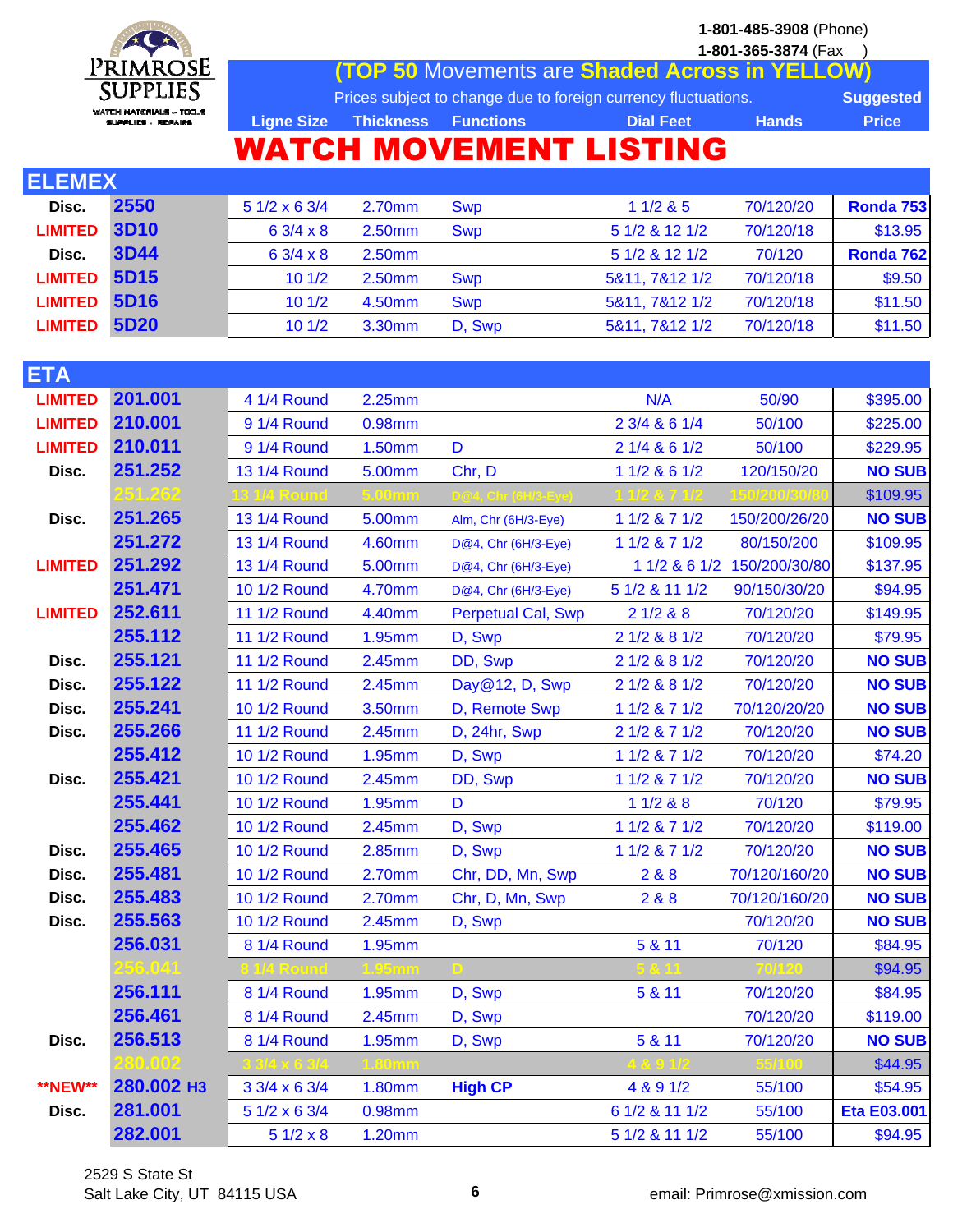|                | $\star$ $\bullet$                                    |                     |                  |                                                                |                  | 1-801-485-3908 (Phone)<br>1-801-365-3874 (Fax |                     |
|----------------|------------------------------------------------------|---------------------|------------------|----------------------------------------------------------------|------------------|-----------------------------------------------|---------------------|
|                | PrimrosE                                             |                     |                  | (TOP 50 Movements are Shaded Across in YELLOW)                 |                  |                                               |                     |
|                | <b>SUPPLIES</b>                                      |                     |                  | Prices subject to change due to foreign currency fluctuations. |                  |                                               | <b>Suggested</b>    |
|                | <b>WATCH MATERIALS -- TOOS</b><br>SUPPLICS - REPAIRS | <b>Ligne Size</b>   | <b>Thickness</b> | <b>Functions</b>                                               | <b>Dial Feet</b> | <b>Hands</b>                                  | <b>Price</b>        |
| Disc.          | 400.001                                              | 6 3/4 x 8           | 2.75mm           |                                                                | 3 1/2 & 8 1/2    | 70/120                                        | Ronda 762           |
| Disc.          | 400.101                                              | 6 3/4 x 8           | 2.75mm           | <b>Swp</b>                                                     | 3 12/ & 8 1/2    | 70/120/20                                     | <b>Ronda 763</b>    |
| Disc.          | 400.111 D6                                           | 8 1/4 Round         | 3.25mm           | D@6, Swp                                                       | 1 1/2 & 8 1/2    | 70/120/20                                     | <b>NO SUB</b>       |
| <b>LIMITED</b> | 400.411 D6                                           | 10 Round            | 3.25mm           | D@6, Swp                                                       | 1 1/2 & 8 1/2    | 70/120/20                                     | \$16.95             |
| <b>LIMITED</b> | 556.125                                              | 7 3/4 Round         | 3.25mm           | DD, Swp                                                        | 5 & 11           | 70/120/20                                     | \$34.95             |
| Disc.          | 581.001                                              | 8 3/4 Round         | 3.20mm           | <b>Remote Swp</b>                                              | 5 1/2 & 11       | 60/110/16                                     | <b>NO SUB</b>       |
| Disc.          | 801.004                                              | 5 1/2 x 6 3/4       | 2.50mm           |                                                                | 6 1/2 & 11 1/2   | 70/120                                        | Ronda 751           |
| Disc.          | 801.104                                              | 5 1/2 x 6 3/4       | 2.50mm           | <b>Swp</b>                                                     | 6 1/2 & 11 3/4   | 70/120/20                                     | Ronda 753           |
| Disc.          | 802.005                                              | 6 3/4 x 8           | 2.95mm           |                                                                | 3 1/2 & 8 1/2    | 70/120                                        | Ronda 762           |
| Disc.          | 802.105                                              | 6 3/4 x 8           | 2.95mm           | <b>Swp</b>                                                     | 3 1/2 & 8 1/2    | 70/120/20                                     | <b>Ronda 763</b>    |
| Disc.          | 803.114                                              | 8 3/4 Round         | 3.40mm           | D, Swp                                                         | 4 & 11           | 70/120/20                                     | Ronda 785           |
| Disc.          | 803.114 D6                                           | 8 3/4 Round         | 3.40mm           | D@6, Swp                                                       | 4 & 11           | 70/120/20                                     | <b>Ronda 785 D6</b> |
| Disc.          | 803.124                                              | 8 3/4 Round         | 3.65mm           | DD, Swp                                                        | 4 & 11           | 70/120/20                                     | <b>NO SUB</b>       |
| Disc.          | 804.114                                              | 10 1/2 Round        | 3.40mm           | D, Swp                                                         | 2&8&8            | 70/120/20                                     | Ronda 505           |
| Disc.          | 804.114 D6                                           | 10 1/2 Round        | 3.40mm           | D@6, Swp                                                       | 2&8&8            | 70/120/20                                     | <b>Ronda 505 D6</b> |
| <b>LIMITED</b> | 804.124                                              | 10 1/2 Round        | 3.65mm           | DD, Swp                                                        | 2&8&8            | 70/120/20                                     | \$8.50              |
| <b>LIMITED</b> | 804.192                                              | 10 1/2 Round        | 3.40mm           | D, Alm, Swp                                                    | 2&8&8            | 70/120/20                                     | \$79.95             |
|                | 805.112                                              | <b>11 1/2 Round</b> | 3.65mm           | D, Swp, Swiss                                                  | 2 1/2 & 8 1/2    | 70/120/20                                     | \$18.95             |
| Disc.          | 805.114                                              | 11 1/2 Round        | 3.40mm           | D, Swp                                                         | 2 1/2 & 8 1/2    | 70/120/20                                     | Eta 805.111         |
| Disc.          | 805.114 D6                                           | 11 1/2 Round        | 3.40mm           | D@6, Swp                                                       | 2 1/2 & 8 1/2    | 70/120/20                                     | <b>NO SUB</b>       |
| Disc.          | 805.124                                              | 11 1/2 Round        | 3.65mm           | DD, Swp                                                        | 2 1/2 & 8 1/2    | 70/120/20                                     | Ronda 517           |
| Disc.          | 805.144                                              | <b>11 1/2 Round</b> | 3.65mm           | Day@12, D, Swp                                                 | 2 1/2 & 8 1/2    | 70/120/20                                     | <b>NO SUB</b>       |
| Disc.          | 805.161                                              | <b>11 1/2 Round</b> | 3.65mm           | D, 24hr, Swp                                                   | 2 1/2 & 8 1/2    | 70/120/20/160                                 | <b>NO SUB</b>       |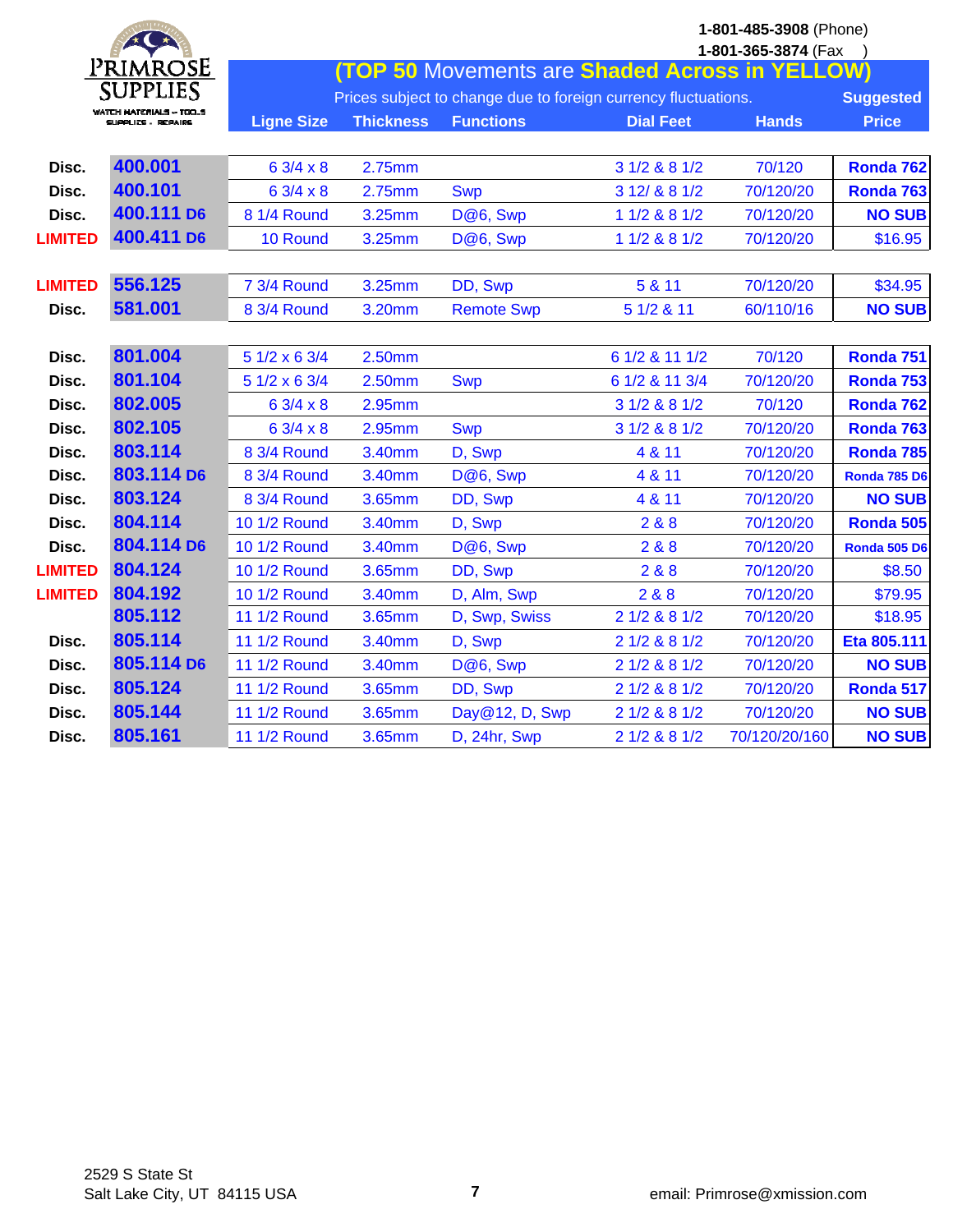|                | $*$ $*$                                       |                     |                  | 1-801-485-3908 (Phone)<br>1-801-365-3874 (Fax                  |                  |              |                  |  |
|----------------|-----------------------------------------------|---------------------|------------------|----------------------------------------------------------------|------------------|--------------|------------------|--|
|                | <u>Primrose</u>                               |                     |                  | <b>(TOP 50 Movements are Shaded Across in YELLOW)</b>          |                  |              |                  |  |
|                | <b>SUPPLIES</b>                               |                     |                  | Prices subject to change due to foreign currency fluctuations. |                  |              | <b>Suggested</b> |  |
|                | WATCH MATERIALS - TOO.S<br>SUPPLICS - REPAIRS | <b>Ligne Size</b>   | <b>Thickness</b> | <b>Functions</b>                                               | <b>Dial Feet</b> | <b>Hands</b> | <b>Price</b>     |  |
|                |                                               |                     |                  |                                                                |                  |              |                  |  |
| <b>LIMITED</b> | 901.001 HO                                    | 5 1/2 x 6 3/4       | 2.20mm           | <b>Reduced CP</b>                                              | 6 1/2 & 11 1/2   | 70/120       | \$23.95          |  |
|                | XOM 10XOM                                     |                     |                  |                                                                |                  |              | \$22.95          |  |
| <b>**NEW**</b> | 901.001 H3                                    | 5 1/2 x 6 3/4       | 2.20mm           | <b>High CP</b>                                                 | 6 1/2 & 11 1/2   | 70/120       | \$26.95          |  |
| Disc.          | 901.005                                       | 5 1/2 x 6 3/4       | 2.20mm           |                                                                | 6 1/2 & 11 1/2   | 70/120       | Eta 901.001      |  |
|                | 302.002                                       |                     |                  |                                                                |                  |              | \$19.95          |  |
|                | 902.101                                       | 5 1/2 x 6 3/4       | 2.20mm           | <b>Swp</b>                                                     | 7 & 11 1/2       | 70/120/20    | \$19.95          |  |
| <b>LIMITED</b> | 902.505                                       | 6 3/4 x 8           | 2.35mm           | <b>Remote Swp</b>                                              | 7 & 11 1/2       | 70/120/20    | \$19.95          |  |
| <b>**NEW**</b> | 955.112-2H                                    | 11 1/2 Round        | 2.50mm           | D, 2-Hand                                                      | 2 1/2 & 8 1/2    | 70/120       | \$39.95          |  |
| <b>**NEW**</b> | 955.112 но                                    | 11 1/2 Round        | 2.50mm           | D, Swp, Reduced CP                                             | 2 1/2 & 8 1/2    | 70/120/20    | \$39.95          |  |
|                |                                               |                     |                  |                                                                |                  |              | \$34.95          |  |
| <b>**NEW**</b> | 955.112 H <sub>3</sub>                        | 11 1/2 Round        | 2.50mm           | D, Swp, High CP                                                | 2 1/2 & 8 1/2    | 70/120/20    | \$49.95          |  |
| <b>**NEW**</b> | 955.122                                       | 11 1/2 Round        | 3.00mm           | DD, Swp                                                        | 2 1/2 & 8 1/2    | 70/120/20    | \$49.95          |  |
| Disc.          | 955.124                                       | 11 1/2 Round        | 3.00mm           | DD, Swp                                                        | 2 1/2 & 8 1/2    | 70/120/20    | Eta 955.122      |  |
|                | 955.132                                       | <b>11 1/2 Round</b> | 3.00mm           | <b>D@12, D, Swp</b>                                            | 2 1/2 & 8 1/2    | 70/120/20    | \$53.95          |  |
|                | 955.132 D6                                    | 11 1/2 Round        | 3.00mm           | D@12, D@6, Swp                                                 | 2 1/2 & 8 1/2    | 70/120/20    | \$53.95          |  |
| <b>**NEW**</b> | 955.412-2H                                    | 10 1/2 Round        | 2.50mm           | D, 2-Hand                                                      | 2&8&8            | 70/120       | \$39.95          |  |
| <b>**NEW**</b> | 955.412 HO                                    | 10 1/2 Round        | 2.50mm           | D, Swp, Reduced CP                                             | 2&8&8            | 70/120/20    | \$39.95          |  |
|                |                                               |                     |                  |                                                                |                  |              | \$37.95          |  |
| <b>**NEW**</b> | 955.412 H3                                    | 10 1/2 Round        | 2.50mm           | D, Swp, High CP                                                | 2 & 8            | 70/120/20    | \$49.95          |  |
| Disc.          | 955.414                                       | 10 1/2 Round        | 2.50mm           | D, Swp                                                         | 2&8&8            | 70/120/20    | Eta 955.412      |  |
| <b>**NEW**</b> | 955.422                                       | 10 1/2 Round        | 3.00mm           | DD, Swp                                                        | 2 & 8            | 70/120/20    | \$49.95          |  |
| Disc.          | 955.424                                       | 10 1/2 Round        | 3.00mm           | DD, Swp                                                        | 2&8&8            | 70/120/20    | Eta 955.422      |  |
|                | 955.432                                       | 10 1/2 Round        | 2.50mm           |                                                                | 2&8&8            | 70/120       | \$52.95          |  |
|                | 56.032                                        |                     |                  |                                                                |                  |              | \$52.95          |  |
| <b>**NEW**</b> | 956.112-2H                                    | 7 3/4 Round         | 2.50mm           | D, 2-Hand                                                      | 4 & 11           | 70/120       | \$39.95          |  |
| <b>**NEW**</b> | 956.112 HO                                    | 7 3/4 Round         | 2.50mm           | D, Swp, Reduced CP                                             | 4 & 11           | 70/120/20    | \$39.95          |  |
|                |                                               |                     |                  |                                                                |                  |              | \$34.95          |  |
| <b>**NEW**</b> | 956.112 H <sub>3</sub>                        | 7 3/4 Round         | 2.50mm           | D, Swp, High CP                                                | 4 & 11           | 70/120/20    | \$49.95          |  |
| Disc.          | 956.114                                       | 7 3/4 Round         | 2.50mm           | D, Swp                                                         | 4 & 11           | 70/120/20    | Eta 956.112      |  |
| Disc.          | 956.124                                       | 7 3/4 Round         | 3.00mm           | DD, Swp                                                        | 5 & 11           | 70/120/20    | <b>NO SUB</b>    |  |
| <b>**NEW**</b> | 956.412-2H                                    | 8 3/4 Round         | 2.50mm           | D, 2-Hand                                                      | 4 & 11           | 70/120       | \$40.95          |  |
|                | 956.412                                       | 8 3/4 Round         | 2.50mm           | D, Swp                                                         | 4 & 11           | 70/120/20    | \$40.95          |  |
| Disc.          | 956.414                                       | 8 3/4 Round         | 2.50mm           | D, Swp                                                         | 4 & 11           | 70/120/20    | Eta 956.412      |  |
| <b>**NEW**</b> | 976.001 HO                                    | 5 1/2 x 6 3/4       | 1.95mm           | <b>Reduced CP</b>                                              | 7 & 11 1/2       | 55/100       | \$84.95          |  |
|                | 976,001                                       |                     |                  |                                                                |                  |              | \$79.95          |  |
| <b>**NEW**</b> | 976.001 H <sub>3</sub>                        | 5 1/2 x 6 3/4       | 1.95mm           | <b>High CP</b>                                                 | 7 & 11 1/2       | 55/100       | \$84.95          |  |
|                | 980.106                                       | 5 1/2 x 6 3/4       | 2.20mm           | <b>Swp</b>                                                     | 6 1/2 & 11 1/2   | 70/120/20    | \$29.95          |  |
|                | 980.153                                       | 5 1/2 x 6 3/4       | 2.20mm           | <b>Small Second (Ldy)</b>                                      | 6 1/2 & 11 1/2   | 70/120/20    | \$40.95          |  |
|                | 980.153 H <sub>3</sub>                        | 5 1/2 x 6 3/4       | 2.20mm           | Sm Sec (Ldy), High CP                                          | 6 1/2 & 11 1/2   | 70/120/20    | \$49.95          |  |
|                | 980.163                                       | 5 1/2 x 6 3/4       | 2.20mm           | <b>Small Second (Gnt)</b>                                      | 6 1/2 & 11 1/2   | 70/120/20    | \$40.95          |  |
|                | 980.163 нз                                    | 5 1/2 x 6 3/4       | 2.20mm           | Sm Sec (Gnt), High CP                                          | 6 1/2 & 11 1/2   | 70/120/20    | \$49.95          |  |
| <b>LIMITED</b> | 988.333                                       | 9 3/4 x 11 1/2      | 3.25mm           | Ana dig (Alm, Tmr, chr)                                        | 2 1/2 & 8 1/2    | 55/100       | \$345.00         |  |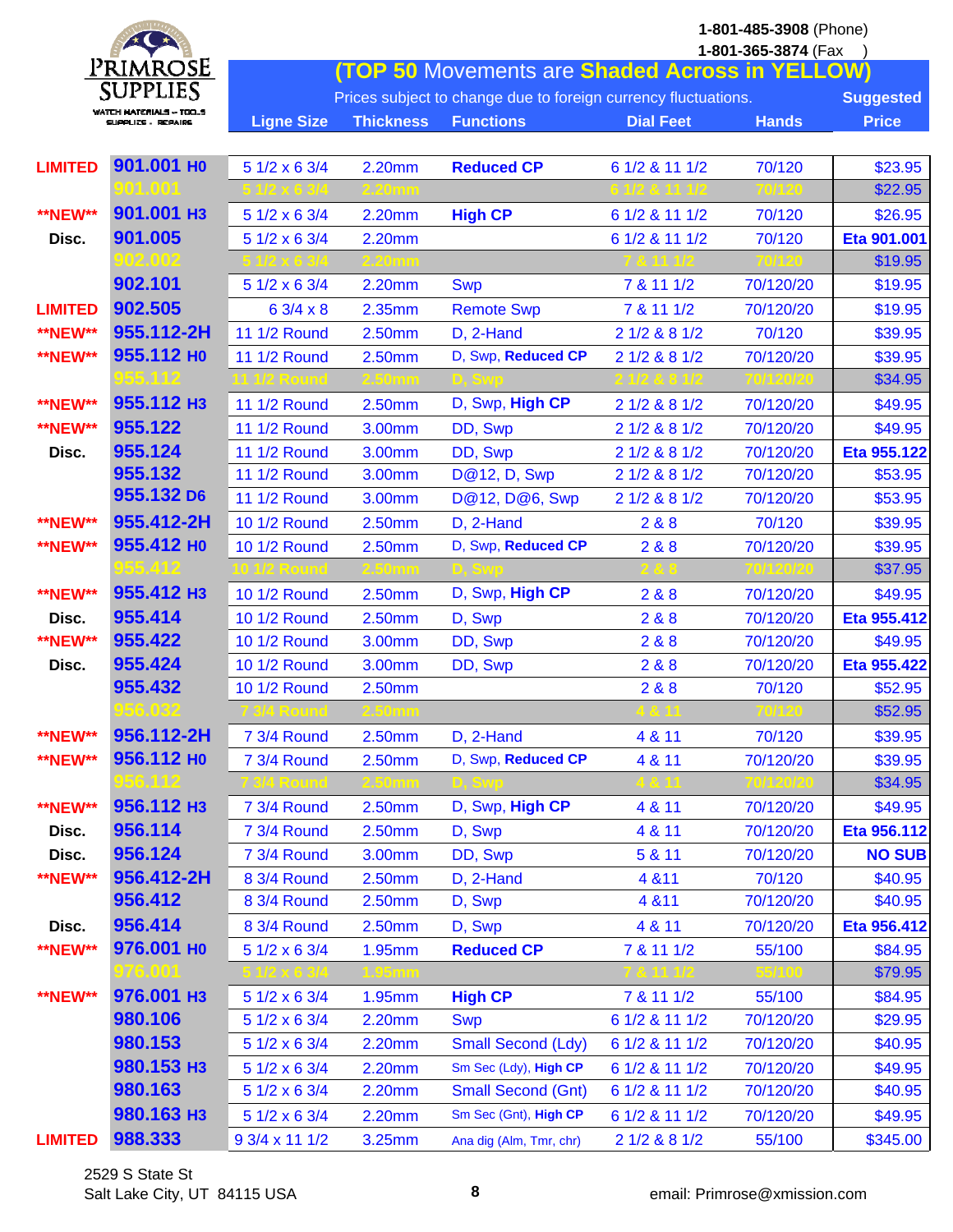|                |                                              |                   |                  |                                                                |                  | 1-801-485-3908 (Phone)<br>1-801-365-3874 (Fax |                  |
|----------------|----------------------------------------------|-------------------|------------------|----------------------------------------------------------------|------------------|-----------------------------------------------|------------------|
|                | PrimrosE                                     |                   |                  | (TOP 50 Movements are Shaded Across in YELLOW)                 |                  |                                               |                  |
|                | <b>SUPPLIES</b>                              |                   |                  | Prices subject to change due to foreign currency fluctuations. |                  |                                               | <b>Suggested</b> |
|                | WATCH MATERIALS -- TOO<br>SUPPLICS - REPAIRS | <b>Ligne Size</b> | <b>Thickness</b> | <b>Functions</b>                                               | <b>Dial Feet</b> | <b>Hands</b>                                  | <b>Price</b>     |
|                |                                              |                   |                  |                                                                |                  |                                               |                  |
|                | E01.001                                      | 4 7/8 Round       | 2.50mm           | 5 jew, Gold plated                                             | 6 1/2 & 11 1/2   | 55/100                                        | \$129.95         |
|                | E03.001                                      | 5 12/ x 6 3/4     | 1.35mm           |                                                                | 6 1/2 & 11 1/2   | 55/100                                        | \$99.95          |
|                | 503                                          |                   |                  |                                                                |                  |                                               | \$20.95          |
|                | F03.111 D6                                   | 7 3/4 Round       | 2.50mm           | D@6, Swp, 3 jew                                                | 4 & 11           | 70/120/20                                     | \$24.95          |
| <b>**NEW**</b> | F03.111-2H                                   | 7 3/4 Round       | 2.50mm           | D, 2-Hand, 3 jew                                               | 4 & 11           | 70/120                                        | \$24.95          |
| <b>**NEW**</b> | F03.111 H3                                   | 7 3/4 Round       | 2.50mm           | D, Swp, High CP                                                | 4 & 11           | 70/120/20                                     | \$34.95          |
|                | F04.111                                      | 8 3/4 Round       | 2.50mm           | D, Swp, 3 jew                                                  | 4 & 11           | 70/120/20                                     | \$22.50          |
|                | F05.111                                      | 10 1/2 Round      | 2.50mm           | D, Swp, 3 jew                                                  | 2 & 8            | 70/120/20                                     | \$20.95          |
|                | F05.111 D6                                   | 10 1/2 Round      | 2.50mm           | D@6, Swp, 3 jew                                                | 2&8              | 70/120/20                                     | \$21.95          |
| <b>**NEW**</b> | F05.111-2H                                   | 10 1/2 Round      | 2.50mm           | D, 2-Hand, 3 jew                                               | 2&8&8            | 70/120                                        | \$21.95          |
|                | -06.1                                        |                   |                  |                                                                |                  |                                               | \$20.95          |
|                | F06.111 D6                                   | 11 1/2 Round      | 2.50mm           | D@6, Swp, 3 jew                                                | 2 & 8            | 70/120/20                                     | \$21.95          |
| <b>**NEW**</b> | F06.111-2H                                   | 11 1/2 Round      | 2.50mm           | D, 2-Hand, 3 jew                                               | 2&8              | 70/120                                        | \$21.95          |
| <b>**NEW**</b> | <b>F06.111 H3</b>                            | 11 1/2 Round      | 2.50mm           | D, Swp, High CP                                                | 2&8&8            | 70/120/20                                     | \$34.95          |
|                | C10.211 D44                                  |                   |                  |                                                                |                  |                                               | \$59.95          |
| <b>**NEW**</b> | G10.211 D6                                   | 13 1/4 Round      | 5.12mm           | D@6, Chr, (6H/3-Eye)                                           | 5 & 11           | 90/150/30/20                                  | \$66.95          |
|                | G10.711 D4S                                  | 13 1/4 Round      | 5.62mm           | D@4, Straight/Horz.                                            | 5 & 10 1/2       | 90/150/25/20                                  | \$52.95          |
|                | G10.711 D4AI                                 | 13 1/4 Round      | 5.62mm           | D@4, Angled-Inside                                             | 5 & 10 1/2       | 90/150/25/20                                  | \$60.95          |
|                | G15.211 D4A                                  | 13 1/4 Round      | 5.25mm           | D@4, Angled/Hanging                                            | 5 & 11           | 90/150/30/20                                  | \$69.95          |
|                | G15.211 D6                                   | 13 1/4 Round      | 5.25mm           | D@6, Chr (6H/3-Eye)                                            | 5 & 11           | 90/150/30/20                                  | \$76.95          |
|                | G15.261 D4A                                  | 10 1/2 Round      | 5.25mm           | D@4, retro Chr, Hanging                                        | 5 & 11           | 90/150/30/20                                  | \$83.95          |

| <b>FE - French Ebauche</b> |       |               |        |            |                |              |                 |  |  |  |
|----------------------------|-------|---------------|--------|------------|----------------|--------------|-----------------|--|--|--|
| Disc.                      | 2031  | 10 1/2 Round  | 2.65mm | D, Swp     | 2 1/2 & 8 1/2  | 70/120/20    | Ronda 705       |  |  |  |
| Disc.                      | 2131  | 11 1/2 Round  | 2.65mm | D, Swp     | 2 1/2 & 8 1/2  | 70/120/20    | \$14.95         |  |  |  |
| Disc.                      | 5120  | 5 1/2 x 6 3/4 | 2.60mm |            | 31/288         | 70/120       | Ronda 751       |  |  |  |
| Disc.                      | 5130  | 5 1/2 x 6 3/4 | 2.60mm | <b>Swp</b> | 31/288         | 70/120/20    | Ronda 753       |  |  |  |
| Disc.                      | 5820  | 5 1/2 x 6 3/4 | 3.26mm |            | 4 & 8          | 55/100       | Ronda 751E      |  |  |  |
| Disc.                      | 6120  | 6 3/4 x 8     | 2.60mm |            | 3 1/2 & 8 1/2  | 70/120       | Ronda 762       |  |  |  |
| Disc.                      | 6130  | 6 3/4 x 8     | 2.60mm | <b>Swp</b> | 3 1/2 & 8 1/2  | 70/120/20    | Ronda 763       |  |  |  |
| Disc.                      | 6220  | 6 3/4 x 8     | 3.05mm |            | 7 & 11 1/2     | 70/120       | <b>MIY 2025</b> |  |  |  |
| Disc.                      | 6230  | 6 3/4 x 8     | 3.05mm | <b>Swp</b> | 7 & 11 1/2     | 70/120/20    | <b>MIY 2035</b> |  |  |  |
| Disc.                      | 6320  | 6 3/4 x 8     | 3.60mm |            | 3 1/2 & 8 1/2  | 60/100       | Ronda 762       |  |  |  |
| Disc.                      | 7021  | 8 3/4 Round   | 3.10mm | D, Swp     | 4 1/2 & 11 1/2 | 70/120/20    | Ronda 585       |  |  |  |
| <b>LIMITED</b>             | 7029  | 8 3/4 Round   | 3.58mm | D, Mn, Swp | 4 & 11         | 70/120/20    | \$17.55         |  |  |  |
| Disc.                      | 7121  | 10 1/2 Round  | 3.10mm | D, Swp     | 2 1/2 & 8 1/2  | 70/120/20    | Ronda 505       |  |  |  |
| Disc.                      | 7129  | 10 1/2 Round  | 3.40mm | D, Mn, Swp | 11/2871/2      | 70/120/20    | <b>NO SUB</b>   |  |  |  |
| Disc.                      | 7221  | 11 1/2 Round  | 3.10mm | D, Swp     | 2 1/2 & 8 1/2  | 70/120/20    | Ronda 515       |  |  |  |
| Disc.                      | 7931  | 10 1/2 Round  | 3.70mm | D, Swp     | 2 1/2 & 8 1/2  | 70/120/20    | <b>NO SUB</b>   |  |  |  |
| Disc.                      | 10031 | 10 1/2 Round  | 2.60mm | D, Swp     | 2 & 8          | 70/120/20/18 | Ronda 705       |  |  |  |
| Disc.                      | 11539 | 11 1/2 Round  | 3.61mm | Chr, Swp   | 2 1/2 & 8 1/2  | 70/120/20/18 | <b>NO SUB</b>   |  |  |  |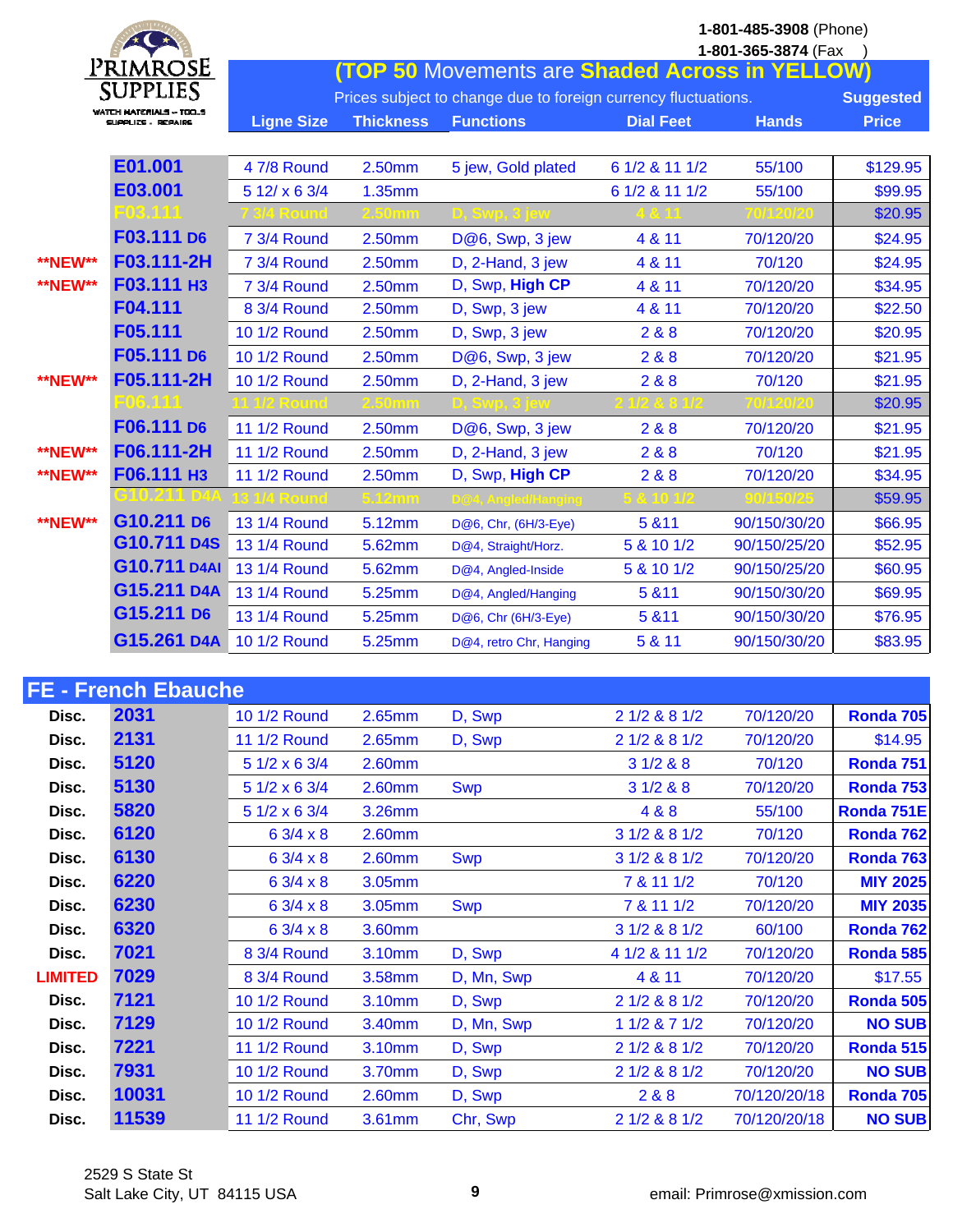

| <b>SALES AND STREET</b> |                                    |                   |                  |                                                                | 1-801-365-3874 (Fax |              |                   |
|-------------------------|------------------------------------|-------------------|------------------|----------------------------------------------------------------|---------------------|--------------|-------------------|
|                         | <u>PrimrosE</u><br><b>SUPPLIES</b> |                   |                  | <b>TOP 50 Movements are Shaded Across in YELLOW)</b>           |                     |              |                   |
|                         | WATCH MATERIALS ~ TOO              |                   |                  | Prices subject to change due to foreign currency fluctuations. |                     |              | <b>Suggested</b>  |
|                         | SUPPLICS - REPAIRS                 | <b>Ligne Size</b> | <b>Thickness</b> | <b>Functions</b>                                               | <b>Dial Feet</b>    | <b>Hands</b> | <b>Price</b>      |
|                         |                                    |                   |                  |                                                                |                     |              |                   |
|                         | <b>HATTORI - Japanese</b>          |                   |                  |                                                                |                     |              |                   |
| <b>LIMITED</b>          | <b>AL 20</b>                       | $63/4 \times 8$   | 2.99mm           |                                                                | 1 & 5               | 65/110       | \$5.85            |
| Disc.                   | <b>AL 21</b>                       | 6 3/4 x 8         | 2.99mm           | <b>Swp</b>                                                     | 1 & 5               | 65/110/20    | <b>Y 121</b>      |
|                         | <b>PC 10</b>                       | 5 1/2 x 6 3/4     |                  |                                                                | 5 1/2 & 11 1/2      | 70/120       |                   |
|                         | <b>PC 11</b>                       | 5 1/2 x 6 3/4     | 3.15mm<br>3.15mm |                                                                | 5 1/2 & 11 1/2      | 70/120/20    | \$7.85            |
|                         | <b>PC 20</b>                       | 6 3/4 x 8         | 3.15mm           | <b>Swp</b>                                                     | 7 & 11              | 70/120       | \$7.50<br>\$6.50  |
|                         |                                    |                   |                  |                                                                |                     |              | \$5.25            |
|                         | <b>PC 21 H3</b>                    | $63/4 \times 8$   | 3.15mm           | Swp, High Can Pin                                              | 5&11, 7&11          | 70/120/17    | \$5.95            |
| <b>**NEW**</b>          | <b>PC 21 H4</b>                    | 6 3/4 x 8         | 3.15mm           | Swp, Very High CP                                              | 5&11, 7&11          | 70/120/17    | \$5.95            |
|                         | <b>PC 22</b>                       | 6 3/4 x 8         | 4.15mm           | D, Swp                                                         | 5&11, 7&11          | 70/120/17    | \$7.50            |
|                         | <b>PC 22 D6</b>                    | 6 3/4 x 8         | 4.15mm           | D@6, Swp                                                       | 5&11, 7&11          | 70/120/17    | \$7.50            |
|                         | <b>PC 23</b>                       | 6 3/4 x 8         | 4.15mm           | DD, Swp                                                        | 5&11, 7&11          | 70/120/17    | \$7.95            |
|                         | <b>PC 29</b>                       | 6 3/4 x 8         | 4.15mm           | Mn, Swp                                                        | 7 & 11 1/2          | 70/120/17    | \$9.95            |
|                         | <b>PC 32</b>                       | 101/2             | 4.15mm           | D, Swp                                                         | 5 & 11              | 70/120/20    | \$8.95            |
|                         | <b>PC 32 D6</b>                    | 101/2             | 4.15mm           | D@6, Swp                                                       | 5 & 11              | 70/120/20    | \$8.95            |
|                         | <b>PC 33</b>                       | 101/2             | 4.15mm           | DD, Swp                                                        | 5 & 11              | 70/120/20    | \$7.95            |
| Disc.                   | <b>PC 39</b>                       | 101/2             | 4.15mm           | Sn, Mn, Swp                                                    | 4 & 10              | 70/120/17    | <b>NO SUB</b>     |
|                         |                                    |                   |                  |                                                                |                     |              |                   |
| Disc.                   | <b>V</b> 041                       | 10 1/4 x 11       | 3.90mm           | Ana Dig (Gold Dial)                                            | 2&8&8               | N/A          | <b>NO SUB</b>     |
| <b>LIMITED</b>          | V 400/20                           | 5 1/2 x 6 3/4     | 2.10mm           |                                                                | 5 1/2 & 12 1/2      | 45/90        | \$21.95           |
| Disc.                   | <b>V</b> 401                       | 5 1/2 x 6 3/4     | 2.30mm           | <b>Swp</b>                                                     | 5 1/2 & 12 1/2      | 65/110/18    | Seiko 1N01        |
| Disc.                   | V <sub>500</sub>                   | 6 3/4 x 8         | 2.99mm           |                                                                | 1 & 5               | 65/110       | <b>Y 120</b>      |
| <b>LIMITED</b>          | V 501/10                           | 6 3/4 x 8         | 2.99mm           | <b>Swp</b>                                                     | 1 & 5               | 65/110/20    | \$14.75           |
| Disc.                   | V <sub>515</sub>                   | 6 3/4 x 8         | 2.99mm           | <b>Swp</b>                                                     | 1 & 5               | 65/110/20    | <b>NO SUB</b>     |
| <b>LIMITED</b>          | V 532/20                           | 101/2             | 3.22mm           | D, Swp                                                         | 4 & 10              | 65/110/20    | \$17.95           |
| Disc.                   | V <sub>533</sub>                   | 101/2             | 3.74mm           | DD, Swp                                                        | 4 & 10              | 65/110/20    | <b>VX 33</b>      |
| Disc.                   | V <sub>535</sub>                   | 101/2             | 3.74mm           | Sn, Mn, Swp                                                    | 4 & 10              | 65/110/20    | <b>NO SUB</b>     |
| Disc.                   | V <sub>536</sub>                   | 101/2             | 3.74mm           | D, Swp                                                         | 4 & 10              | 65/110/20    | <b>NO SUB</b>     |
| Disc.                   | V 537                              | 101/2             | 3.74mm           | D, Swp                                                         | 4 & 10              | 65/110/20    | <b>VX 32</b>      |
| Disc.                   | <b>V 53L</b>                       | 101/2             | 2.90mm           | <b>Swp</b>                                                     | 4 & 10              | 65/110/20    | <b>NO SUB</b>     |
| Disc.                   | V <sub>544</sub>                   | 111/2             | 3.57mm           | Day@12, D, Swp                                                 | 1 1/2 & 7 1/2       | 65/110/20    | <b>VX 44</b>      |
| Disc.                   | V 700 - 7N00                       | $63/4 \times 8$   | 2.10mm           |                                                                | 6 & 12 1/2          | 65/110       | <b>Seiko 7N00</b> |
| Disc.                   | V 701 - 7N01                       | $63/4 \times 8$   | 2.10mm           | <b>Swp</b>                                                     | 6 & 12 1/2          | 65/110/20    | Seiko 7N01        |
| Disc.                   | V 722                              | 101/2             | 2.60mm           | D, Swp                                                         | 4 1/2 & 10 1/2      | 65/110/20    | <b>VX 32</b>      |
| Disc.                   | V 729                              | 101/2             | 2.60mm           | D                                                              | 4 1/2 & 10 1/2      | 65/110       | <b>VX 29</b>      |
| Disc.                   | V 732 - 7N32                       | 101/2             | 2.90mm           | D, Swp                                                         | 4 1/2 & 10 1/2      | 65/110/20    | <b>Seiko 7N32</b> |
| Disc.                   | V 733 - 7N33                       | 101/2             | 2.90mm           | DD, Swp                                                        | 4 1/2 & 10 1/2      | 65/110/20    | <b>Seiko 7N33</b> |
| Disc.                   | $V$ 742 - 7N42                     | 111/2             | 2.90mm           | D, Swp                                                         | 4 1/2 & 10 1/2      | 65/110/20    | <b>Seiko 7N42</b> |
| Disc.                   | $V$ 743 - 7N43                     | 111/2             | 2.90mm           | DD, Swp                                                        | 4 1/2 & 10 1/2      | 65/110/20    | Seiko 7N43        |
| Disc.                   | V 782 - 7N82                       | 73/4              | 2.60mm           | D, Swp                                                         | 5 1/2 & 12          | 45/90/20     | <b>Seiko 7N82</b> |
| Disc.                   | V 783 - 7N83                       | 73/4              | 2.90mm           | DD, Swp                                                        | 5 1/2 & 12          | 45/90/20     | Seiko 7N83        |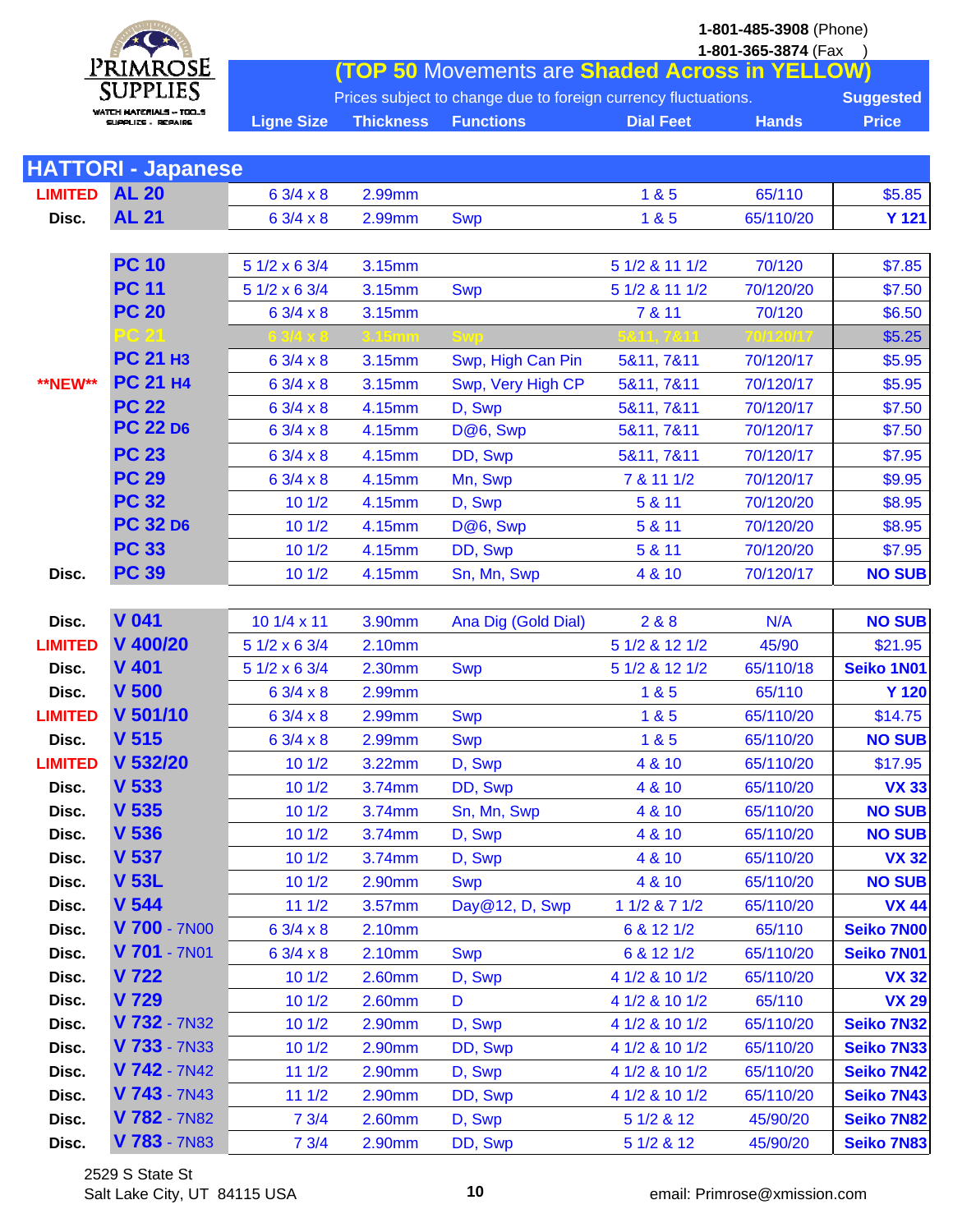|                | $*$                    |                   |                  |                                                                |                  | 1-801-485-3908 (Phone) |                   |
|----------------|------------------------|-------------------|------------------|----------------------------------------------------------------|------------------|------------------------|-------------------|
|                | Primrose               |                   |                  |                                                                |                  | 1-801-365-3874 (Fax    |                   |
|                | <b>SUPPLIES</b>        |                   |                  | <b>(TOP 50 Movements are Shaded Across in YELLOW)</b>          |                  |                        |                   |
|                | WATCH MATERIALS - TOOS |                   |                  | Prices subject to change due to foreign currency fluctuations. |                  |                        | <b>Suggested</b>  |
|                | SUPPLICS , REPAIRS     | <b>Ligne Size</b> | <b>Thickness</b> | <b>Functions</b>                                               | <b>Dial Feet</b> | <b>Hands</b>           | <b>Price</b>      |
|                |                        |                   |                  |                                                                |                  |                        |                   |
| Disc.          | V 785                  | 73/4              | 2.60mm           | D, Swp                                                         | 5 1/2 & 12       | 45/90/20               | <b>Seiko 7N85</b> |
| Disc.          | V 789 - 7N89           | 73/4              | 2.60mm           | D                                                              | 5 1/2 & 12       | 45/90/20               | Seiko 7N89        |
| Disc.          | <b>V 800</b>           | $63/4 \times 8$   | 1.90mm           |                                                                | 21/287           | 65/110                 | <b>NO SUB</b>     |
| Disc.          | <b>V 801</b>           | 6 3/4 x 8         | 1.90mm           | <b>Swp</b>                                                     | 21/287           | 65/110/20              | <b>NO SUB</b>     |
| <b>LIMITED</b> | V 810/20               | 5 1/2 x 6 3/4     | 3.00mm           |                                                                | 6 & 11 1/2       | 65/110                 | \$13.95           |
| <b>LIMITED</b> | V 811/20               | 5 1/2 x 6 3/4     | 3.00mm           | <b>Swp</b>                                                     | 6 & 11 1/2       | 65/110/20              | \$13.95           |
| <b>LIMITED</b> | V 827/20               | 7 1/2 x 8 1/4     | 3.60mm           | D, Swp                                                         | 1&7, 6 & 11 1/2  | 65/110/20              | \$16.25           |
| Disc.          | <b>V 828</b>           | 7 1/2 x 8 1/4     | 4.20mm           | DD, Swp                                                        | 187, 6 8 11 1/2  | 65/110/20              | <b>PC 23</b>      |
| <b>LIMITED</b> | V 829/30               | 7 1/2 x 8 1/4     | 4.20mm           | Sn, Mn, Swp                                                    | 187, 6 8 11 1/2  | 65/110/20              | \$25.95           |
|                |                        |                   |                  |                                                                |                  |                        |                   |
|                | VB 20                  |                   | <u>. 20mm</u>    |                                                                |                  |                        | \$21.95           |
|                |                        |                   |                  |                                                                |                  |                        |                   |
|                | <b>VC 00 - 4N00</b>    | 4 3/4 x 6 1/2     | 2.38mm           |                                                                | 6 & 11 1/2       | 65/110                 | \$15.95           |
|                | <b>VC 01 - 4N01</b>    | 4 3/4 x 6 1/2     | 2.38mm           | <b>Swp</b>                                                     | 6 & 11 1/2       | 65/110/20              | \$15.95           |
|                | VC 10 - V 400          | 5 1/2 x 6 3/4     | 2.38mm           |                                                                | 5 1/2 & 12 1/2   | 65/110                 | \$8.75            |
|                | VC 11 - V 401          | 5 1/2 x 6 3/4     | 2.38mm           | <b>Swp</b>                                                     | 5 1/2 & 12 1/2   | 65/110/20              | \$8.75            |
|                |                        |                   |                  |                                                                |                  |                        |                   |
|                | <b>VD 53</b>           | 12 3/4 Round      | 4.57mm           | D, Swp, Chr (6H/3-Eye)                                         | 1 1/2 & 6 1/2    | 65/110/20              | \$24.95           |
|                | <b>VD 54</b>           | 12 3/4 Round      | 3.97mm           | Swp, Chr (6H/3-Eye)                                            | 1 1/2 & 6 1/2    | 65/110/20              | \$26.95           |
|                | <b>VD 55</b>           | 12 3/4 Round      | 3.97mm           | Swp, Chr (6H/3-Eye)                                            | 1 1/2 & 6 1/2    | 65/110/20              | \$24.95           |
|                | <b>VD 56</b>           | 12 3/4 Round      | 3.97mm           | Swp, Chr (7H/4-Eye)                                            | 1 1/2 & 6 1/2    | 65/110/20              | \$24.95           |
|                | <b>VD 57</b>           | 12 3/4 Round      | 4.57mm           | D, Swp, Chr (6H/3-Eye)                                         | 1 1/2 & 6 1/2    | 65/110/20              | \$26.95           |
|                | <b>VD 59</b>           | 12 3/4 Round      | 4.57mm           | SnMn, Swp, Chr (6H/3E)                                         | 1 1/2 & 6 1/2    | 65/110/20              | \$24.95           |
|                | <b>VD 67</b>           | 12 3/4 Round      | 4.57mm           | D, Swp, Chr (6H/3-Eye)                                         | 1 1/2 & 6 1/2    | 65/110/20              | \$29.95           |
| <b>**NEW**</b> | <b>VD 75</b>           | 10 1/2 Round      | 3.45mm           | Multi func (6H/4-Eye)                                          | 4 1/2 & 10       | 70/120/20              | \$15.95           |
| <b>**NEW**</b> | <b>VD 76</b>           | 10 1/2 Round      | 3.45mm           | Multi func (6H/3-Eye)                                          | 4 1/2 & 10       | 70/120/20              | \$15.95           |
| <b>**NEW**</b> | <b>VD 77</b>           | 10 1/2 Round      | 3.45mm           | Multi func (4H/2-Eye)                                          | 4 1/2 & 10       | 70/120/20              | \$15.95           |
| <b>**NEW**</b> | <b>VD 78</b>           | 10 1/2 Round      | 3.45mm           | Multi func (3H/1-Eye)                                          | 4 1/2 & 10       | 70/120/20              | \$15.95           |
| <b>**NEW**</b> | <b>VD 79</b>           | 10 1/2 Round      | 3.45mm           | Multi func (4H/2-Eye)                                          | 4 1/2 & 10       | 65/110/20              | \$15.95           |
| <b>**NEW**</b> | <b>VD 85</b>           | 10 1/2 Round      | 3.45mm           | Multi func (5H/2-Eye)                                          | 4 1/2 & 10       | 65/110/20              | \$17.95           |
| <b>**NEW**</b> | <b>VD 86</b>           | 10 1/2 Round      | 3.45mm           | Multi func (5H/2-Eye)                                          | 4 1/2 & 10       | 65/110/20              | \$17.95           |
| <b>**NEW**</b> | <b>VD 87</b>           | 10 1/2 Round      | 3.45mm           | Multi func (5H/2-Eye)                                          | 4 1/2 & 10       | 65/110/20              | \$17.95           |
|                |                        |                   |                  |                                                                |                  |                        |                   |
|                | <b>VJ 12</b>           | 8 3/4             | 2.71mm           | D, Swp                                                         | 187, 4811        | 70/120/17              | \$7.95            |
|                | <b>VJ 14</b>           | 8 3/4             | 2.71mm           | D                                                              | 187, 4811        | 70/120                 | \$7.25            |
|                | <b>VJ 20</b>           | 63/4 x8           | 2.28mm           |                                                                | 5 1/2 & 11 1/2   | 70/120                 | \$6.85            |
|                | <b>VJ 21</b>           | $63/4 \times 8$   | 2.28mm           | <b>Swp</b>                                                     | 5 1/2 & 11 1/2   | 70/120/18              | \$6.75            |
|                | <b>VJ 22</b>           | $63/4 \times 8$   | 2.71mm           | D, Swp                                                         | 5 1/2 & 11 1/2   | 70/120/18              | \$7.75            |
|                | <b>VJ 22 D6</b>        | $63/4 \times 8$   | 2.71mm           | D@6, Swp                                                       | 5 1/2 & 11 1/2   | 70/120/18              | \$7.75            |
|                | <b>VJ 23</b>           | $63/4 \times 8$   | 2.71mm           | DD, Swp                                                        | 5 1/2 & 11 1/2   | 70/120/18              | \$8.95            |
|                | <b>VJ 24</b>           | $63/4 \times 8$   | 2.71mm           | D                                                              | 5 1/2 & 11 1/2   | 70/120                 | \$8.95            |
|                | <b>VJ 32</b>           | 101/2             | 2.71mm           | D, Swp                                                         | 5 1/2 & 11 1/2   | 70/120/18              | \$7.75            |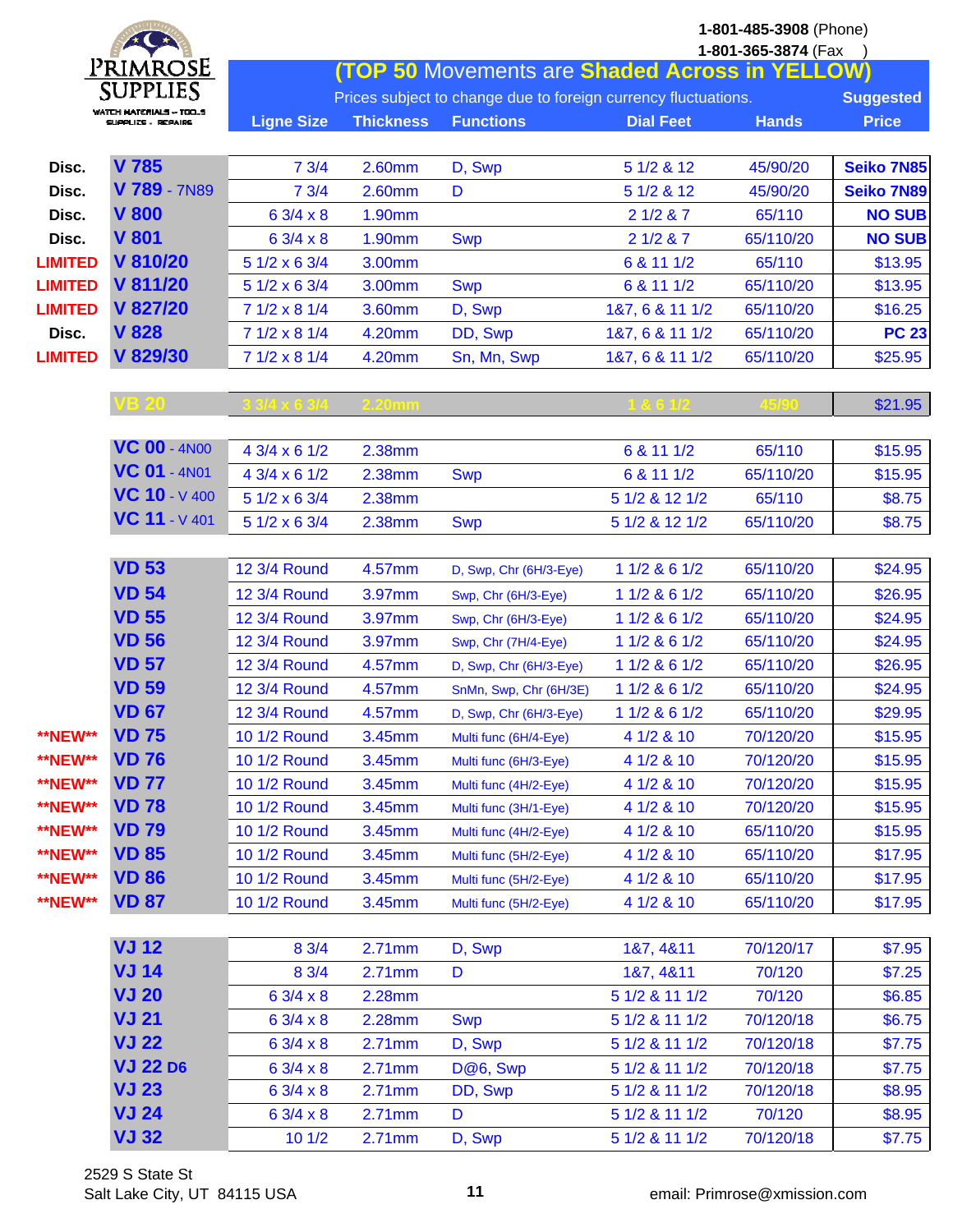| $*$            |                                                   |                   |                  | 1-801-485-3908 (Phone)                                         |                  |                     |                  |
|----------------|---------------------------------------------------|-------------------|------------------|----------------------------------------------------------------|------------------|---------------------|------------------|
|                |                                                   |                   |                  |                                                                |                  | 1-801-365-3874 (Fax |                  |
|                | Primrose                                          |                   |                  | <b>(TOP 50 Movements are Shaded Across in YELLOW)</b>          |                  |                     |                  |
|                | <b>SUPPLIES</b><br><b>WATCH MATERIALS - TOO.S</b> |                   |                  | Prices subject to change due to foreign currency fluctuations. |                  |                     | <b>Suggested</b> |
|                | ещеенте , вселиве                                 | <b>Ligne Size</b> | <b>Thickness</b> | <b>Functions</b>                                               | <b>Dial Feet</b> | <b>Hands</b>        | <b>Price</b>     |
|                |                                                   |                   |                  |                                                                |                  |                     |                  |
|                | <b>VJ 32 D6</b>                                   | 101/2             | 2.71mm           | D@6, Swp                                                       | 5 1/2 & 11 1/2   | 70/120/18           | \$7.75           |
|                | <b>VJ 33</b>                                      | 101/2             | 2.94mm           | DD, Swp                                                        | 5 1/2 & 11 1/2   | 70/120/18           | \$9.50           |
|                | <b>VJ 34</b>                                      | 101/2             | 2.71mm           | D                                                              | 1 & 7            | 70/120              | \$8.50           |
|                | <b>VJ 42</b>                                      | 111/2             | $2.71$ mm        | D, Swp                                                         | 1 & 87           | 70/120/20           | \$8.50           |
|                | <b>VJ 43</b>                                      | 111/2             | 2.94mm           | DD, Swp                                                        | 1 & 87           | 70/120/20           | \$8.50           |
| <b>**NEW**</b> | <b>VJ 45</b>                                      | 111/2             | 2.94mm           | Day@12, D@6                                                    | 187              | 70/120/20           | \$8.50           |
| <b>**NEW**</b> | <b>VJ 52</b>                                      | 121/2             | 2.71mm           | D, Swp                                                         | 1 & 87           | 70/120/20           | \$8.50           |
| <b>**NEW**</b> | <b>VJ 53</b>                                      | 121/2             | 2.94mm           | DD, Swp                                                        | 1 & 87           | 70/120/20           | \$8.50           |
| <b>**NEW**</b> | <b>VJ 55</b>                                      | 121/2             | 2.94mm           | Day@12, D@6                                                    | 1 & 87           | 70/120/20           | \$8.50           |
| <b>**NEW**</b> | <b>VJ76</b>                                       | 111/2             | 3.50mm           | D, Swp                                                         | 1 & 7            | 70/120/20           | \$10.50          |
|                |                                                   |                   |                  |                                                                |                  |                     |                  |
| <b>**NEW**</b> | <b>VK 63</b>                                      | 131/2             | 4.50mm           | D, Swp, Chr (6H/3-Eye)                                         |                  | 70/120/20           | \$25.50          |
|                |                                                   |                   |                  |                                                                |                  |                     |                  |
| Disc.          | <b>VP 31</b>                                      | 101/2             | 3.22mm           | <b>Swp</b>                                                     | 7 & 11           | 65/110/20           | <b>NO SUB</b>    |
| <b>LIMITED</b> | <b>VP 36</b>                                      | 101/2             | 3.74mm           | D, Swp                                                         | 7 & 11           | 65/110/20           | \$14.95          |
| <b>LIMITED</b> | <b>VP 39</b>                                      | 101/2             | 3.74mm           | DD, Swp                                                        | 7 & 11           | 65/110/20           | \$14.95          |
|                |                                                   |                   |                  |                                                                |                  |                     |                  |
|                | <b>VX 00 - 1N00</b>                               | 4 3/4 x 6 1/2     | 2.09mm           |                                                                | 6 1/2 & 11 1/2   | 45/90               | \$10.50          |
|                | <b>VX 01 - 1N01</b>                               | 4 3/4 x 6 1/2     | 2.39mm           | <b>Swp</b>                                                     | 6 1/2 & 11 1/2   | 65/110/18           | \$10.50          |
| Disc.          | <b>VX 07</b>                                      | 6 3/4 x 8         | 2.99mm           | <b>Remote Swp (Gnt)</b>                                        | 6 1/2 & 12 1/2   | 65/110/20           | \$13.95          |
| <b>LIMITED</b> | <b>VX 08</b>                                      | $63/4 \times 8$   | 2.99mm           | Remote Swp (Ldy)                                               | 6 1/2 & 12 1/2   | 65/110/20           | \$18.95          |
|                | 7X 10                                             |                   |                  |                                                                |                  |                     | \$8.75           |
|                |                                                   |                   |                  |                                                                |                  |                     | \$8.75           |
|                | <b>VX 12</b>                                      | 8 3/4             | 2.56mm           | D, Swp                                                         | 7 & 11           | 65/110/20           | \$9.95           |
|                | <b>VX 12 D6</b>                                   | $8 \frac{3}{4}$   | 2.56mm           | D@6, Swp                                                       | 7 & 11           | 65/110/20           | \$10.25          |
|                | <b>VX 18</b>                                      | 8 3/4             | 2.56mm           | D, Mn, Swp                                                     | 7 & 11           | 65/110              | \$14.95          |
|                |                                                   |                   |                  |                                                                |                  |                     | \$9.75           |
|                | <b>VX 32 D6</b>                                   | 101/2             | 2.56mm           | D@6, Swp                                                       | 1 & 7            | 65/110/20           | \$9.95           |
|                |                                                   |                   |                  |                                                                |                  |                     | \$10.95          |
|                | <b>VX 36</b>                                      | 101/2             | 3.05mm           | DD, Swp                                                        | 187              | 65/110/20           | \$16.95          |
| <b>LIMITED</b> | <b>VX 38</b>                                      | 101/2             | 3.35mm           | D, Mn, Swp                                                     | 1 & 87           | 65/110/20           | \$15.95          |
| Disc.          | <b>VX 39</b>                                      | 101/2             | 3.05mm           | D, Mn, Swp                                                     | 1 & 87           | 65/110/20           | <b>NO SUB</b>    |
|                | <b>VX 3F</b>                                      | 101/2             | 3.05mm           | Multi func (7H/4-Eye)                                          | 1 & 87           | 65/110/20           | \$16.75          |
| <b>LIMITED</b> | <b>VX 3G</b>                                      | 101/2             | 3.05mm           | Multi func (7H/4-Eye)                                          | 187              | 65/110/20           | \$17.95          |
|                | VX <sub>3H</sub>                                  | 101/2             | 3.05mm           | Multi func (6H/3-Eye)                                          | 1 & 7            | 65/110/20           | \$19.95          |
|                | <b>VX 3J</b>                                      | 101/2             | 3.05mm           | Multi func (6H/3-Eye)                                          | 1 & 7            | 65/110/20           | \$24.95          |
|                | VX <sub>3</sub> K                                 | 101/2             | 2.62mm           | D                                                              | 1 & 87           | 65/110              | \$9.95           |
|                | VX <sub>3L</sub>                                  | 101/2             | 3.05mm           | Multi func (6H/3-Eye)                                          | 1 & 7            | 65/110/20           | \$19.95          |
| <b>**NEW**</b> | <b>VX 3N</b>                                      | 101/2             | 3.05mm           |                                                                | 1 & 87           | 65/110/20           | \$24.95          |
| <b>**NEW**</b> | VX <sub>3P</sub>                                  | 101/2             | 3.05mm           | Multi func (6H/3-Eye)                                          | 1 & 7            | 65/110/20           |                  |
| <b>**NEW**</b> | <b>VX 3S</b>                                      |                   |                  | Multi func (5H/2-Eye)                                          |                  |                     | \$24.95          |
|                |                                                   | 101/2             | 3.05mm           | Multi func (6H/3-Eye)                                          | 1 & 7            | 65/110/20           | \$21.95          |
| <b>**NEW**</b> | <b>VX 3T</b>                                      | 101/2             | 3.05mm           | Multi func (6H/3-Eye)                                          | 1 & 7            | 65/110/20           | \$21.95          |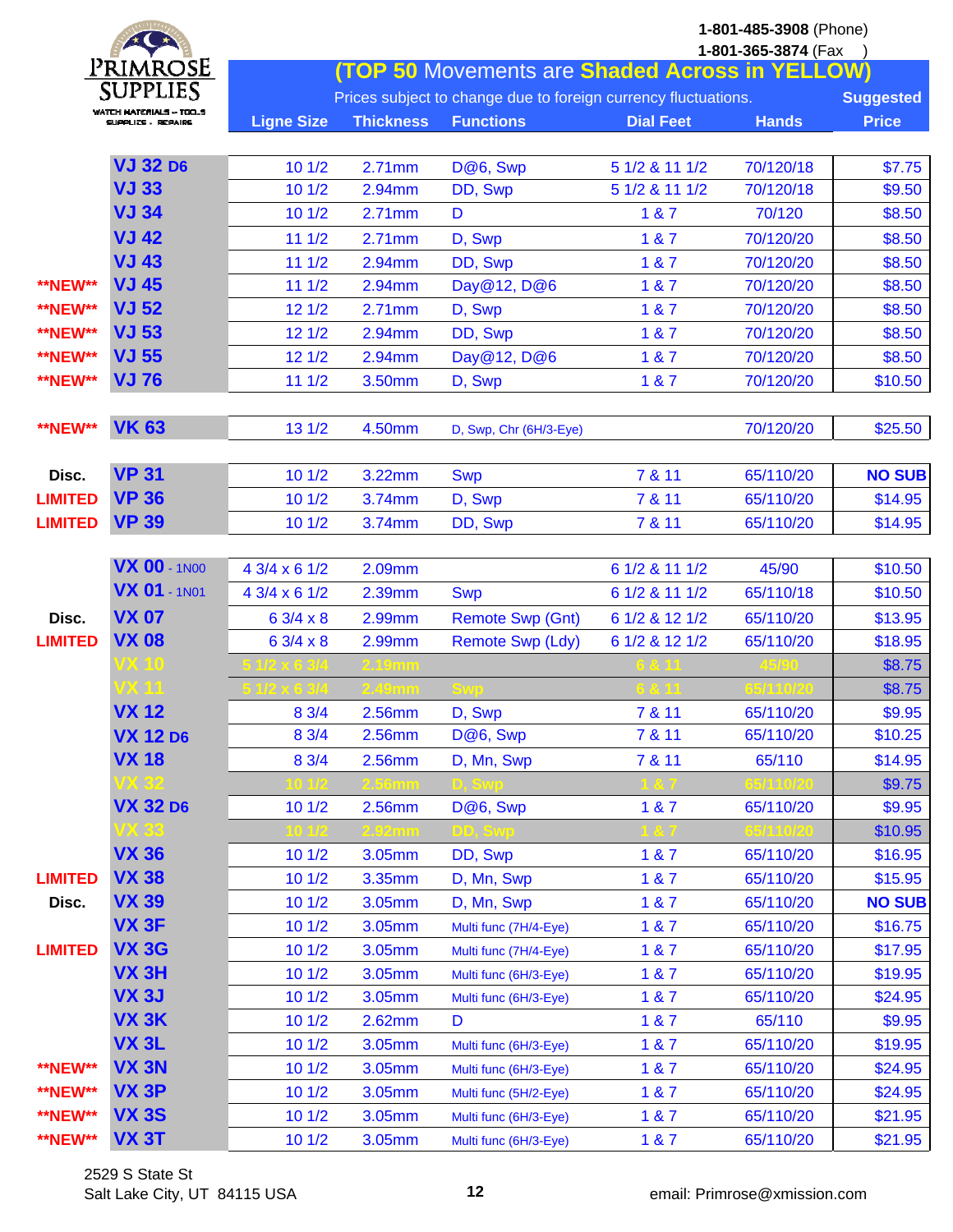|                | $\star$ (                      | 1-801-485-3908 (Phone)<br>1-801-365-3874 (Fax<br><b>(TOP 50 Movements are Shaded Across in YELLOW)</b> |                  |                                                                |                  |              |                  |
|----------------|--------------------------------|--------------------------------------------------------------------------------------------------------|------------------|----------------------------------------------------------------|------------------|--------------|------------------|
|                | Primrose<br><b>SUPPLIES</b>    |                                                                                                        |                  |                                                                |                  |              |                  |
|                | <b>WATCH MATERIALS - TOO.S</b> |                                                                                                        |                  | Prices subject to change due to foreign currency fluctuations. |                  |              | <b>Suggested</b> |
|                | SUPPLIES - REPAIRS             | <b>Ligne Size</b>                                                                                      | <b>Thickness</b> | <b>Functions</b>                                               | <b>Dial Feet</b> | <b>Hands</b> | <b>Price</b>     |
|                |                                |                                                                                                        |                  |                                                                |                  |              | \$9.75           |
|                | <b>VX 42 D6</b>                | 111/2                                                                                                  | 2.56mm           | D@6, Swp                                                       | 1 & 7            | 65/110/20    | \$10.25          |
|                | VX 43                          |                                                                                                        |                  |                                                                |                  |              | \$9.95           |
|                | <b>VX 44</b>                   | 111/2                                                                                                  | 3.57mm           | Day@12, D, Swp                                                 | 2 & 8            | 65/110/20    | \$10.75          |
|                | <b>VX 50</b>                   | 6 3/4 x 8                                                                                              | 2.14mm           |                                                                | 1&85             | 65/110       | \$6.95           |
|                |                                |                                                                                                        |                  |                                                                |                  |              | \$6.75           |
|                | DK 89                          |                                                                                                        |                  |                                                                |                  |              | \$8.95           |
|                | <b>VX 82 D6</b>                | 73/4                                                                                                   | 2.75mm           | D@6, Swp                                                       | 5 1/2 & 12 1/2   | 65/110/20    | \$9.95           |
|                | <b>VX 83</b>                   | 73/4                                                                                                   | 3.11mm           | DD, Swp                                                        | 5 1/2 & 12 1/2   | 65/110/20    | \$9.95           |
|                | <b>VX 89</b>                   | 73/4                                                                                                   | 2.75mm           | D                                                              | 5 1/2 & 12 1/2   | 65/110       | \$10.25          |
|                | <b>VX 89 D6</b>                | 73/4                                                                                                   | 2.75mm           | <b>D@6</b>                                                     | 5 1/2 & 12 1/2   | 65/110       | \$10.25          |
|                |                                |                                                                                                        |                  |                                                                |                  |              |                  |
|                | <b>Y 120</b>                   | $63/4 \times 8$                                                                                        | 2.99mm           |                                                                | 185              | 65/110       | \$7.85           |
|                |                                |                                                                                                        |                  |                                                                |                  |              | \$5.50           |
|                | <b>Y 121 H3</b>                | 6 3/4 x 8                                                                                              | 2.99mm           | Swp, High Can Pin                                              | 1 & 5            | 65/110/20    | \$7.75           |
| Disc.          | <b>Y 520</b>                   | 4 1/4 Round                                                                                            | 3.20mm           |                                                                | 8 & 11           | 45/90        | <b>NO SUB</b>    |
|                |                                |                                                                                                        |                  |                                                                |                  |              |                  |
| Disc.          | <b>YL 50</b>                   | 4 7/8 Round                                                                                            | 2.78mm           |                                                                | 2 & 11           | 45/90        | <b>NO SUB</b>    |
| Disc.          | <b>YL 60</b>                   | 4 3/4 x 5 1/2                                                                                          | 2.09mm           |                                                                | 2 & 61/2         | 45/90        | Seiko 1F20       |
| Disc.          | <b>YL 61</b>                   | 4 3/4 x 5 1/2                                                                                          | 2.09mm           | <b>Swp</b>                                                     | 2 & 61/2         | 65/100/18    | <b>VX 01</b>     |
|                |                                |                                                                                                        |                  |                                                                |                  |              |                  |
| Disc.          | <b>YM 52</b>                   | 12                                                                                                     | 3.70mm           | D, Chr (6H/3-Eye)                                              | 1 1/2 & 7 1/2    | 65/110/20    | <b>NO SUB</b>    |
| Disc.          | <b>YM 55</b>                   | 12                                                                                                     | 3.70mm           | $D, Chr (6H/3-Eye)$                                            | 1 1/2 & 7 1/2    | 65/110/20    | <b>NO SUB</b>    |
|                | <b>YM 62</b>                   | 12                                                                                                     | 3.70mm           | D, Chr (6H/3-Eye)                                              | 1 1/2 & 7 1/2    | 65/110/20    | \$39.95          |
|                | <b>YM 92</b>                   | 12                                                                                                     | 3.70mm           | D, Chr (6H/3-Eye)                                              | 1 1/2 & 7 1/2    | 65/110/20    | \$32.95          |
|                |                                |                                                                                                        |                  |                                                                |                  |              |                  |
| <b>LIMITED</b> | <b>YR 37</b>                   | 101/2                                                                                                  | 3.84mm           | Alarm, Swp                                                     | 1 1/2 & 7 1/2    | 65/110/20    | \$15.95          |
| <b>LIMITED</b> | <b>YR 67</b>                   | 101/2                                                                                                  | 3.05mm           | <b>Swp</b>                                                     | 1 1/2 & 7 1/2    | 65/110/20    | \$8.95           |
| <b>AUTO</b>    | <b>YT 57</b>                   | 12 Round                                                                                               | 4.89mm           | D, Swp, Auto (AGS)                                             | 3 1/2 & 10       | 65/110/20    | \$45.95          |
| <b>AUTO</b>    | <b>YT 58</b>                   | 12 Round                                                                                               | 4.89mm           | DD, Swp, Auto (AGS)                                            | 3 1/2 & 10       | 65/110/20    | \$45.95          |
| <b>AUTO</b>    | <b>YT 62</b>                   | 12 Round                                                                                               | 4.30mm           | D, Swp, Auto (AGS)                                             | 3 1/2 & 7, 5&11  | 65/110/20    | \$71.95          |
| <b>AUTO</b>    | <b>YT 63</b>                   | 12 Round                                                                                               | 4.30mm           | DD, Swp, Auto (AGS)                                            | 3 1/2 & 7, 5&11  | 65/110/20    | \$71.95          |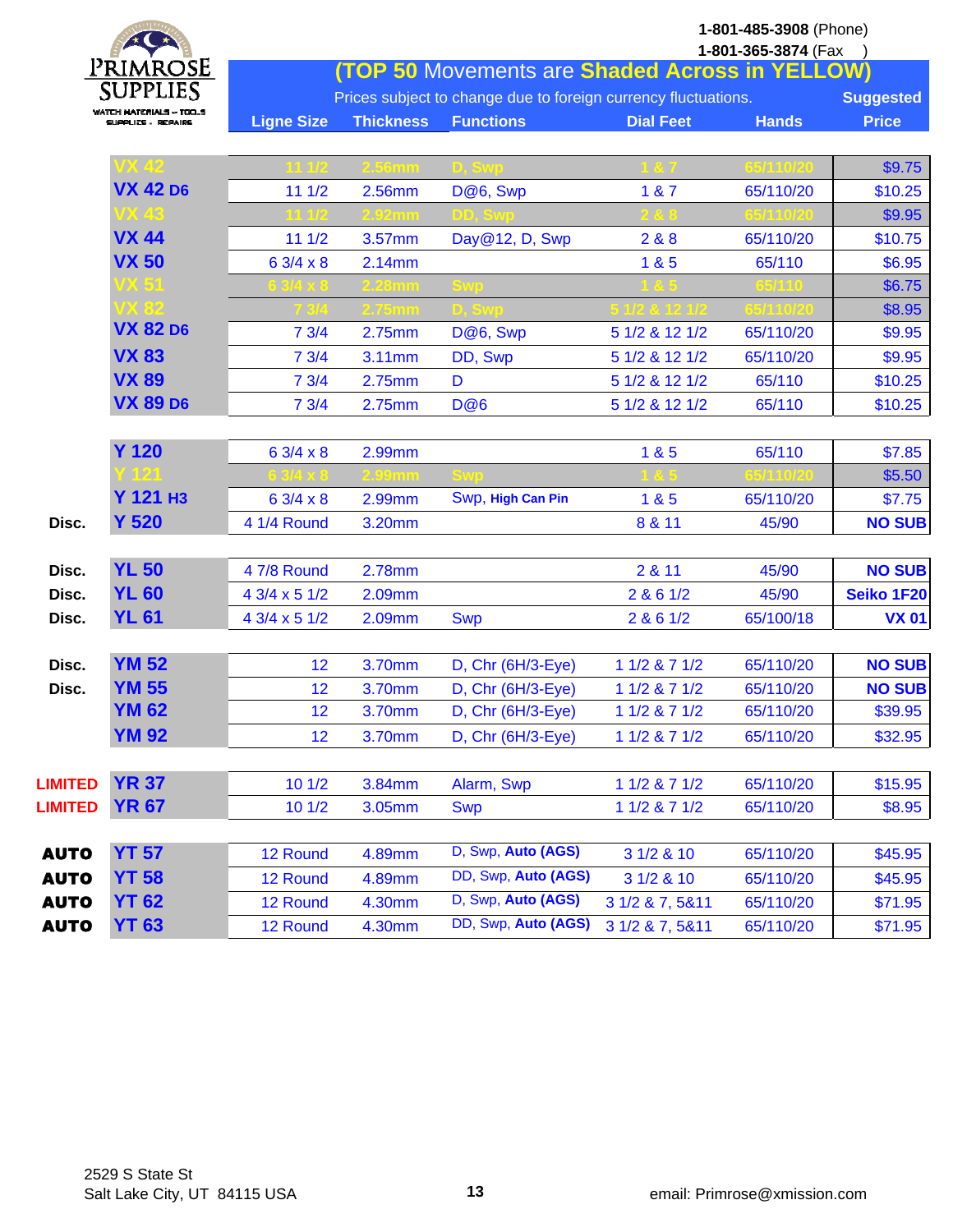|                         | Primrose                 | 1-801-485-3908 (Phone)<br>1-801-365-3874 (Fax<br>(TOP 50 Movements are Shaded Across in YELLOW) |                  |                                                                |                  |                           |                     |  |  |
|-------------------------|--------------------------|-------------------------------------------------------------------------------------------------|------------------|----------------------------------------------------------------|------------------|---------------------------|---------------------|--|--|
|                         | <b>SUPPLIES</b>          |                                                                                                 |                  |                                                                |                  |                           |                     |  |  |
|                         | WATCH MATERIALS -- TOO_S |                                                                                                 |                  | Prices subject to change due to foreign currency fluctuations. |                  |                           | <b>Suggested</b>    |  |  |
|                         | SUPPLICS - REPAIRS       | <b>Ligne Size</b>                                                                               | <b>Thickness</b> | <b>Functions</b>                                               | <b>Dial Feet</b> | <b>Hands</b>              | <b>Price</b>        |  |  |
| <b>ISA</b>              |                          |                                                                                                 |                  |                                                                |                  |                           |                     |  |  |
|                         | 125/130                  | 5 1/2 x 7 3/4                                                                                   | 1.40mm           | Swiss, Gold plated                                             | 3 1/2 & 12       | 50/90                     | \$93.95             |  |  |
|                         | 127/130                  | 7 3/4 Round                                                                                     | 1.40mm           | Swiss, Gold plated                                             | 3 1/2 & 9 1/2    | 50/90                     | \$94.95             |  |  |
| Disc.                   | 130/103                  | 10 1/2 Round                                                                                    | 1.90mm           | D, Swp, Swiss                                                  | 2&8&8            | 70/120/18                 | <b>Isa 230/103</b>  |  |  |
| Disc.                   | 138/103                  | 8 3/4 Round                                                                                     | <b>1.60mm</b>    | D, Swp, Swiss                                                  | 4 1/2 & 11       | 70/120/20                 | <b>Isa 238/103</b>  |  |  |
| <b>LIMITED</b>          | 220/130                  | 10 1/2 Round                                                                                    | 1.60mm           |                                                                | 2&8&8            | 70/120                    | \$67.95             |  |  |
| <b>**NEW**</b>          | 222/1332                 | 10 1/2 Round                                                                                    | 1.90mm           | D, Swp                                                         | 288              | 70/120                    | \$66.95             |  |  |
|                         | 230/103                  | 10 1/2 Round                                                                                    | 1.90mm           | D, Swp, Swiss                                                  | 2&8&8            | 70/120/18                 | \$74.95             |  |  |
|                         | 238/103                  | 8 3/4 Round                                                                                     | <b>1.60mm</b>    | D, Swp, Swiss                                                  | 4 1/2 & 11       | 70/120/20                 | \$66.95             |  |  |
| <b>LIMITED</b>          | 257/130                  | 5 1/2 x 6 3/4                                                                                   | 2.50mm           |                                                                | 5 1/2 & 12 1/2   | 55/100                    | \$22.80             |  |  |
| Disc.                   | 307/101                  | 10 1/2 Round                                                                                    | 3.20mm           | <b>Swp</b>                                                     | 3 1/2 & 10 1/2   | 70/120/20                 | <b>NO SUB</b>       |  |  |
| Disc.                   | 307/103                  | 10 1/2 Round                                                                                    | 3.25mm           | D, Swp                                                         | 3 1/2 & 10 1/2   | 70/120/20                 | <b>Isa 2330/103</b> |  |  |
| Disc.                   | 317/101                  | <b>11 1/2 Round</b>                                                                             | 3.20mm           | <b>Swp</b>                                                     | 3 1/2 & 10 1/2   | 70/120/20                 | <b>NO SUB</b>       |  |  |
| Disc.                   | 317/103                  | <b>11 1/2 Round</b>                                                                             | 3.20mm           | D, Swp                                                         | 3 1/2 & 10 1/2   | 70/120/20                 | <b>Isa 2331/103</b> |  |  |
|                         | 338/103                  | 8 3/4 Round                                                                                     | 2.50mm           | D, Swp, Swiss                                                  | 4 1/2 & 11       | 70/120/20                 | \$66.95             |  |  |
| <b>LIMITED</b>          | 369/101                  | $63/4 \times 8$                                                                                 | 2.75mm           | <b>Swp</b>                                                     | 1 1/2 & 5 1/2    | 70/120/20                 | \$6.95              |  |  |
| Disc.                   | 389/101                  | 8 3/4 Round                                                                                     | 2.50mm           |                                                                | 4 & 11           | 70/120/20                 | Ronda 785           |  |  |
|                         | 389/103                  |                                                                                                 |                  | <b>Swp</b>                                                     |                  |                           |                     |  |  |
| Disc.<br><b>**NEW**</b> | 608/1010                 | 8 3/4 Round                                                                                     | 3.25mm           | D, Swp                                                         | 4 & 11           | 70/120/20                 | Ronda 785           |  |  |
|                         |                          | 6 3/4 x 8                                                                                       | 3.10mm           | <b>Swp</b>                                                     | 1 1/2 & 5 1/2    | 70/120/20                 | \$5.95              |  |  |
| Disc.                   | 638/101                  | 6 3/4 x 8                                                                                       | 3.10mm           | <b>Swp</b>                                                     | 1 1/2 & 5 1/2    | 70/120/20                 | <b>Isa 608/1010</b> |  |  |
| 1198/12                 | 1198/101                 | <b>11 1/2 Round</b>                                                                             | 3.25mm           | <b>Swp</b>                                                     | 21/288           | 90/150/20                 | \$14.55             |  |  |
| 1198/32                 | 987103                   |                                                                                                 |                  |                                                                |                  |                           | \$19.50             |  |  |
| Disc.                   | 1198/104                 | <b>11 1/2 Round</b>                                                                             | 4.00mm           | DD, Swp                                                        | 21/288           | 90/150/20                 | <b>NO SUB</b>       |  |  |
| 1198/52                 | 1198/105                 | 11 1/2 Round                                                                                    | 4.00mm           | Day@12, D, Swp                                                 | 21/288           | 90/150/20                 | \$20.95             |  |  |
| <b>**NEW**</b>          | 2330/103                 | 10 1/2 Round                                                                                    | 3.25mm           | D, Swp                                                         | 3 1/2 & 10 1/2   | 70/120/20                 | \$13.95             |  |  |
| <b>**NEW**</b>          | 2331/103                 | <b>11 1/2 Round</b>                                                                             | 3.20mm           | D, Swp                                                         | 3 1/2 & 10 1/2   | 70/120/20                 | \$13.95             |  |  |
| <b>**NEW**</b>          | 2334/1035                | 14 3/4 Round                                                                                    | 3.00mm           | D, Swp                                                         | 3 1/2 & 10 1/2   | 70/120/20                 | \$20.95             |  |  |
| Disc.                   | 8161/201                 | 11 1/2 Round                                                                                    | 3.70mm           | Chr, D@6, 2-eye                                                | 2 1/2 & 8 1/2    | 90/150/20/18 Isa 8171/201 |                     |  |  |
| Disc.                   | 8161/202                 | <b>11 1/2 Round</b>                                                                             | 3.70mm           | Chr, $D@4$ , 3-eye                                             | 2 1/2 & 8 1/2    | 90/150/20/18 Isa 8171/202 |                     |  |  |
| Disc.                   | 8161/204                 | 11 1/2 Round                                                                                    | 3.70mm           | Chr, D@4, Mn, 2-eye                                            | 2 1/2 & 8 1/2    | 90/150/20/18 Isa 8171/204 |                     |  |  |
| Disc.                   | 8162/220                 | 11 1/2 Round                                                                                    | 4.20mm           | Chr, $D@4$ , 3-eye                                             | 2 1/2 & 8 1/2    | 90/150/20/18 Isa 8172/220 |                     |  |  |
|                         | 8171/201                 | 11 1/2 Round                                                                                    | 3.70mm           | Chr, D@6, 2-eye                                                | 2 1/2 & 8 1/2    | 90/150/20/18              | \$39.95             |  |  |
|                         | 8171/202                 | 11 1/2 Round                                                                                    | 3.70mm           | Chr, D@4, 3-eye                                                | 2 1/2 & 8 1/2    | 90/150/20/18              | \$35.95             |  |  |
|                         | 8171/204                 | 11 1/2 Round                                                                                    | 3.70mm           | Chr, D@4, Mn, 2-eye                                            | 2 1/2 & 8 1/2    | 90/150/20/18              | \$39.95             |  |  |
|                         | 8172/220                 | 11 1/2 Round                                                                                    | 4.20mm           | Chr, D@4, 3-eye                                                | 2 1/2 & 8 1/2    | 90/150/20/18              | \$38.50             |  |  |
| <b>**NEW**</b>          | 8174/201                 | <b>11 1/2 Round</b>                                                                             | 4.60mm           | Chr, D@6, 2-eye                                                | 2 1/2 & 8 1/2    | 90/150/20                 | \$44.40             |  |  |
| <b>**NEW**</b>          | 8272                     | 11 1/2 Round                                                                                    | 4.95mm           | Chr, D@6, 2-eye, Tide                                          | 2 1/2 & 8 1/2    | 90/150/20                 | \$97.75             |  |  |
| <b>**NEW**</b>          | 9232/1920                | 10 1/2 Round                                                                                    | 4.13mm           | Multi func (6H/3-Eye)                                          | 2 & 8            | 70/120/20/18              | \$23.95             |  |  |
| <b>**NEW**</b>          | 9238/1970                | 10 1/2 Round                                                                                    | 4.13mm           | Multi func (6H/3-Eye)                                          | 2 & 8            | 70/120/20/18              | \$23.95             |  |  |
| Disc.                   | K63/101                  | $63/4 \times 8$                                                                                 | 2.95mm           | <b>Swp</b>                                                     | 5 1/2 & 12 1/2   | 70/120/20                 | <b>Isa 608/1010</b> |  |  |

2529 S State St Salt Lake City, UT 84115 USA **14 14** email: Primrose@xmission.com

**Disc. K83/103** 8 3/4 Round 2.95mm D, Swp 4 & 11 1/2 70/120/18 **Ronda 785**

**K63/302 Sw** 13 Round 3.20mm Swp 6 1/2 & 12 1/2 70/120/20 \$36.95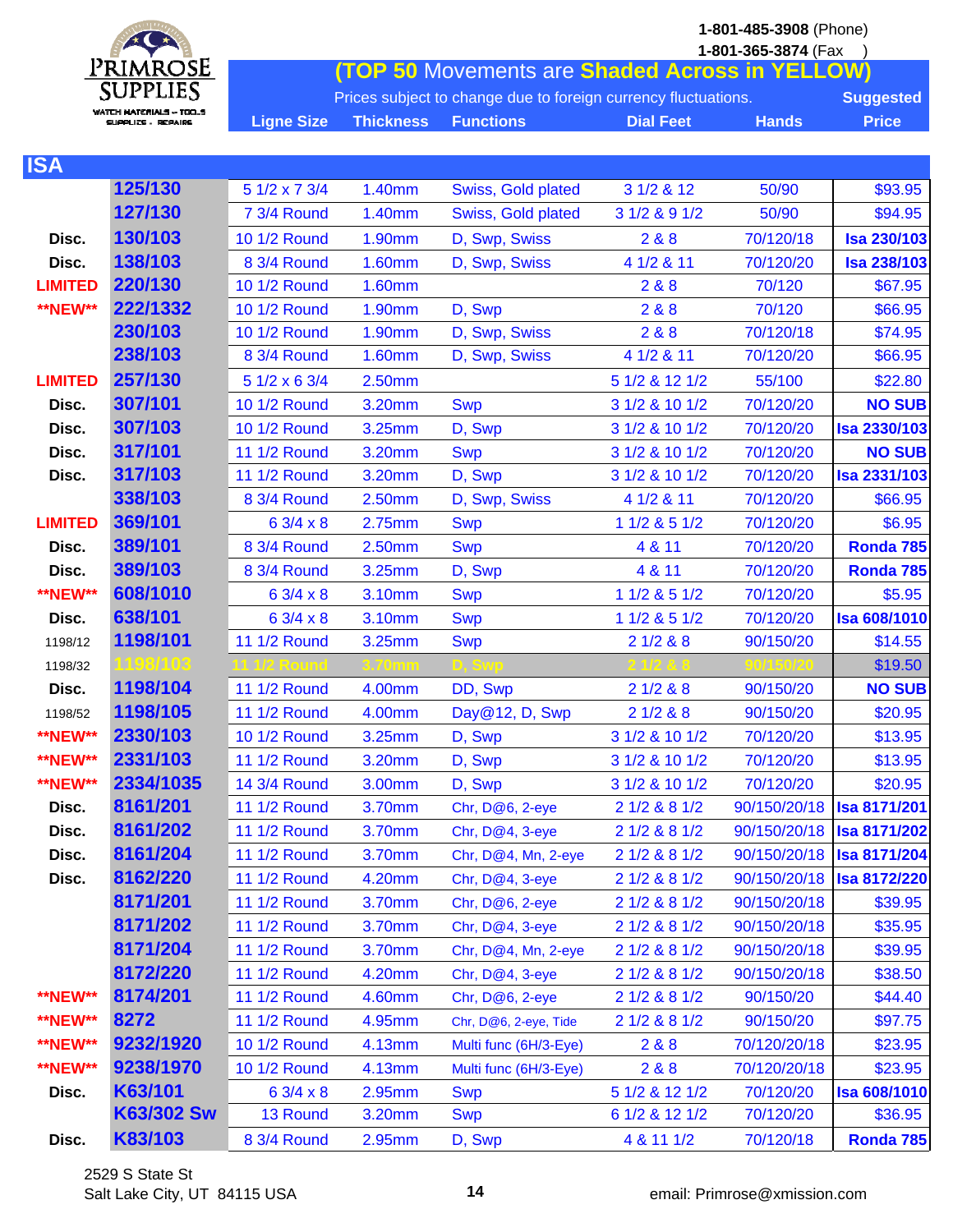PRIMROSE **SUPPLIES WATCH MATERIALS -- TOO\_S** SUPPLICS - REPAIRS

**1-801-485-3908** (Phone)

|                   |                                                                                    |  |                                                | 1-801-365-3874 (Fax |              |  |  |  |
|-------------------|------------------------------------------------------------------------------------|--|------------------------------------------------|---------------------|--------------|--|--|--|
|                   |                                                                                    |  | (TOP 50 Movements are Shaded Across in YELLOW) |                     |              |  |  |  |
|                   | Prices subject to change due to foreign currency fluctuations.<br><b>Suggested</b> |  |                                                |                     |              |  |  |  |
| <b>Ligne Size</b> | <b>Thickness Functions</b>                                                         |  | <b>Dial Feet</b>                               | <b>Hands</b>        | <b>Price</b> |  |  |  |

|                | <b>MIYOTA - CITIZEN</b> |                     |        |                         |                 |           |         |
|----------------|-------------------------|---------------------|--------|-------------------------|-----------------|-----------|---------|
|                | <b>1L02</b>             | $63/4 \times 8$     | 2.94mm | DD, Swp                 | 7 & 11 1/2      | 70/120/17 | \$8.95  |
|                |                         |                     |        |                         |                 |           | \$8.95  |
|                | 1L12 D6                 | 6 3/4 x 8           | 2.71mm | D@6, Swp                | 7 & 11 1/2      | 70/120/17 | \$9.95  |
|                | <b>1L15</b>             | $63/4 \times 8$     | 2.71mm | D                       | 7 & 11 1/2      | 70/120    | \$9.95  |
|                | <b>1L22</b>             | 6 3/4 x 8           | 2.15mm |                         | 7 & 11 1/2      | 70/120    | \$8.85  |
| <b>**NEW**</b> | <b>1L26</b>             | 6 3/4 x 8           | 2.15mm | <b>High CP</b>          | 7 & 11 1/2      | 70/120    | \$10.95 |
|                | $\mathsf{L}32$          |                     |        |                         |                 |           | \$8.85  |
| <b>**NEW**</b> | <b>1L36</b>             | $63/4 \times 8$     | 2.15mm | Swp, High CP            | 7 & 11 1/2      | 70/120/20 | \$10.95 |
|                | <b>1L40</b>             | 6 3/4 x 8           | 2.94mm | <b>Remote Swp (Ldy)</b> | 7 & 11          | 70/120/17 | \$14.95 |
|                | <b>1L45</b>             | 6 3/4 x 8           | 2.94mm | <b>Remote Swp (Gnt)</b> | 7 & 11          | 70/120/17 | \$14.95 |
|                | <b>1L50</b>             | 6 3/4 x 8           | 2.94mm | <b>BIG</b> Date, Swp    | 6 1 /2 & 11 1/2 | 70/120/17 | \$11.95 |
|                |                         |                     |        |                         |                 |           |         |
|                | <b>M02</b>              |                     |        |                         |                 |           | \$9.50  |
|                | <b>IM12</b>             |                     |        |                         |                 |           | \$8.95  |
|                | 1M12 D6                 | 10 1/2 Round        | 2.71mm | D@6, Swp                | 5 & 11          | 70/120/17 | \$8.95  |
|                | <b>1M15</b>             | 6 3/4 x 8           | 2.71mm | D                       | 5 & 11          | 70/120    | \$9.95  |
|                | <b>1M50</b>             | 10 1/2 Round        | 2.71mm | <b>BIG</b> Date, Swp    | 5 & 11          | 70/120/17 | \$11.95 |
|                |                         |                     |        |                         |                 |           |         |
|                | <b>1N12</b>             | 8 3/4 Round         | 2.58mm | D, Swp                  | 2&8&8           | 70/120/17 | \$10.95 |
|                | <b>1S02</b>             | 11 1/2 Round        | 3.07mm | DD, Swp                 | 5 & 11          | 70/120/17 | \$10.95 |
|                | <b>1S13</b>             | 11 1/2 Round        | 2.71mm | D, Swp                  | 5 & 11          | 70/120/17 | \$8.95  |
| <b>**NEW**</b> | 1S13 D6                 | 11 1/2 Round        | 2.71mm | D@6, Swp                | 5 & 11          | 70/120/17 | \$8.95  |
|                |                         |                     |        |                         |                 |           |         |
|                | 2005                    | $63/4 \times 8$     | 3.80mm | DD, Swp                 | 7 & 11          | 70/120/17 | \$9.95  |
|                | 2015                    | 6 3/4 x 8           | 3.80mm | D, Swp                  | 7 & 11 1/2      | 70/120/17 | \$9.95  |
|                | 2015 D <sub>6</sub>     | $63/4 \times 8$     | 3.80mm | D@6, Swp                | 7 & 11 1/2      | 70/120/17 | \$9.95  |
|                | 2025 / 2020             | 6 3/4 x 8           | 2.89mm |                         | 7 & 11 1/2      | 70/120    | \$5.85  |
|                | 2034                    | $63/4 \times 8$     | 2.89mm | <b>High Torque Swp</b>  | 7 & 11 1/2      | 70/120/17 | \$8.95  |
|                | 035 / 2030              |                     |        |                         |                 |           | \$5.95  |
|                | 2036                    | $63/4 \times 8$     | 2.89mm | Swp, Raised CP          | 7 & 11 1/2      | 70/120/17 | \$8.95  |
|                | 2039                    | $63/4 \times 8$     | 2.89mm | Swp, High CP            | 7 & 11 1/2      | 70/120/17 | \$8.95  |
|                | 2105                    | 10 1/2 x 8 1/2      | 3.80mm | DD, Swp                 | 5 & 11          | 70/120/17 | \$9.95  |
|                |                         |                     |        |                         |                 |           | \$9.50  |
|                | 2115 D6                 | 10 1/2 x 8 1/2      | 3.80mm | D@6, Swp                | 5 & 11          | 70/120/17 | \$9.95  |
|                | 2305                    | 11 1/2 Round        | 4.15mm | DD, Swp                 | 4 & 10          | 70/120/17 | \$9.95  |
|                | 2315                    | 11 1/2 Round        | 4.15mm | D, Swp                  | 4 & 10          | 70/120/17 | \$9.50  |
| **NEW**        | 2350                    | <b>11 1/2 Round</b> | 4.15mm | D@12, D, Swp            | 4 & 10          | 70/120/17 | \$9.95  |
| <b>**NEW**</b> | 2353                    | 11 1/2 Round        | 4.15mm | <b>BIG</b> Date, Swp    | 4 & 10          | 70/120/17 | \$9.95  |
| <b>**NEW**</b> | 2405                    | 13 1/2 Round        | 4.35mm | DD, Swp                 | 2 1/2 & 8 1/2   | 70/120/17 | \$9.95  |
| <b>**NEW**</b> | 2415                    | 13 1/2 Round        | 4.35mm | D, Swp                  | 2 1/2 & 8 1/2   | 70/120/17 | \$9.95  |
| <b>**NEW**</b> | 2453                    | 13 1/2 Round        | 4.35mm | <b>BIG</b> Date, Swp    | 2 1/2 & 8 1/2   | 70/120/17 | \$9.95  |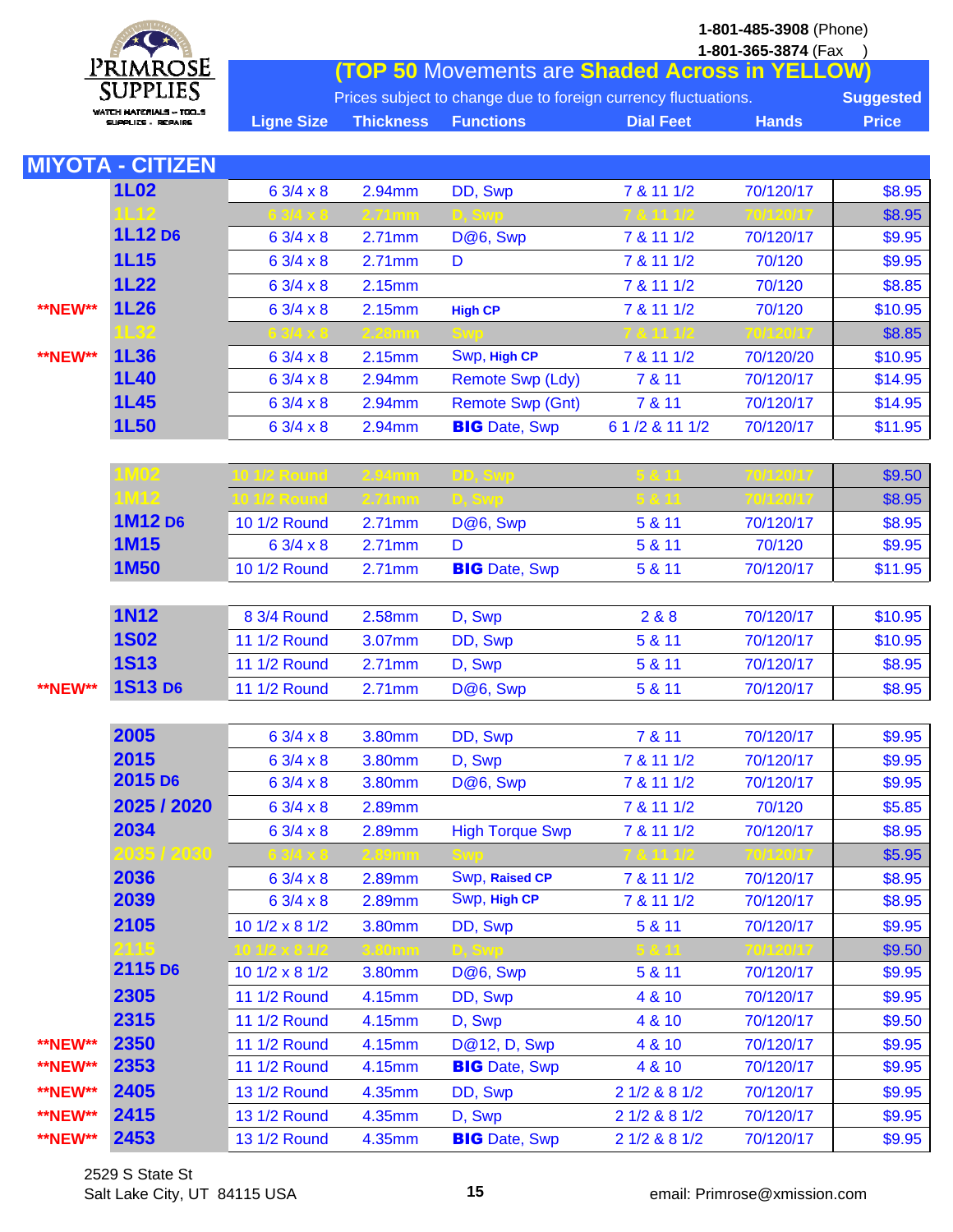|                | $*$                                         |                   |                  |                                                                |                     | 1-801-485-3908 (Phone)<br>1-801-365-3874 (Fax |                  |
|----------------|---------------------------------------------|-------------------|------------------|----------------------------------------------------------------|---------------------|-----------------------------------------------|------------------|
|                | Primrose                                    |                   |                  | <b>(TOP 50 Movements are Shaded Across in YELLOW)</b>          |                     |                                               |                  |
|                | SUPPLIES                                    |                   |                  | Prices subject to change due to foreign currency fluctuations. |                     |                                               | <b>Suggested</b> |
|                | WATCH MATERIALS - TOO<br>SUPPLICS - REPAIRS | <b>Ligne Size</b> | <b>Thickness</b> | <b>Functions</b>                                               | <b>Dial Feet</b>    | <b>Hands</b>                                  | <b>Price</b>     |
|                |                                             |                   |                  |                                                                |                     |                                               |                  |
| <b>LIMITED</b> | 3S10 - 3510                                 | 13 1/2 Round      | 4.20mm           | Chr, D@6, Swp                                                  | 5 & 11              | 70/120/18                                     | \$150.00         |
|                |                                             |                   |                  |                                                                |                     |                                               |                  |
|                | <b>4S20</b>                                 | 4 Round           | 2.95mm           |                                                                | 5 1/2 & 11 1/2      | 70/120                                        | \$49.95          |
| Disc.          | <b>4T13</b>                                 | 6 3/4 x 8         | 2.33mm           | D, Swp                                                         | 5 1/2 & 12 1/2      | 70/120/17                                     | <b>MIY 9T13</b>  |
| Disc.          | <b>4T23</b>                                 | 6 3/4 x 8         | 1.90mm           |                                                                | 5 1/2 & 12 1/2      | 70/120                                        | <b>MIY 9T22</b>  |
| Disc.          | <b>4T33</b>                                 | $63/4 \times 8$   | 1.90mm           | <b>Swp</b>                                                     | 5 1/2 & 12 1/2      | 70/120/17                                     | <b>MIY 9T33</b>  |
| Disc.          | <b>4T43</b>                                 | 6 3/4 x 8         | 2.40mm           | <b>Remote Swp (Ldy)</b>                                        | 5 1/2 & 12 1/2      | 70/120/17                                     | <b>NO SUB</b>    |
| Disc.          | <b>4T48</b>                                 | $63/4 \times 8$   | 2.40mm           | <b>Remote Swp (Gnt)</b>                                        | 5 1/2 & 12 1/2      | 70/120/17                                     | <b>NO SUB</b>    |
| Disc.          | <b>4T74</b>                                 | 6 3/4 x 8         | 2.33mm           | D                                                              | 5 1/2 & 12 1/2      | 70/120                                        | <b>NO SUB</b>    |
| Disc.          | <b>4U13</b>                                 | 10 1/2 Round      | 2.33mm           | D, Swp                                                         | 5 1/2 & 12 1/2      | 70/120/17                                     | <b>MIY 9U13</b>  |
|                |                                             |                   |                  |                                                                |                     |                                               |                  |
|                | 5R21                                        |                   |                  |                                                                |                     |                                               | \$24.95          |
| <b>**NEW**</b> | <b>5R22</b>                                 | $33/4 \times 6$   | 1.90mm           | <b>High Can Pin</b>                                            | 4 & 11 1/2          | 40/80                                         | \$29.95          |
|                | <b>5R32</b>                                 | $33/4 \times 6$   | 2.00mm           | <b>Swp</b>                                                     | 4 & 11 1/2          | 65/100/17                                     | \$29.95          |
| Disc.          | <b>5S00</b>                                 | 10 1/2 Round      | 3.45mm           | DD, Swp                                                        | 5 & 11              | 70/120/17                                     | <b>MIY 6M02</b>  |
|                | 5Y20                                        |                   |                  |                                                                |                     |                                               | \$9.95           |
| <b>**NEW**</b> | 5Y26                                        | 5 1/2 x 6 3/4     | 2.54mm           | <b>High Can Pin</b>                                            | 6 1/2 & 11 1/2      | 65/100                                        | \$9.95           |
|                |                                             |                   |                  |                                                                |                     |                                               | \$9.50           |
| <b>**NEW**</b> | <b>5Y36</b>                                 | 5 1/2 x 6 3/4     | 2.54mm           | Swp, High Can Pin                                              | 6 1/2 & 11 1/2      | 65/100/17                                     | \$9.95           |
|                |                                             |                   |                  |                                                                |                     |                                               |                  |
| Disc.          | <b>6L02</b>                                 | $63/4 \times 8$   | 2.55mm           | DD, Swp                                                        | 7 & 11 1/2          | 70/120/17                                     | <b>MIY 1L02</b>  |
| Disc.          | 6L12                                        | 6 3/4 x 8         | 3.10mm           | D, Swp                                                         | 7 & 11 1/2          | 70/120/17                                     | <b>MIY 1L12</b>  |
| Disc.          | 6L12 D6                                     | $63/4 \times 8$   | 3.10mm           | D@6, Swp                                                       | 7 & 11 1/2          | 70/120/17                                     | MIY 1L12 @ 6     |
| Disc.          | <b>6L22</b>                                 | $63/4 \times 8$   | 2.44mm           |                                                                | 7 & 11 1/2          | 70/120                                        | <b>MIY 1L22</b>  |
| Disc.          | 6L32                                        | $63/4 \times 8$   | 2.44mm           | <b>Swp</b>                                                     | 7 & 11 1/2          | 70/120/17                                     | <b>MIY 1L32</b>  |
| Disc.          | 6L40                                        | $63/4 \times 8$   | 3.20mm           | <b>Remote Swp (Gnt)</b>                                        | 7 & 11              | 70/120/17                                     | <b>MIY 1L40</b>  |
| Disc.          | <b>6L45</b>                                 | 6 3/4 x 8         | 3.20mm           | Remote Swp (Ldy)                                               | 7 & 11              | 70/120/17                                     | <b>MIY 1L45</b>  |
| Disc.          | 6L71                                        | 10 1/2 Round      | 3.55mm           | Chr, Alm, Swp                                                  | 5 & 11              | 70/120/17                                     | <b>NO SUB</b>    |
| Disc.          | 6L85                                        | $63/4 \times 8$   | 3.30mm           | D, Mn, Swp                                                     | 6 1/2 & 11 1/2      | 70/120/17                                     | <b>NO SUB</b>    |
| Disc.          | 6L90                                        | $63/4 \times 8$   | 3.30mm           | Sn, Mn, Swp                                                    | 6 1/2 & 11 1/2      | 70/120/17                                     | <b>NO SUB</b>    |
| <b>LIMITED</b> | 6L95                                        | 63/4 x8           | 3.30mm           | Sn, Mn, D, Swp                                                 | 6 1/2 & 11 1/2      | 70/120/17                                     | \$14.95          |
|                |                                             |                   |                  |                                                                |                     |                                               |                  |
| Disc.          | <b>6M02</b>                                 | 10 1/2 Round      | 3.30mm           | DD, Swp                                                        | 4 & 10 1/2          | 70/120/17                                     | <b>MIY 1M02</b>  |
| Disc.          | 6M12                                        | 10 1/2 Round      | 3.30mm           | D, Swp                                                         | 187, 4 8 10 1/2     | 70/120/17                                     | <b>MIY 1M12</b>  |
| Disc.          | 6M12 D6                                     | 10 1/2 Round      | 3.30mm           | D@6, Swp                                                       | 187, 4 8 10 1/2     | 70/120/17                                     | MIY 1M12 @ 6     |
| Disc.          | 6M17                                        | 10 1/2 Round      | 3.30mm           | 24hr, Swp                                                      | 187, 4 8 10 1/2     | 70/120/17                                     | <b>NO SUB</b>    |
| Disc.          | 6M50                                        | 11 1/2 Round      | 3.50mm           | Day@12, D, Swp                                                 | 188, 5811           | 70/120/17                                     | <b>NO SUB</b>    |
| Disc.          | 6M53                                        | 11 1/2 Round      | 3.30mm           | <b>BIG</b> Date, Swp                                           | 2 1/2 & 8 1/2       | 70/120/17                                     | <b>NO SUB</b>    |
| Disc.          | 6M55                                        | 13 1/2 Round      | 3.85mm           | Day@12, D, Swp                                                 | 2 1/2 & 8 1/2       | 70/120/17                                     | <b>NO SUB</b>    |
| Disc.          | 6M85                                        | 10 1/2 Round      | 3.30mm           | D, Mn, Swp                                                     | 5&11, 1 1/2 & 6 1/2 | 70/120/17                                     | <b>NO SUB</b>    |
| Disc.          | 6M90                                        | 10 1/2 Round      | 3.30mm           | Sn, Mn, Swp                                                    | 5&11, 1 1/2&6 1/2   | 70/120/17                                     | <b>NO SUB</b>    |
| Disc.          | <b>6M95</b>                                 | 10 1/2 Round      | 3.30mm           | D, Sn, Mn, Swp                                                 | 5&11, 1 1/2&6 1/2   | 70/120/17                                     | <b>NO SUB</b>    |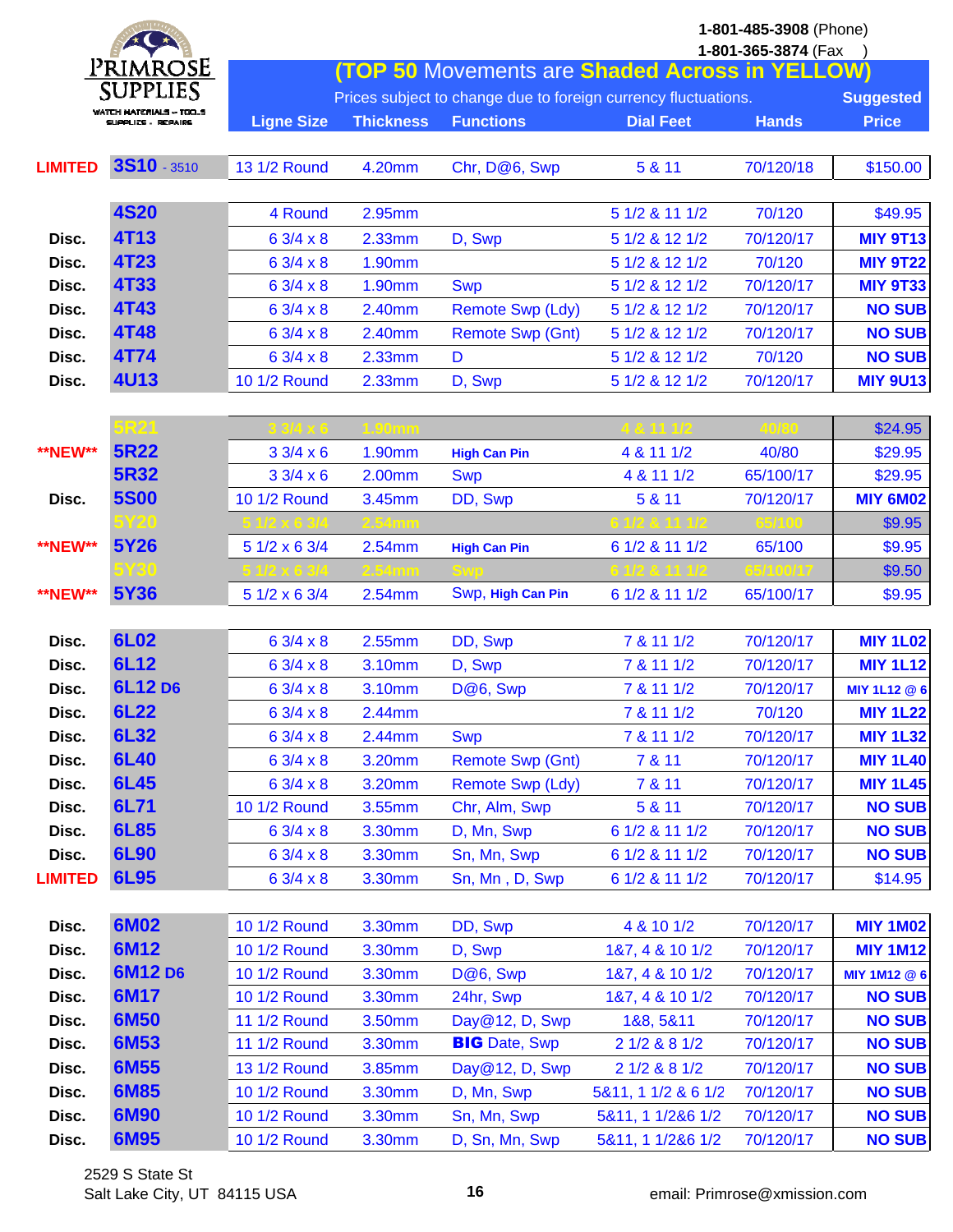| $*$ $*$        |                                   |                     |                                                                |                                                       |                  | 1-801-485-3908 (Phone) |                  |
|----------------|-----------------------------------|---------------------|----------------------------------------------------------------|-------------------------------------------------------|------------------|------------------------|------------------|
|                |                                   |                     |                                                                |                                                       |                  | 1-801-365-3874 (Fax    |                  |
|                | Primrose                          |                     |                                                                | <b>(TOP 50 Movements are Shaded Across in YELLOW)</b> |                  |                        |                  |
|                | SUPPLIES<br>WATCH MATERIALS - TOO |                     | Prices subject to change due to foreign currency fluctuations. |                                                       |                  |                        | <b>Suggested</b> |
|                | SUPPLICS , REPAIRS                | <b>Ligne Size</b>   | <b>Thickness</b>                                               | <b>Functions</b>                                      | <b>Dial Feet</b> | <b>Hands</b>           | <b>Price</b>     |
|                |                                   |                     |                                                                |                                                       |                  |                        |                  |
| <b>LIMITED</b> | <b>6N00</b>                       | 13 Round            | 4.30mm                                                         | EL, DD, Swp                                           | 1 1/2 & 9 1/2    | 70/120/17              | \$19.95          |
| Disc.          | <b>6N10</b>                       | 13 Round            | 4.30mm                                                         | EL, D, Swp                                            | 1 1/2 & 9 1/2    | 70/120/17              | <b>NO SUB</b>    |
| <b>LIMITED</b> | <b>6N30</b>                       | 13 Round            | 3.55mm                                                         | EL, Swp                                               | 1 1/2 & 9 1/2    | 70/120/17              | \$16.95          |
|                |                                   |                     |                                                                |                                                       |                  |                        |                  |
|                | <b>6P00</b>                       | 10 1/2 Round        | 3.45mm                                                         | DD, Mth, Mn, 3-eye                                    | 4 1/2 & 10 1/2   | 70/120/17              | \$19.95          |
|                | <b>6P05</b>                       | 10 1/2 Round        | 3.45mm                                                         | DD, Mth, 3-eye                                        | 5 & 11           | 70/120/17              | \$20.95          |
|                | <b>6P09</b>                       | 10 1/2 Round        | 3.45mm                                                         | DD, Mth, 24hr, 4-eye                                  | 5 & 11           | 70/120/17              | \$16.95          |
|                | <b>6P20</b>                       | 10 1/2 Round        | 3.45mm                                                         | DD, Mn, 2-eye                                         | 5 & 11           | 70/120/17              | \$23.95          |
|                | <b>6P23</b>                       | 10 1/2 Round        | 3.45mm                                                         | DD, Mn, 2-eye                                         | 5 & 11           | 70/120/17              | \$21.95          |
|                | <b>6P25</b>                       | 10 1/2 Round        | 3.45mm                                                         | DD, Mn, 2-eye                                         | 5 & 11           | 70/120/17              | \$21.95          |
|                | <b>6P27</b>                       | 10 1/2 Round        | 3.45mm                                                         | DD, 24hr, 3-eye                                       | 5 & 11           | 70/120/17              | \$21.95          |
|                | <b>6P29</b>                       | 10 1/2 Round        | 3.45mm                                                         | DD, 24hr, 3-eye                                       | 5 & 11           | 70/120/17              | \$21.95          |
|                | 6P50                              | 10 1/2 Round        | 3.45mm                                                         | D, Mn, 2-eye                                          | 5 & 11           | 70/120/17              | \$23.95          |
| Disc.          | 6P55                              | 10 1/2 Round        | 3.45mm                                                         | DD, Mth, 2-eye                                        | 4 1/2 & 10 1/2   | 70/120/17              | <b>NO SUB</b>    |
|                | <b>6P80</b>                       | 10 1/2 Round        | 3.85mm                                                         | D, Mth, Mn, 2-disc                                    | 5 & 11           | 70/120/17              | \$24.95          |
|                | <b>6P89</b>                       | 10 1/2 Round        | 3.85mm                                                         | DD, 24hr, 3-eye                                       | 5 & 11           | 70/120/17              | \$24.95          |
|                |                                   |                     |                                                                |                                                       |                  |                        |                  |
| Disc.          | <b>6R29</b>                       | 13 Round            | 4.25mm                                                         | EL, Wk, D, 24hr, 3-eye                                | 2&8&8            | 70/120/17              | <b>NO SUB</b>    |
| Disc.          | <b>6W60</b>                       | <b>11 1/2 Round</b> | 3.70mm                                                         | 24hr, Min, Sec, 3-eye                                 | 1 1/2 & 6 1/2    | 70/120/17              | <b>NO SUB</b>    |
|                |                                   |                     |                                                                |                                                       |                  |                        |                  |
| <b>AUTO</b>    | 8205                              | 11 1/2 Round        | 5.67mm                                                         | DD, Swp, 21 Jew                                       | 5 1/2 & 10 1/2   | 100/165/17             | \$46.95          |
| <b>AUTO</b>    | 8215                              | <b>11 1/2 Round</b> | 5.67mm                                                         | D, Swp, 21 Jew                                        | 5 1/2 & 10 1/2   | 100/165/17             | \$47.95          |
|                |                                   |                     |                                                                |                                                       |                  |                        |                  |
|                | <b>9T13</b>                       | 6 3/4 x 8           | 2.33mm                                                         | D, Swp                                                | 7 & 11 1/2       | 70/120/18              | \$14.95          |
|                | <b>9T22</b>                       | $63/4 \times 8$     | 1.90mm                                                         |                                                       | 7 & 11 1/2       | 70/120                 | \$12.50          |
|                | <b>9T33</b>                       | 6 3/4 x 8           | 1.90mm                                                         | <b>Swp</b>                                            | 7 & 11 1/2       | 70/120/18              | \$12.50          |
|                |                                   |                     |                                                                |                                                       |                  |                        |                  |
|                | <b>9U13</b>                       | 10 1/2 Round        | 2.33mm                                                         | D, Swp                                                | 5 & 11           | 70/120/18              | \$14.95          |
| <b>**NEW**</b> | <b>9U15</b>                       | 10 1/2 Round        | 2.33mm                                                         | D                                                     | 5 & 11           | 70/120                 | \$14.95          |
|                |                                   |                     |                                                                |                                                       |                  |                        |                  |
|                | <b>FS00</b>                       | 10 1/2 Round        | 4.13mm                                                         | Chr, D@4, 6-hand                                      | 6 1/2 & 11       | 70/120/17              | \$32.95          |
|                | <b>FS01</b>                       | 10 1/2 Round        | 4.28mm                                                         | Chr, D@4, 6-hand                                      | 6 1/2 & 11       | 70/120/17              | \$32.95          |
|                | <b>FS10</b>                       | 10 1/2 Round        | 5.10mm                                                         | Chr, D@4, 6-hand                                      | 6 1/2 & 11       | 70/120/17              | \$32.95          |
|                | <b>FS11</b>                       | 10 1/2 Round        | 5.25mm                                                         | Chr, D@3, Sq Case, 6H                                 | 6 1/2 & 11       | 70/120/17/25           | \$32.95          |
|                | <b>FS20</b>                       | 10 1/2 Round        | 5.10mm                                                         | Chr, D@4, hang 6H                                     | 6 1/2 & 11       | 70/120/17/25           | \$32.95          |
|                | <b>FS21</b>                       | 10 1/2 Round        | 5.25mm                                                         | Chr, D@4, hang 6H                                     | 6 1/2 & 11       | 70/120/17/25           | \$32.95          |
|                | <b>FS60</b>                       | 10 1/2 Round        | 5.10mm                                                         | Chr, D@4, hang 6H                                     | 6 1/2 & 11       | 70/120/17              | \$32.95          |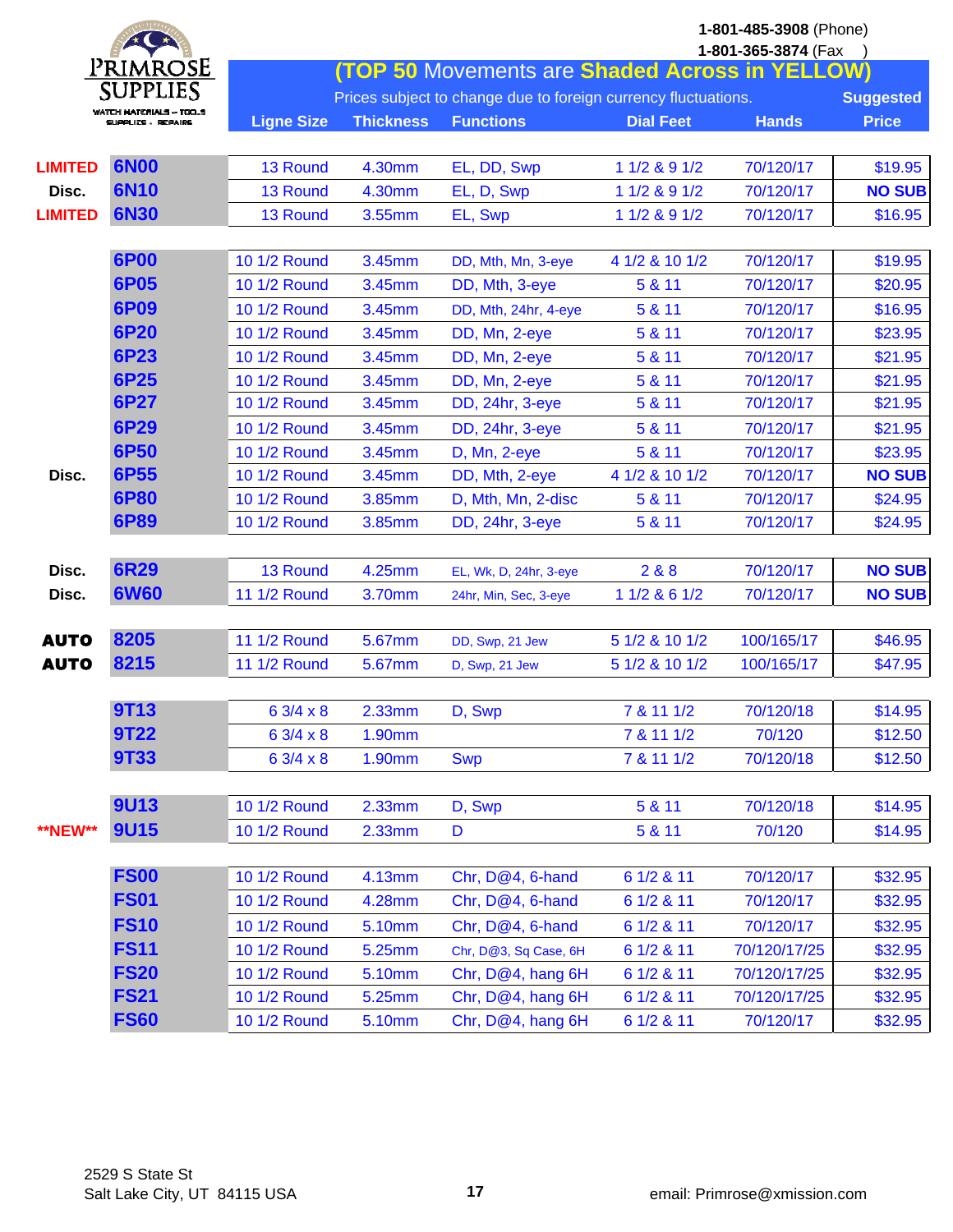|                | $*$                                                  | 1-801-485-3908 (Phone)<br>1-801-365-3874 (Fax |                  |                                                                |                  |              |                  |  |  |
|----------------|------------------------------------------------------|-----------------------------------------------|------------------|----------------------------------------------------------------|------------------|--------------|------------------|--|--|
|                | PRIMROSE                                             |                                               |                  | (TOP 50 Movements are Shaded Across in YELLOW)                 |                  |              |                  |  |  |
|                | SUPPLIES                                             |                                               |                  | Prices subject to change due to foreign currency fluctuations. |                  |              | <b>Suggested</b> |  |  |
|                | <b>WATCH MATERIALS - TOO.S</b><br>SUPPLICS , REPAIRS | <b>Ligne Size</b>                             | <b>Thickness</b> | <b>Functions</b>                                               | <b>Dial Feet</b> | <b>Hands</b> | <b>Price</b>     |  |  |
|                |                                                      |                                               |                  |                                                                |                  |              |                  |  |  |
|                | <b>GL00</b>                                          | 7 1/4 x 8 1/4                                 | 2.94mm           | DD, Swp                                                        | 6 1/2 & 11 1/2   | 70/120/17    | \$9.50           |  |  |
|                | <b>GL10</b>                                          | 7 1/4 x 8 1/4                                 | 2.71mm           | D, Swp                                                         | 6 1/2 & 11 1/2   | 70/120/17    | \$9.95           |  |  |
|                | <b>GL20</b>                                          | 6 3/4 x 8                                     | 2.28mm           |                                                                | 6 1/2 & 11 1/2   | 70/120       | \$7.75           |  |  |
|                | <b>GL30</b>                                          | $63/4 \times 8$                               | 2.28mm           | <b>Swp</b>                                                     | 6 1/2 & 11 1/2   | 70/120/17    | \$7.95           |  |  |
|                |                                                      |                                               |                  |                                                                |                  |              |                  |  |  |
|                | <b>GM00</b>                                          | 10 1/2 Round                                  | 2.94mm           | DD, Swp                                                        | 4 1/2 & 10 1/2   | 70/120/17    | \$9.50           |  |  |
|                | <b>GM10</b>                                          | 10 1/2 Round                                  | 2.71mm           | D, Swp                                                         | 4 1/2 & 10 1/2   | 70/120/17    | \$9.50           |  |  |
| <b>**NEW**</b> | <b>GM10 D6</b>                                       | 10 1/2 Round                                  | 2.71mm           | D@6, Swp                                                       | 4 1/2 & 10 1/2   | 70/120/17    | \$9.50           |  |  |
|                |                                                      |                                               |                  |                                                                |                  |              |                  |  |  |
| **NEW**        | <b>GN10</b>                                          | 8 3/4 Round                                   | 2.71mm           | D, Swp                                                         | 4 1/2 & 10 1/2   | 70/120/17    | \$7.95           |  |  |
|                |                                                      |                                               |                  |                                                                |                  |              |                  |  |  |
| <b>**NEW**</b> | <b>GP00</b>                                          | 12 Round                                      | 4.40mm           | <b>BIG</b> Date, DTZ, Swp                                      | 4 & 11           | 70/120/17    | \$20.95          |  |  |
| <b>**NEW**</b> | <b>GP10</b>                                          | 12 Round                                      | 4.40mm           | <b>BIG</b> Date, Sm Swp                                        | 4 & 11           | 70/120/17    | \$21.95          |  |  |
| <b>**NEW**</b> | <b>JR00</b>                                          | <b>12 1/2 Round</b>                           | 4.18mm           |                                                                | 5 1/2 & 10 1/2   | 70/120/17    | \$23.95          |  |  |
|                |                                                      |                                               |                  | Multi func (6H/3-Eye)                                          |                  |              |                  |  |  |
| <b>**NEW**</b> | <b>JS00</b>                                          | <b>12 1/2 Round</b>                           | 4.18mm           | Swp, Stw (6H/3-Eye)                                            | 5 1/2 & 10 1/2   | 70/120/17    | \$26.95          |  |  |
| <b>**NEW**</b> | <b>JS15</b>                                          | <b>12 1/2 Round</b>                           | 4.30mm           | D, Swp, Stw (6H/3-Eye)                                         | 5 1/2 & 10 1/2   | 70/120/17    | \$26.95          |  |  |
| <b>**NEW**</b> | <b>JS20</b>                                          | 12 1/2 Round                                  | 4.18mm           | Swp, Stw (6H/3-Eye)                                            | 5 1/2 & 10 1/2   | 70/120/17    | \$26.95          |  |  |
| **NEW**        | <b>JS25</b>                                          | <b>12 1/2 Round</b>                           | 4.18mm           | D, Swp, Stw (6H/3-Eye)                                         | 5 1/2 & 10 1/2   | 70/120/17    | \$26.95          |  |  |
| <b>**NEW**</b> | <b>JS26</b>                                          | 12 1/2 Round                                  | 4.18mm           | D, Swp, Stw (6H/3-Eye)                                         | 5 1/2 & 10 1/2   | 70/120/17    | \$26.95          |  |  |
|                |                                                      |                                               |                  |                                                                |                  |              |                  |  |  |
|                | <b>OS10</b>                                          | 13 1/2 Round                                  | 4.13mm           | D, Swp, Chr (6H/3-Eye)                                         | 2 1/2 & 9 1/2    | 70/120/17    | \$34.95          |  |  |
|                | <b>OS11</b>                                          | 13 1/2 Round                                  | 4.13mm           | D, Swp, Chr (5H/2-Eye)                                         | 2 1/2 & 9 1/2    | 70/120/17    | \$34.95          |  |  |
|                | <b>OS20</b>                                          | 13 1/2 Round                                  | 5.10mm           | D, Swp, Chr (6H/3-Eye)                                         | 2 1/2 & 9 1/2    | 70/120/17    | \$34.95          |  |  |
| <b>**NEW**</b> | <b>OS21</b>                                          | 13 1/2 Round                                  | 5.10mm           | D, Swp, Chr (5H/2-Eye)                                         | 2 1/2 & 9 1/2    | 70/120/17    | \$29.95          |  |  |
|                | <b>OS30</b>                                          | 13 1/2 Round                                  | 4.13mm           | Swp, Chr (6H/3-Eye)                                            | 2 1/2 & 9 1/2    | 70/120/17    | \$34.95          |  |  |
|                | <b>OS60</b>                                          | 13 1/2 Round                                  | 4.13mm           | D, Swp, Chr (6H/3-Eye)                                         | 2 1/2 & 9 1/2    | 70/120/17    | \$34.95          |  |  |
| **NEW**        | <b>OS62</b>                                          | 13 1/2 Round                                  | 4.13mm           | D, Swp, Chr (6H/3-Eye)                                         | 2 1/2 & 9 1/2    | 70/120/17/26 | \$32.95          |  |  |
|                | <b>OS80</b>                                          | 13 1/2 Round                                  | 4.68mm           | D, Swp, Chr (6H/3-Eye)                                         | 2 1/2 & 9 1/2    | 70/120/17/26 | \$44.95          |  |  |
|                | <b>OS90</b>                                          | 13 1/2 Round                                  | 4.13mm           | D, Swp, Chr (6H/3-Eye)                                         | 2 1/2 & 9 1/2    | 70/120/17/24 | \$42.95          |  |  |
|                |                                                      |                                               |                  |                                                                |                  |              |                  |  |  |
| Disc.          | <b>OU30</b>                                          | 10                                            | 4.10mm           | EL, Swp                                                        | N/A              | 70/120/17    | <b>NO SUB</b>    |  |  |
|                | <b>T200</b>                                          |                                               |                  |                                                                |                  |              |                  |  |  |
| <b>LIMITED</b> | T205                                                 | 28.4 x 27.8                                   | 3.16mm           | Chr, Alm, Dig, Swp                                             | 3 1/2 & 11 1/2   | 70/120/17    | \$16.95          |  |  |
| Disc.          | T240                                                 | 28.4 x 27.8                                   | 3.16mm           | Chr, Alm, Dig, Swp                                             | 3 1/2 & 11 1/2   | 70/120/17    | <b>NO SUB</b>    |  |  |
| <b>LIMITED</b> | T <sub>250</sub>                                     | 30.8 x 27.4                                   | 4.91mm           | Chr, Alm, Dig, Swp                                             | 3 1/2 & 11 1/2   | 70/120/17    | \$32.95          |  |  |
| Disc.          | T480                                                 | 30.8 x 27.4                                   | 4.91mm           | Chr, Alm, Dig, Swp                                             | 3 & 9            | 70/120/17    | <b>NO SUB</b>    |  |  |
| Disc.          | T485                                                 | 27.7 x 23.0                                   | 3.50mm           | Chr, Alm, Dig, Swp                                             | 3 1/2 & 11 1/2   | 70/120/17    | <b>NO SUB</b>    |  |  |
| <b>LIMITED</b> |                                                      | 27.7 x 23.0                                   | 3.50mm           | Chr, Alm, Dig, Swp                                             | 3 1/2 & 11 1/2   | 70/120/17    | \$21.95          |  |  |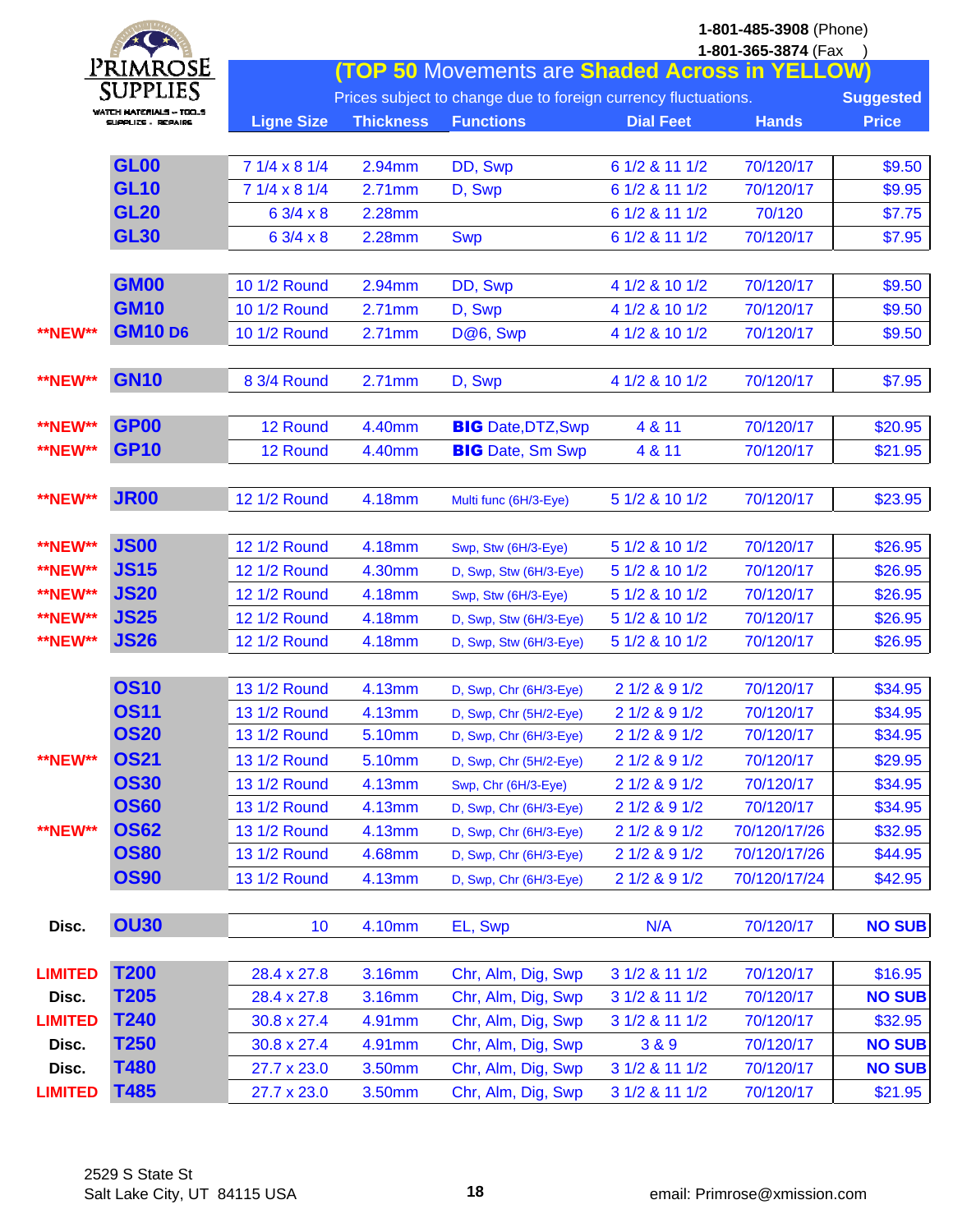$\mathbf{A}$ PRIMROSE<br>SUPPLIES WATCH MATERIALS ~ TOO...S<br>SUPPLICS - REPAIRS

**1-801-485-3908** (Phone)

|                   |                                                                                    |                  |                                                | 1-801-365-3874 (Fax |              |  |  |  |
|-------------------|------------------------------------------------------------------------------------|------------------|------------------------------------------------|---------------------|--------------|--|--|--|
|                   |                                                                                    |                  | (TOP 50 Movements are Shaded Across in YELLOW) |                     |              |  |  |  |
|                   | Prices subject to change due to foreign currency fluctuations.<br><b>Suggested</b> |                  |                                                |                     |              |  |  |  |
| <b>Ligne Size</b> | <b>Thickness</b>                                                                   | <b>Eunctions</b> | <b>Dial Feet</b>                               | <b>Hands</b>        | <b>Price</b> |  |  |  |

| <b>RONDA</b>   |                    |                     |        |                       |        |           |         |
|----------------|--------------------|---------------------|--------|-----------------------|--------|-----------|---------|
| <b>**NEW**</b> | 502                | 10 1/2 Round        | 3.00mm |                       | 2&8    | 70/120    | \$10.95 |
| <b>**NEW**</b> | 502 H <sub>2</sub> | 10 1/2 Round        | 3.00mm | <b>Raised CP</b>      | 2&8&8  | 70/120    | \$10.95 |
|                | 503                | 10 1/2 Round        | 3.00mm | <b>Swp</b>            | 2&8    | 70/120/20 | \$10.95 |
|                |                    |                     |        |                       |        |           | \$8.95  |
|                | 505 D6             | 11 1/2 Round        | 3.00mm | D@6, Swp              | 2 & 8  | 70/120/20 | \$10.50 |
| <b>**NEW**</b> | 505 H <sub>2</sub> | 10 1/2 Round        | 3.00mm | D, Swp, Raised CP     | 2&8    | 70/120/20 | \$10.50 |
| <b>**NEW**</b> | 505 H <sub>6</sub> | <b>11 1/2 Round</b> | 3.00mm | Aig.6, Tracer intchg  | 2&8&8  | 70/120/20 | \$14.95 |
|                | 507                | 10 1/2 Round        | 3.00mm | DD, Swp               | 2&8&8  | 70/120/20 | \$9.95  |
|                | 509                | 10 1/2 Round        | 3.00mm | <b>BIG</b> Date, Swp  | 2 & 8  | 70/120/20 | \$14.95 |
|                | 513                | <b>11 1/2 Round</b> | 3.00mm | <b>Swp</b>            | 2&8    | 70/120/20 | \$8.95  |
|                |                    |                     |        |                       |        |           | \$9.95  |
|                | 515 D <sub>6</sub> | <b>11 1/2 Round</b> | 3.00mm | D@6, Swp              | 2 & 8  | 70/120/20 | \$9.95  |
| **NEW**        | 515 H <sub>2</sub> | <b>11 1/2 Round</b> | 3.00mm | D, Swp, Raised CP     | 2&8&8  | 70/120/20 | \$10.95 |
| <b>**NEW**</b> | 515.24H            | <b>11 1/2 Round</b> | 3.00mm | D, Swp, 24hr Hand     | 2&8    | 70/120/20 | \$14.95 |
| <b>**NEW**</b> | <b>515 Sw</b>      | 11 1/2 Round        | 3.00mm | D, Swp, 5J-Gold       | 2&8&8  | 70/120/20 | \$14.50 |
| <b>**NEW**</b> | 515 Sw H6          | 11 1/2 Round        | 3.00mm | Aig.6, Luminox intchg | 2&8    | 70/120/20 | \$22.95 |
|                | 517                | 11 1/2 Round        | 3.00mm | DD, Swp               | 2&8&8  | 70/120/20 | \$10.95 |
|                | 519                | 11 1/2 Round        | 3.00mm | <b>BIG</b> Date, Swp  | 2&8    | 70/120/20 | \$16.95 |
| <b>**NEW**</b> | <b>582 Sw H3</b>   | 8 3/4 Round         | 3.00mm | 5J-Gold, High CP      | 5 & 11 | 70/120/20 | \$18.95 |
|                | 583                | 8 3/4 Round         | 3.00mm | <b>Swp</b>            | 5 & 11 | 70/120/20 | \$10.95 |
|                |                    |                     |        |                       |        |           | \$9.95  |
|                | 585 D <sub>6</sub> | 8 3/4 Round         | 3.00mm | D@6, Swp              | 5 & 11 | 70/120/20 | \$9.95  |
|                |                    |                     |        |                       |        |           |         |
|                | 702                | 10 1/2 Round        | 2.50mm |                       | 2&8&8  | 70/120    | \$12.50 |
|                | 703                | 10 1/2 Round        | 2.50mm | <b>Swp</b>            | 2&8    | 70/120/20 | \$12.50 |
| <b>**NEW**</b> | <b>703 Sw H4</b>   | 10 1/2 Round        | 2.50mm | Swp, 5J-G, Very HCP   | 2&8&8  | 70/120/20 | \$24.95 |
|                |                    |                     |        |                       |        |           | \$15.95 |
|                | 705 D <sub>6</sub> | 10 1/2 Round        | 2.50mm | D@6, Swp              | 2&8    | 70/120/20 | \$14.95 |
| <b>**NEW**</b> | 705 нз             | 10 1/2 Round        | 2.50mm | D, Swp, High CP       | 2 & 8  | 70/120/20 | \$15.95 |
| <b>**NEW**</b> | <b>705 Sw</b>      | 10 1/2 Round        | 2.50mm | D, Swp, 5J-Gold       | 2&8&8  | 70/120/20 | \$20.95 |
|                | 706.2              | 10 1/2 Round        | 3.00mm | Chr, Swp, (5-Hand)    | 2&8    | 70/120/20 | \$29.95 |
|                | 706.3              | 10 1/2 Round        | 3.00mm | Chr, Swp, (6-Hand)    | 2&8    | 70/120/20 | \$29.95 |
| **NEW**        | 706.B              | 10 1/2 Round        | 3.00mm | Chr, Swp, (5-Hand)    | 2&8    | 70/120/20 | \$39.95 |
|                | 708 D <sub>6</sub> | 10 1/2 Round        | 2.98mm | D@6, Mn, Swp          | 288    | 70/120/20 | \$17.95 |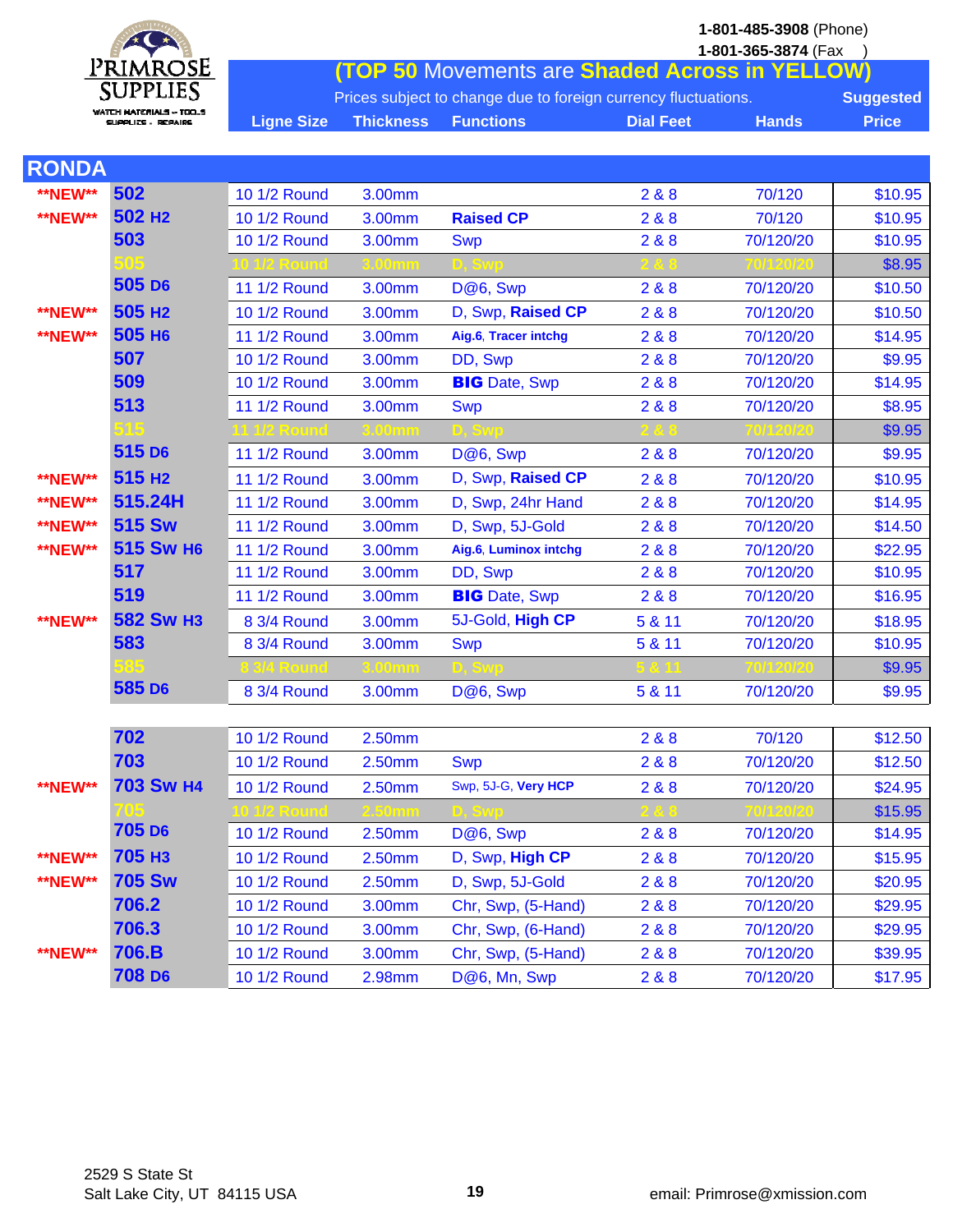|                | Primrose                                      | 1-801-485-3908 (Phone)<br>1-801-365-3874 (Fax<br><b>(TOP 50 Movements are Shaded Across in YELLOW)</b> |                  |                                                                |                  |              |                   |
|----------------|-----------------------------------------------|--------------------------------------------------------------------------------------------------------|------------------|----------------------------------------------------------------|------------------|--------------|-------------------|
|                | SUPPLIES                                      |                                                                                                        |                  | Prices subject to change due to foreign currency fluctuations. |                  |              | <b>Suggested</b>  |
|                | WATCH MATERIALS -- TOOS<br>EUPPLICE - REPAIRS | <b>Ligne Size</b>                                                                                      | <b>Thickness</b> | <b>Functions</b>                                               | <b>Dial Feet</b> | <b>Hands</b> | <b>Price</b>      |
|                |                                               |                                                                                                        |                  |                                                                |                  |              |                   |
|                | 713                                           | 11 1/2 Round                                                                                           | 2.55mm           | <b>Swp</b>                                                     | 2 & 8            | 70/120/20    | \$15.95           |
|                |                                               |                                                                                                        |                  |                                                                |                  |              | \$15.95           |
|                | 715 D <sub>6</sub>                            | 11 1/2 Round                                                                                           | 2.55mm           | D@6, Swp                                                       | 2 & 8            | 70/120/20    | \$15.95           |
| <b>**NEW**</b> | 715 H <sub>3</sub>                            | <b>11 1/2 Round</b>                                                                                    | 2.55mm           | D, Swp, High CP                                                | 288              | 70/120/20    | \$16.95           |
| **NEW**        | 715 H4                                        | 11 1/2 Round                                                                                           | 2.55mm           | D, Swp, Very High CP                                           | 288              | 70/120/20    | \$16.95           |
| **NEW**        | <b>715 Sw</b>                                 | <b>11 1/2 Round</b>                                                                                    | 2.55mm           | D, Swp, 5J-Gold                                                | 2 & 8            | 70/120/20    | \$20.95           |
| **NEW**        | <b>715Li Sw</b>                               | <b>11 1/2 Round</b>                                                                                    | 4.60mm           | <b>Lithium Battery</b>                                         | 288              | 70/120/20    | \$28.40           |
| <b>**NEW**</b> | <b>715Li Sw H6</b>                            | 11 1/2 Round                                                                                           | 4.60mm           | Lithium, Aig.6, Luminox                                        | 2 & 8            | 70/120/20    | \$32.95           |
| Disc.          | 732 - 1032                                    | $33/4 \times 6$                                                                                        | 1.95mm           |                                                                | 23/488           | 40/80        | <b>Ronda 1032</b> |
| Disc.          | <b>732 HC</b>                                 | 33/4 x6                                                                                                | 1.95mm           | <b>High CP</b>                                                 | 23/488           | 40/80        | <b>Ronda 1032</b> |
|                |                                               |                                                                                                        |                  |                                                                |                  |              | \$11.95           |
|                | 751 H <sub>3</sub>                            | 5 1/2 x 6 3/4                                                                                          | 2.50mm           | <b>High CP</b>                                                 | 6 1/2 & 11 1/2   | 70/120       | \$12.95           |
|                | <b>751 Sw</b>                                 | 5 1/2 x 6 3/4                                                                                          | 2.50mm           | 4J-Gold                                                        | 6 1/2 & 11 1/2   | 70/120       | \$18.95           |
|                |                                               |                                                                                                        |                  |                                                                |                  |              | \$23.95           |
|                | 751E H <sub>3</sub>                           | 5 1/2 x 6 3/4                                                                                          | 2.50mm           | 4J-Gold, High CP                                               | 6 1/2 & 11 1/2   | 55/100       | \$25.95           |
|                |                                               |                                                                                                        |                  |                                                                |                  |              | \$12.95           |
| **NEW**        | 753 H <sub>3</sub>                            | 5 1/2 x 6 3/4                                                                                          | 2.50mm           | Swp, High CP                                                   | 6 1/2 & 11 1/2   | 70/120/20    | \$13.50           |
| <b>**NEW**</b> | <b>753 Sw</b>                                 | 5 1/2 x 6 3/4                                                                                          | 2.50mm           | Swp, 4J-Gold                                                   | 6 1/2 & 11 1/2   | 70/120/20    | \$22.95           |
|                |                                               |                                                                                                        |                  |                                                                |                  |              | \$5.75            |
|                | <b>762 H3</b>                                 | $63/4 \times 8$                                                                                        | 2.50mm           | <b>High CP</b>                                                 | 3 1/2 & 8 1/2    | 70/120       | \$7.50            |
| <b>**NEW**</b> | 762 H4                                        | 6 3/4 x 8                                                                                              | 2.50mm           | <b>Very High CP</b>                                            | 3 1/2 & 8 1/2    | 70/120       | \$7.95            |
|                | <b>762 Sw</b>                                 | 6 3/4 x 8                                                                                              | 2.50mm           | 4J-Gold                                                        | 3 1/2 & 8 1/2    | 70/120       | \$14.95           |
|                |                                               |                                                                                                        |                  |                                                                |                  |              | \$5.75            |
|                | <b>763 H3</b>                                 | $63/4 \times 8$                                                                                        | 2.50mm           | Swp, High CP                                                   | 3 1/2 & 8 1/2    | 70/120/20    | \$7.95            |
|                | <b>763 Sw</b>                                 | $63/4 \times 8$                                                                                        | 2.50mm           | Swp, 5J-Gold                                                   | 3 1/2 & 8 1/2    | 70/120/20    | \$14.95           |
|                | 772                                           | 7 3/4 Round                                                                                            | 2.50mm           |                                                                | 4 & 11 1/2       | 70/120       | \$16.95           |
|                | 773                                           | 7 3/4 Round                                                                                            | 2.50mm           | <b>Swp</b>                                                     | 4 & 11 1/2       | 70/120/20    | \$18.95           |
| <b>**NEW**</b> | <b>774 Sw D6</b>                              | 7 3/4 Round                                                                                            | 2.50mm           | D@6, 2-Hand, 5J-Gold                                           | 4 & 11           | 70/120       | \$22.95           |
|                | 775                                           |                                                                                                        |                  |                                                                |                  |              | \$15.50           |
|                | 775 DS                                        |                                                                                                        | .50mm            |                                                                |                  |              | \$15.50           |
| <b>**NEW**</b> | 775 H <sub>3</sub>                            | 7 3/4 Round                                                                                            | 2.50mm           | D, Swp, High CP                                                | 4 & 11 1/2       | 70/120/20    | \$16.95           |
| <b>**NEW**</b> | <b>775 Sw</b>                                 | 7 3/4 Round                                                                                            | 2.50mm           | D, Swp, 5J-Gold                                                | 4 & 11 1/2       | 70/120/20    | \$20.95           |
|                | 783                                           | 8 3/4 Round                                                                                            | 2.50mm           | <b>Swp</b>                                                     | 4 & 11           | 70/120/20    | \$13.95           |
| <b>**NEW**</b> | <b>784 Sw D6</b>                              | 8 3/4 Round                                                                                            | 2.50mm           | D@6, 2-Hand, 5J-Gold                                           | 4 & 11           | 70/120       | \$22.95           |
|                | <b>785 D6</b>                                 |                                                                                                        |                  |                                                                |                  |              | \$15.95           |
|                |                                               | 8 3/4 Round                                                                                            | 2.50mm           | D@6, Swp                                                       | 4 & 11           | 70/120/20    | \$15.50           |
| <b>**NEW**</b> | 785 H <sub>3</sub>                            | 8 3/4 Round                                                                                            | 2.50mm           | D, Swp, High CP                                                | 4 & 11           | 70/120/20    | \$16.95           |
| **NEW**        | <b>785 H6</b>                                 | 8 3/4 Round                                                                                            | 2.50mm           | D, Swp, Aig.6, Tracer                                          | 4 & 11           | 70/120/20    | \$15.95           |
| <b>**NEW**</b> | <b>785 Sw</b>                                 | 8 3/4 Round                                                                                            | 2.50mm           | D, Swp, 5J-Gold                                                | 4 & 11           | 70/120/20    | \$20.95           |
|                | <b>788 D6</b>                                 | 8 3/4 Round                                                                                            | 2.98mm           | D@6, Mn, Swp                                                   | 4 & 11           | 70/120/20    | \$17.95           |
|                | <b>788 Sw D6</b>                              | 8 3/4 Round                                                                                            | 2.98mm           | D@6, Mn, Swp, 5J                                               | 4 & 11           | 70/120/20    | \$24.75           |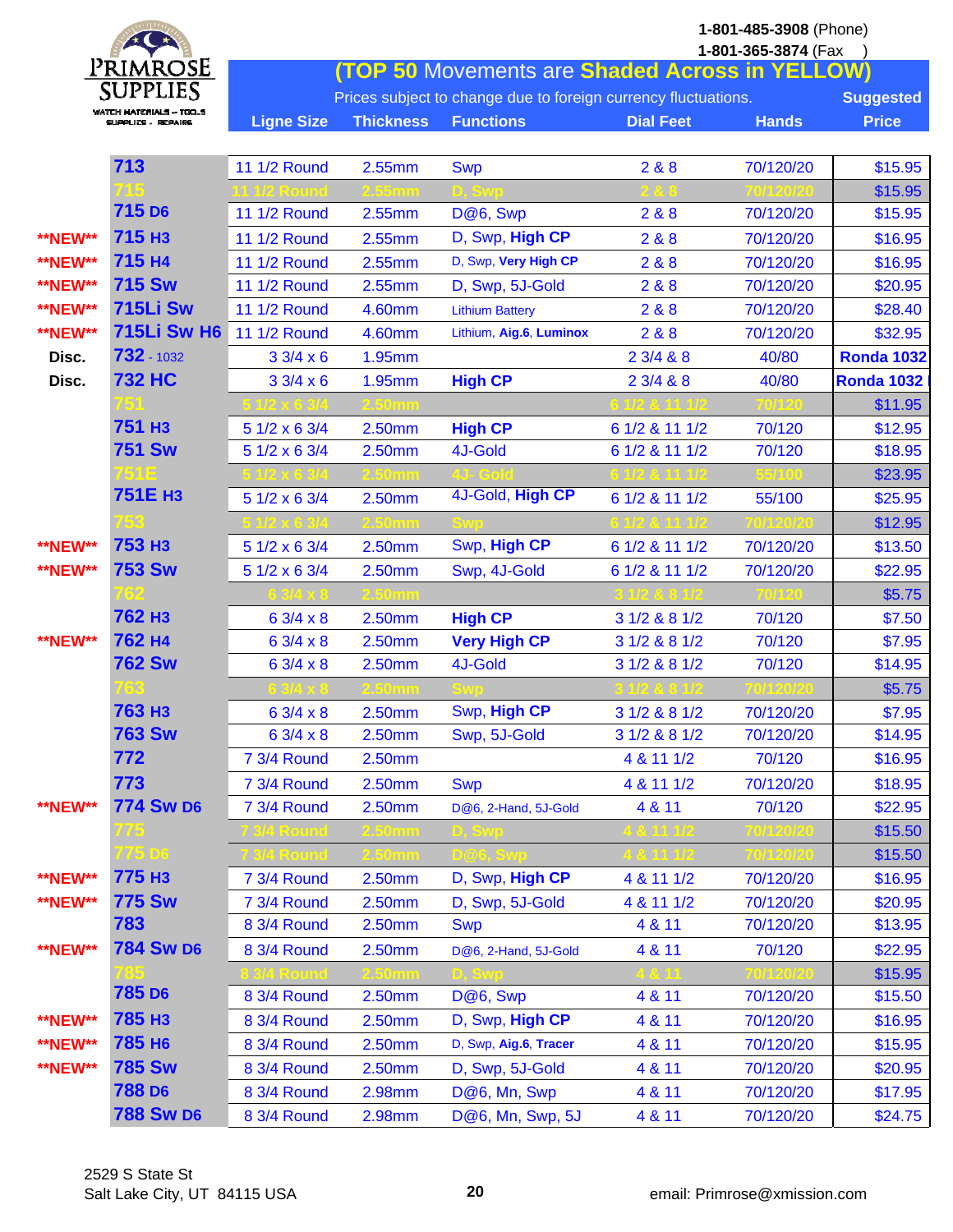|                | $\star$ $\star$                             | 1-801-485-3908 (Phone)<br>1-801-365-3874 (Fax |                  |                                                                |                  |              |                  |  |  |  |
|----------------|---------------------------------------------|-----------------------------------------------|------------------|----------------------------------------------------------------|------------------|--------------|------------------|--|--|--|
|                | Primrose                                    |                                               |                  | (TOP 50 Movements are Shaded Across in YELLOW)                 |                  |              |                  |  |  |  |
|                | SUPPLIES                                    |                                               |                  | Prices subject to change due to foreign currency fluctuations. |                  |              | <b>Suggested</b> |  |  |  |
|                | WATCH MATERIALS ~ TOO<br>SUPPLICS - REPAIRS | <b>Ligne Size</b>                             | <b>Thickness</b> | <b>Functions</b>                                               | <b>Dial Feet</b> | <b>Hands</b> | <b>Price</b>     |  |  |  |
|                |                                             |                                               |                  |                                                                |                  |              |                  |  |  |  |
|                | 1005                                        | 10 1 /2 Round                                 | 1.90mm           | D, Swp, (Eta 255.411)                                          | 2&8&8            | 70/120/20    | \$69.95          |  |  |  |
|                | 1006                                        | 10 1 /2 Round                                 | 1.90mm           | D, (Eta 255.441)                                               | 2&8&8            | 70/120       | \$63.95          |  |  |  |
|                | 1009                                        | 10 1 /2 Round                                 | 1.90mm           | D, Rmt Swp (Gnt)                                               | 2&8&8            | 70/120/20    | \$67.95          |  |  |  |
|                | 1015                                        | 11 1 /2 Round                                 | 1.90mm           | D, Swp, (Eta 255.111)                                          | 2 1/2 & 8 1/2    | 70/120/20    | \$63.95          |  |  |  |
|                | 1016                                        | 11 1 /2 Round                                 | 1.90mm           | D, (Eta 255.111)                                               | 2 1/2 & 8 1/2    | 70/120       | \$63.95          |  |  |  |
|                | 1019                                        | 11 1 /2 Round                                 | 1.90mm           | D, Rmt Swp (Gnt)                                               | 2 1/2 & 8 1/2    | 70/120/20    | \$79.95          |  |  |  |
|                | 1019 D <sub>6</sub>                         | 11 1 /2 Round                                 | 1.90mm           | D@6, Rmt Swp (Gnt)                                             | 2 1/2 & 8 1/2    | 70/120/20    | \$79.95          |  |  |  |
|                | 032                                         |                                               |                  |                                                                |                  |              | \$24.95          |  |  |  |
|                | 1032 НЗ                                     | 33/4 x6                                       | 1.95mm           | <b>High CP</b>                                                 | 23/488           | 40/80        | \$29.95          |  |  |  |
| <b>**NEW**</b> | <b>1032 Sw</b>                              | 33/4 x6                                       | 1.95mm           | Swiss, 7J-Gold                                                 | 23/488           | 40/80        | \$44.95          |  |  |  |
|                | 1042                                        | 4 1/4 Round                                   | 2.90mm           | 5J-Silver, (Eta E01.001)                                       | 1 & 87           | 40/80        | \$43.95          |  |  |  |
| <b>**NEW**</b> | <b>1042 Sw</b>                              | 4 1/4 Round                                   | 2.90mm           | Swiss, 5J-Gold                                                 | 1 & 7            | 40/80        | \$56.95          |  |  |  |
|                | 1062                                        | $63/4 \times 8$                               | 1.90mm           |                                                                | 5 1/2 & 11 1/2   | 70/120       | \$14.95          |  |  |  |
| <b>**NEW**</b> | <b>1062 Sw</b>                              | $63/4 \times 8$                               | 1.90mm           | Swiss, 4J-Gold                                                 | 5 1/2 & 11 1/2   | 70/120       | \$24.95          |  |  |  |
|                | 1063                                        | 6 3/4 x 8                                     | 1.90mm           | <b>Swp</b>                                                     | 5 1/2 & 11 1/2   | 70/120/20    | \$14.95          |  |  |  |
|                | 1064                                        | 6 3/4 x 8                                     | 1.90mm           | <b>Small Second (Ldy)</b>                                      | 5 1/2 & 11 1/2   | 70/120/20    | \$18.95          |  |  |  |
| <b>**NEW**</b> | <b>1064 Sw</b>                              | $63/4 \times 8$                               | 1.90mm           | Swiss, Sm Sec (Ldy)                                            | 5 1/2 & 11 1/2   | 70/120/20    | \$24.95          |  |  |  |
|                | 1069                                        | 63/4 x8                                       | 1.90mm           | <b>Small Second (Gnt)</b>                                      | 5 1/2 & 11 1/2   | 70/120/20    | \$15.95          |  |  |  |
| <b>**NEW**</b> | <b>1069 Sw</b>                              | $63/4 \times 8$                               | 1.90mm           | Swiss, Sm Sec (Gnt)                                            | 5 1/2 & 11 1/2   | 70/120/20    | \$24.95          |  |  |  |
|                |                                             |                                               |                  |                                                                |                  |              |                  |  |  |  |
| <b>**NEW**</b> | 3520.D Sw                                   | <b>12 1/2 Round</b>                           | 4.90mm           | Chr, <b>BIG</b> D@12, 2-eye                                    | 6 1/2 & 11 1/2   | 90/150/25    | \$62.95          |  |  |  |
|                |                                             |                                               |                  |                                                                |                  |              |                  |  |  |  |
|                | <b>4003.B Sw</b>                            | <b>12 1/2 Round</b>                           | 4.40mm           | BIG D@12, Swp                                                  | 6 1/2 & 11 1/2   | 90/150/25    | \$44.95          |  |  |  |
|                | <b>4004.B Sw</b>                            | <b>12 1/2 Round</b>                           | 4.40mm           | <b>BIG</b> D@12, Swp                                           | 6 1/2 & 11 1/2   | 90/150/25    | \$62.95          |  |  |  |
|                | 4120.B                                      | 12 1/2 Round                                  | 4.40mm           | Chr, BIG D@6, 2-eye                                            | 6 1/2 & 11 1/2   | 90/150/25    | \$47.95          |  |  |  |
|                | 4210.B                                      | <b>12 1/2 Round</b>                           | 4.40mm           | Chr, <b>BIG</b> D@12, 1-eye                                    | 6 1/2 & 11 1/2   | 90/150/25    | \$44.95          |  |  |  |
|                | 4210.B Sw                                   | 12 1/2 Round                                  | 4.40mm           | Chr, <b>BIG</b> D@12, 1-eye                                    | 6 1/2 & 11 1/2   | 90/150/25    | \$54.95          |  |  |  |
|                | 4212.B Sw                                   | 12 1/2 Round                                  | 4.40mm           | Chr, <b>BIG</b> D@12, 1-eye                                    | 6 1/2 & 11 1/2   | 90/150/25    | \$69.95          |  |  |  |
|                | 4220.B Sw                                   | 12 1/2 Round                                  | 4.40mm           | Chr, BIG D@6, 2-eye                                            | 6 1/2 & 11 1/2   | 90/150/25    | \$54.95          |  |  |  |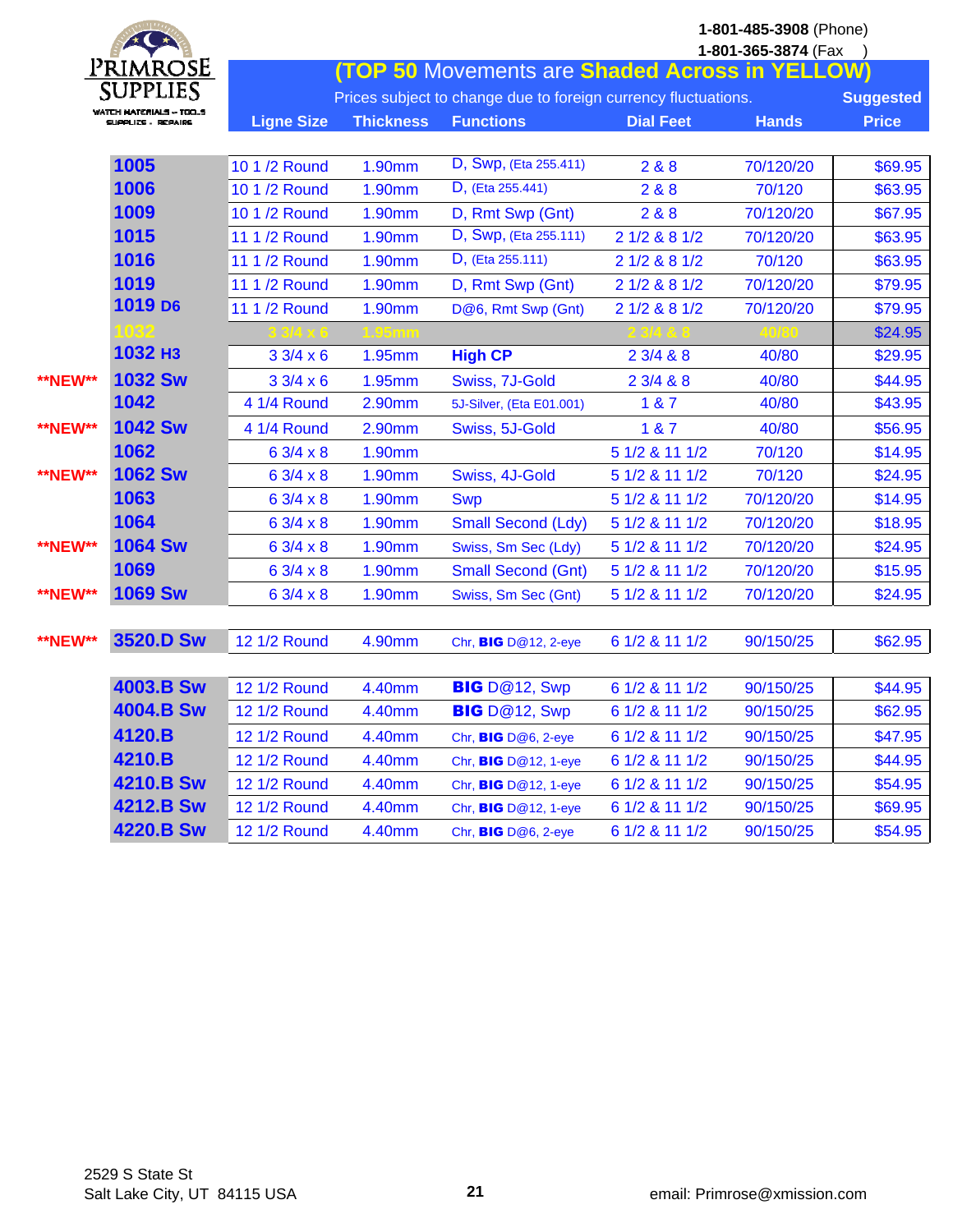|                | $4$ (<br>$\star$                               |                     |                  |                                                                |                  | 1-801-485-3908 (Phone)<br>1-801-365-3874 (Fax |                  |
|----------------|------------------------------------------------|---------------------|------------------|----------------------------------------------------------------|------------------|-----------------------------------------------|------------------|
|                | Primrose                                       |                     |                  | (TOP 50 Movements are Shaded Across in YELLOW)                 |                  |                                               |                  |
|                | SUPPLIES                                       |                     |                  | Prices subject to change due to foreign currency fluctuations. |                  |                                               | <b>Suggested</b> |
|                | WATCH MATERIALS -- TOO_S<br>EUPPLICE - REPAIRS | <b>Ligne Size</b>   | <b>Thickness</b> | <b>Functions</b>                                               | <b>Dial Feet</b> | <b>Hands</b>                                  | <b>Price</b>     |
|                |                                                |                     |                  |                                                                |                  |                                               |                  |
|                | <b>5010.B Sw</b>                               | <b>12 1/2 Round</b> | 4.40mm           | Chr, <b>BIG</b> D@12, 1-eye                                    | 6 1/2 & 11 1/2   | 90/150/25                                     | \$67.95          |
|                | 5020.B                                         | 12 1/2 Round        | 4.40mm           | Chr, BIG D@6, 2-eye                                            | 6 1/2 & 11 1/2   | 90/150/25                                     | \$47.95          |
|                | 5020.B Sw                                      | <b>12 1/2 Round</b> | 4.40mm           | Chr, BIG D@6, 2-eye                                            | 6 1/2 & 11 1/2   | 90/150/25                                     | \$69.95          |
|                | 5021.D                                         | <b>12 1/2 Round</b> | 4.40mm           | Chr, BIG D@6, 2-eye                                            | 6 1/2 & 11 1/2   | 90/150/25                                     | \$47.95          |
|                | 5022.D Sw                                      | <b>12 1/2 Round</b> | 4.40mm           | Chr, D@6, 2-eye                                                | 6 1/2 & 11 1/2   | 90/150/25                                     | \$62.95          |
|                | 5030.D                                         | <b>12 1/2 Round</b> | 4.40mm           | Chr, $D@4$ , $3$ -eye                                          | 6 1/2 & 11 1/2   | 90/150/25                                     | \$44.95          |
|                | <b>5030.D Sw</b>                               | 12 1/2 Round        | 4.40mm           | Chr, $D@4$ , $3$ -eye                                          | 6 1/2 & 11 1/2   | 90/150/25                                     | \$62.95          |
|                | 5040.B Sw                                      | <b>12 1/2 Round</b> | 4.40mm           | Chr, <b>BIG</b> D@12, 3-eye                                    | 6 1/2 & 11 1/2   | 90/150/25                                     | \$71.95          |
|                | 5040.D                                         | <b>12 1/2 Round</b> | 4.40mm           | Chr, D@4, 3-eye                                                | 6 1/2 & 11 1/2   | 90/150/25                                     | \$44.95          |
|                | 5040.D Sw                                      | <b>12 1/2 Round</b> | 4.40mm           | Chr, D@4, 3-eye                                                | 6 1/2 & 11 1/2   | 90/150/25                                     | \$62.95          |
|                | <b>5040.F Sw</b>                               | <b>12 1/2 Round</b> | 4.40mm           | Chr, D@6, 3-eye                                                | 6 1/2 & 11 1/2   | 90/150/25                                     | \$125.95         |
|                | 5050.B                                         | <b>12 1/2 Round</b> | 4.40mm           | Chr, BIG D@6, 3-eye                                            | 6 1/2 & 11 1/2   | 90/150/25                                     | \$47.95          |
|                | 5050.C Sw                                      | <b>12 1/2 Round</b> | 4.40mm           | Chr, Day, BIG D@6, 3-eye                                       | 6 1/2 & 11 1/2   | 90/150/25                                     | \$89.95          |
|                | 5050.E Sw                                      | 12 1/2 Round        | 4.40mm           | Chr, Day, BIG D@6, 3-eye                                       | 6 1/2 & 11 1/2   | 90/150/25                                     | \$69.95          |
|                | 5130.B Sw                                      | <b>12 1/2 Round</b> | 4.40mm           | Chr, $D@4$ , $3$ -eye                                          | 6 1/2 & 11 1/2   | 90/150/25                                     | \$89.95          |
|                | 5130.D                                         | <b>12 1/2 Round</b> | 4.40mm           | Chr, D@4, 3-eye                                                | 6 1/2 & 11 1/2   | 90/150/25                                     | \$47.95          |
|                | 5130.D Sw                                      | <b>12 1/2 Round</b> | 4.40mm           | Chr, D@4, 3-eye                                                | 6 1/2 & 11 1/2   | 90/150/25                                     | \$69.95          |
|                |                                                |                     |                  |                                                                |                  |                                               |                  |
|                | 6003.B                                         | <b>11 1/2 Round</b> | 3.30mm           | <b>BIG</b> D, Swp                                              | 1 1/2 & 7 1/2    | 70/120/20                                     | \$17.95          |
|                | 6003.B Sw                                      | 11 1/2 Round        | 3.30mm           | <b>BIG</b> D, Swp                                              | 1 1/2 & 7 1/2    | 70/120/20                                     | \$32.95          |
|                | 6003.D Sw                                      | 11 1/2 Round        | 3.30mm           | D, Swp                                                         | 1 1/2 & 7 1/2    | 70/120/20                                     | \$24.95          |
|                | 6004.B                                         | 11 1/2 Round        | 3.30mm           | <b>BIG</b> D@12, 1-eye                                         | 1 1/2 & 7 1/2    | 70/120/20                                     | \$21.95          |
|                | 6004.B Sw                                      | <b>11 1/2 Round</b> | 3.30mm           | <b>BIG</b> D@12, 1-eye                                         | 1 1/2 & 7 1/2    | 70/120/20                                     | \$39.95          |
|                | 6004.D Sw                                      | <b>11 1/2 Round</b> | 3.30mm           | D@3, 1-eye (Sm Sec)                                            | 1 1/2 & 7 1/2    | 70/120/20                                     | \$26.45          |
|                | 6203.B Sw                                      | <b>11 1/2 Round</b> | 3.30mm           | <b>BIG</b> D@12, 1-eye                                         | $11/2$ & $71/2$  | 70/120/19                                     | \$39.95          |
|                |                                                |                     |                  |                                                                |                  |                                               |                  |
|                | <b>7003.B Sw</b>                               | 15 Round            | 5.60mm           | <b>BIG</b> D@12                                                | 12 1/2 & 6 1/2   | 90/150/20                                     | \$89.95          |
| <b>**NEW**</b> | <b>7003.L Sw</b>                               | 15 Round            | 5.60mm           | BIG D@12, Retro@6                                              | 12 1/2 & 6 1/2   | 90/150/25                                     | \$89.95          |
| <b>**NEW**</b> | <b>7003.N Sw</b>                               | 15 Round            | 5.60mm           | <b>BIG</b> D@6, Retro@12                                       | 12 1/2 & 6 1/2   | 90/150/25                                     | \$89.95          |
|                | 7004.B Sw                                      | 15 Round            | 5.60mm           | BIG D@12, Sm Sec                                               | 12 1/2 & 6 1/2   | 90/150/25                                     | \$89.95          |
| **NEW**        | <b>7004.N Sw</b>                               | 15 Round            | 5.60mm           | <b>BIG</b> D@6, Retro@12                                       | 12 1/2 & 6 1/2   | 90/150/25                                     | \$89.95          |
| <b>**NEW**</b> | <b>7004.P Sw</b>                               | 15 Round            | 5.60mm           | BIG D@1, Retro@10                                              | 12 1/2 & 6 1/2   | 90/150/25                                     | \$89.95          |
|                |                                                |                     |                  |                                                                |                  |                                               |                  |
| **NEW**        | <b>8040.N Sw</b>                               | 15 Round            | 5.60mm           | BIG D@1, Retro@10                                              | 12 1/2 & 6 1/2   | 90/150/20                                     | \$89.95          |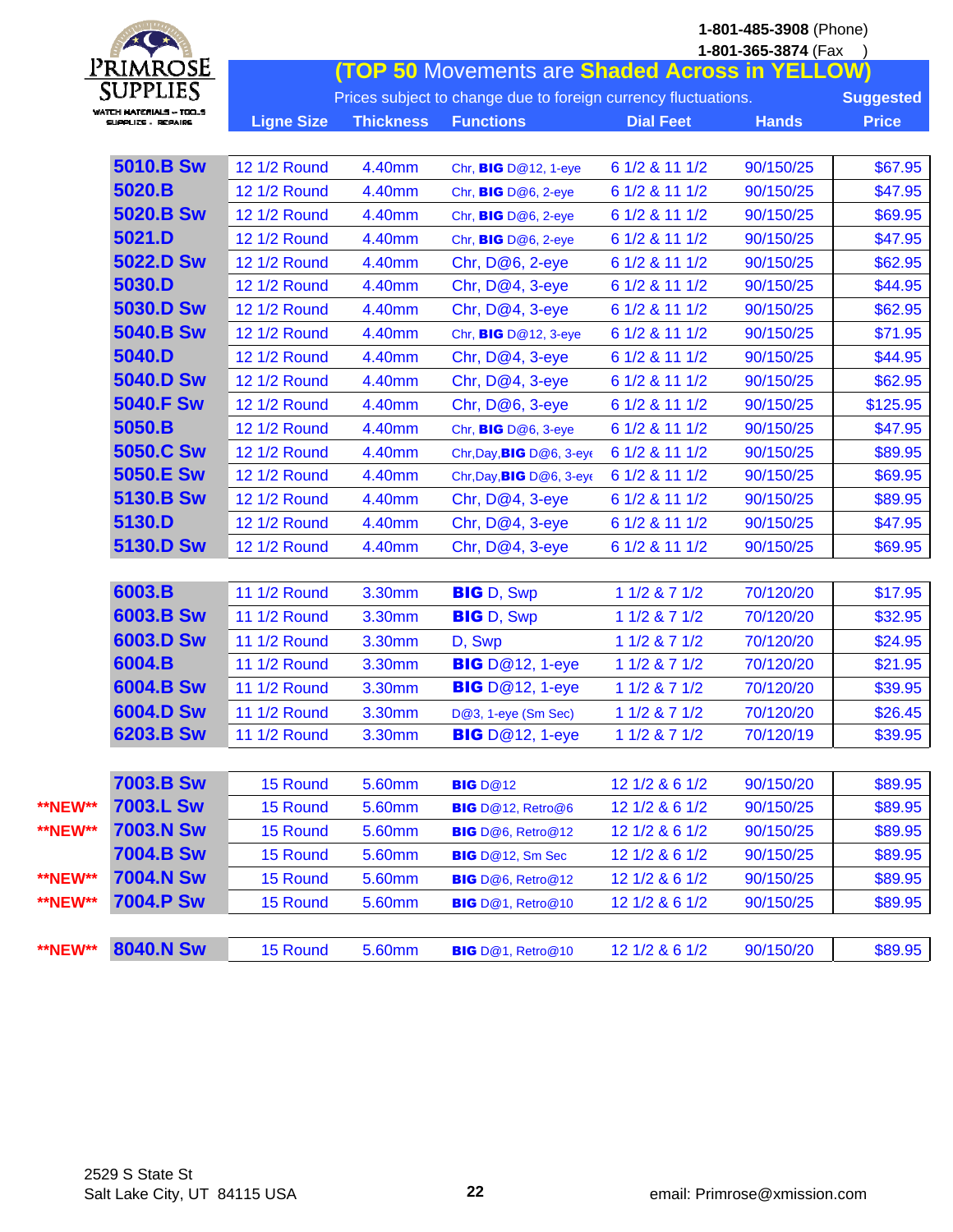

**1-801-365-3874** (Fax ) **(TOP 50** Movements are **Shaded Across in YELLOW)**

|     | Prices subject to change due to foreign currency fluctuations. |  |                  |              |              |  |  |
|-----|----------------------------------------------------------------|--|------------------|--------------|--------------|--|--|
| J.S | <b>Ligne Size Thickness Functions</b>                          |  | <b>Dial Feet</b> | <b>Hands</b> | <b>Price</b> |  |  |
|     |                                                                |  |                  |              |              |  |  |
|     |                                                                |  |                  |              |              |  |  |

| <b>SE - Ebauche</b> |        |                 |        |            |               |           |           |
|---------------------|--------|-----------------|--------|------------|---------------|-----------|-----------|
|                     | 308/31 | 8 3/4 Round     | 3.40mm | D, Swp     | 4 & 11        | 70/120/20 | \$8.95    |
| <b>LIMITED</b>      | 310/11 | 10 1/2 Round    | 3.40mm | <b>Swp</b> | 2 & 8         | 70/120/20 | \$7.95    |
| Disc.               | 310/31 | 10 1/2 Round    | 3.40mm | D, Swp     | 2 & 8         | 70/120/20 | Ronda 505 |
| Disc.               | 311/31 | 11 1/2 Round    | 3.40mm | D. Swp     | 2 & 8         | 70/120/20 | Ronda 515 |
|                     | 682/11 | $63/4 \times 8$ | 2.75mm | <b>Swp</b> | 3 1/2 & 8 1/2 | 60/110/20 | \$7.50    |

| <b>SEIKO</b>   |                     |                    |        |               |                |           |               |
|----------------|---------------------|--------------------|--------|---------------|----------------|-----------|---------------|
|                | <b>1E20</b>         | 3 1/4 Round        | 2.70mm |               | 7 & 11 1/2     | 45/90     | \$37.95       |
|                | <b>1F20</b>         | 4 3/4 x 5 1/2      | 2.09mm |               | 2 & 7          | 45/90     | \$27.95       |
| <b>LIMITED</b> | N <sub>00</sub>     |                    |        |               |                |           | \$18.50       |
| <b>LIMITED</b> | INO1.               |                    |        |               |                |           | \$19.95       |
| Disc.          | <b>4N00</b>         | $43/4 \times 61/2$ | 2.19mm |               | 6 1/2 & 11 1/2 | 45/90     | <b>VC 00</b>  |
| Disc.          | <b>4N01</b>         | $43/4 \times 61/2$ | 2.19mm | <b>Sweep</b>  | 6 1/2 & 11 1/2 | 65/110/18 | <b>VC 01</b>  |
|                | <b>7N00 - V 700</b> | $63/4 \times 8$    | 2.10mm |               | 6 1/2 & 12 1/2 | 65/110    | \$19.95       |
|                | <b>7N01 - V701</b>  | $63/4 \times 8$    | 2.10mm | <b>Swp</b>    | 6 1/2 & 12 1/2 | 65/110/20 | \$15.95       |
|                | <b>7N32 - V 732</b> | 101/2              | 2.90mm | D, Swp        | 1 & 7          | 65/110/20 | \$22.50       |
|                | $7N33 - V733$       | 101/2              | 2.90mm | DD, Swp       | 1 & 7          | 65/110/20 | \$22.50       |
|                | $7N42 - V742$       | 111/2              | 2.90mm | D, Swp        | 187            | 65/110/20 | \$19.95       |
|                | <b>7N43</b> - V 743 | 111/2              | 2.90mm | DD, Swp       | 2 & 8          | 65/110/20 | \$19.95       |
|                | $7N82 - V782$       | 73/4               | 2.90mm | DD, Swp       | 5 1/2 & 12     | 45/90/20  | \$22.50       |
|                | <b>7N83 - V 783</b> | 73/4               | 2.90mm | DD, Swp       | 5 1/2 & 12     | 65/110/20 | \$22.50       |
|                | <b>7N89 - V789</b>  | 73/4               | 2.60mm | D             | 5 1/2 & 12     | 45/90     | \$22.50       |
| Disc.          | <b>7T32</b> - YM 52 | 12 <sub>2</sub>    | 3.70mm | Chr, D, 3-eye | 11/2871/2      | 65/110/20 | <b>NO SUB</b> |
| Disc.          | <b>7T34</b>         | 12 <sub>2</sub>    | 3.70mm | Chr, 3-eye    | 11/2871/2      | 65/110/20 | <b>NO SUB</b> |
| Disc.          | 7T62 - YM 62        | 12                 | 3.70mm | Chr, D, 3-eye | 1 1/2 & 7 1/2  | 65/110/20 | <b>YM 62</b>  |

| <b>TIMEX</b>   |             |                    |        |                        |            |           |               |
|----------------|-------------|--------------------|--------|------------------------|------------|-----------|---------------|
| Disc.          | <b>M602</b> | 10 1/2 Round       | 3.23mm | D, Swp                 | 2 & 8      | 70/120/20 | <b>NO SUB</b> |
| Disc.          | <b>M603</b> | 10 1/2 Round       | 3.76mm | DD, Swp                | 2 & 8      | 70/120/20 | <b>NO SUB</b> |
| Disc.          | <b>M653</b> | $51/2 \times 63/4$ | 3.18mm | <b>Swp</b>             | 5 & 11     | 70/120/20 | <b>NO SUB</b> |
| Disc.          | <b>M902</b> | 10 1/2 Round       | 3.65mm | D, Swp                 | 4 1/2 & 10 | 70/120/20 | <b>NO SUB</b> |
| <b>LIMITED</b> | <b>M903</b> | 10 1/2 Round       | 4.15mm | DD, Swp                | 4 1/2 & 10 | 70/120/20 | \$8.95        |
| Disc.          | <b>M904</b> | 13 1/2 Round       | 3.65mm | EL, Swp                | 5 & 11     | 70/120/20 | <b>NO SUB</b> |
| Disc.          | <b>M905</b> | 13 1/2 Round       | 3.65mm | EL, D, Swp             | 5 & 11     | 70/120/20 | <b>NO SUB</b> |
| Disc.          | <b>M921</b> | 11 1/2 Round       | 6.00mm | EL, D@4, Min, Sec, 3-e | 5 & 11     | 70/120/20 | <b>NO SUB</b> |
| Disc.          | <b>M927</b> | 11 1/2 Round       | 6.00mm | D@4, Min, Sec, 3-eye   | 5 & 11     | 70/120/20 | <b>NO SUB</b> |
| Disc.          | <b>M953</b> | $51/2 \times 63/4$ | 3.65mm | <b>Swp</b>             | 4 1/2 & 10 | 70/120/20 | <b>NO SUB</b> |
| Disc.          | <b>M954</b> | 8 3/4 Round        | 3.07mm | EL, D, Swp             | 2 & 8      | 70/120/20 | <b>NO SUB</b> |
| <b>LIMITED</b> | <b>M955</b> | 8 3/4 Round        | 3.07mm | EL, Swp                | 2 & 8      | 70/120/20 | \$13.95       |
| Disc.          | <b>M956</b> | 8 3/4 Round        | 3.07mm | EL, D, Swp             | 2 & 8      | 70/120/20 | <b>NO SUB</b> |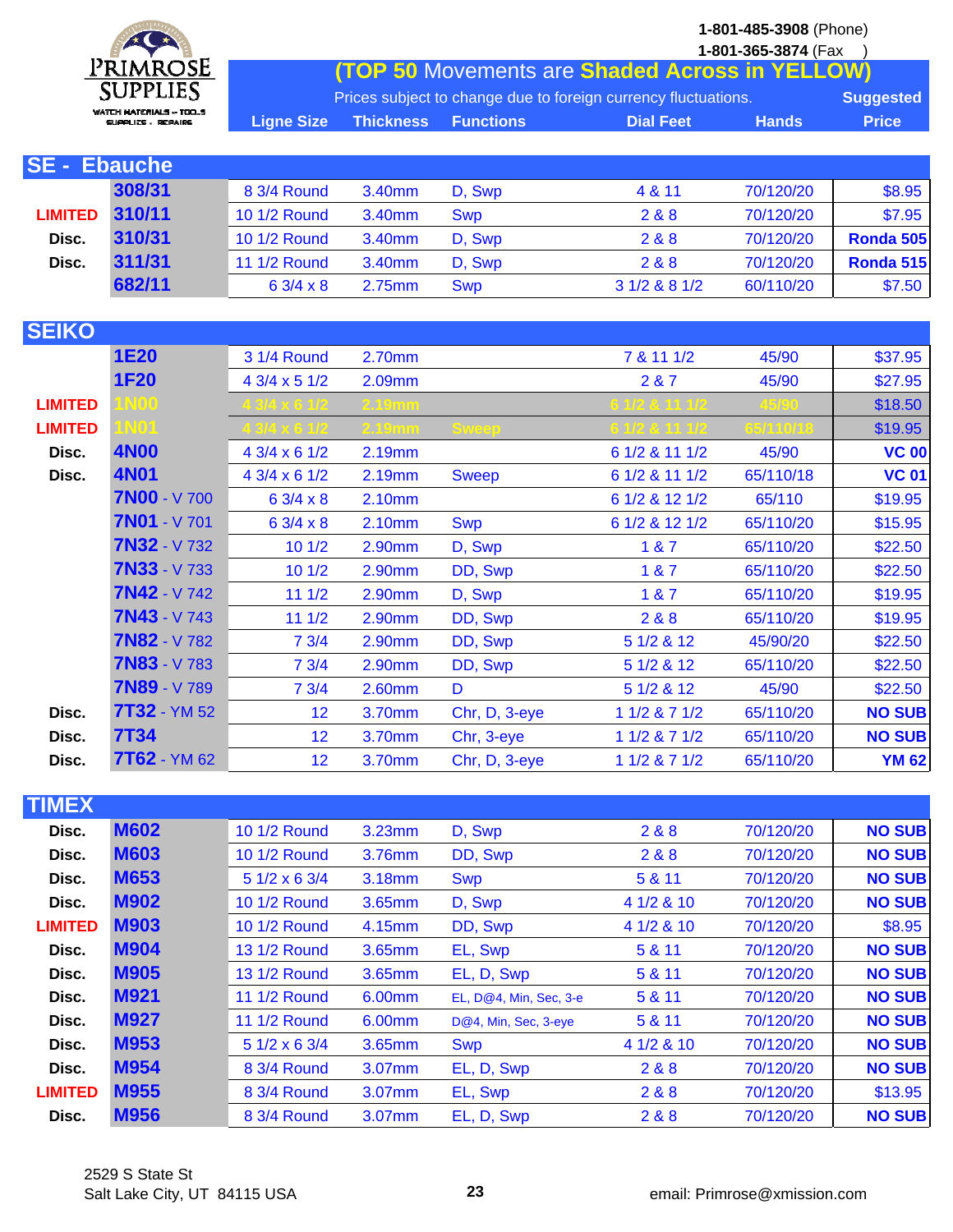| $*$ $*$        |                                                |                                                                |                                                       |                       |                  | 1-801-485-3908 (Phone)<br>1-801-365-3874 (Fax |                   |  |  |  |
|----------------|------------------------------------------------|----------------------------------------------------------------|-------------------------------------------------------|-----------------------|------------------|-----------------------------------------------|-------------------|--|--|--|
|                | Primrose                                       |                                                                | <b>(TOP 50 Movements are Shaded Across in YELLOW)</b> |                       |                  |                                               |                   |  |  |  |
|                | SUPPLIES                                       | Prices subject to change due to foreign currency fluctuations. |                                                       |                       |                  |                                               |                   |  |  |  |
|                | WATCH MATERIALS - TOO<br>и кари 179 - БЕГОЛИВО | <b>Ligne Size</b>                                              | <b>Thickness</b>                                      | <b>Functions</b>      | <b>Dial Feet</b> | <b>Hands</b>                                  | <b>Price</b>      |  |  |  |
|                |                                                |                                                                |                                                       |                       |                  |                                               |                   |  |  |  |
|                | <b>MECHANICAL / AUTOMATIC</b>                  |                                                                |                                                       |                       |                  |                                               |                   |  |  |  |
| <b>MECH</b>    | <b>CHI 2650S</b>                               | 11 1/2 Round                                                   | 5.30mm                                                | DD, Swp, 17 Jew       | 4 1/2 & 10 1/2   | 100/150/17                                    | \$13.95           |  |  |  |
| <b>LIMITED</b> | <b>DG 2803</b>                                 | 11 1/2 Round                                                   | 5.30mm                                                | DD, Swp, 17 Jew       | 4 1/2 & 10 1/2   | 100/150/17                                    | \$27.95           |  |  |  |
| <b>LIMITED</b> | <b>DG 2812</b>                                 | 13 Round                                                       | 5.45mm                                                | Day@12, D, Swp, 22J   | 2&8&8            | 100/150/17                                    | \$27.95           |  |  |  |
| <b>LIMITED</b> | <b>DG 2813</b>                                 | <b>11 1/2 Round</b>                                            | 5.45mm                                                | D, Swp, 17 Jew        | 5 1/2 & 11       | 100/150/17                                    | \$27.95           |  |  |  |
| <b>LIMITED</b> | ST <sub>6</sub> D                              | 11 1/2 Round                                                   | 6.00mm                                                | D, Swp, 17 Jew, (Gnt) | 5 1/2 & 11       | 85/135/20                                     | \$24.95           |  |  |  |
| <b>LIMITED</b> | ST6D-L                                         | 8 3/4 Round                                                    | 5.80mm                                                | D, Swp, 17 Jew, (Ldy) | 4 & 9 1/2        | 85/135/20                                     | \$24.95           |  |  |  |
|                |                                                |                                                                |                                                       |                       |                  |                                               |                   |  |  |  |
|                | <b>Restricted ETA 2000-1</b>                   | 8 3/4 Round                                                    | 3.60mm                                                | D, Swp, 20 Jew        | 1 1/2 & 8 1/2    | 70/120/20                                     | <b>RESTRICTED</b> |  |  |  |
| <b>LIMITED</b> | <b>ETA 2671</b>                                | 7 3/4 Round                                                    | 4.80mm                                                | D, Swp, 25 Jew        | 2 1/2 & 8 1/2    | 70/120/20                                     | \$210.00          |  |  |  |
|                | <b>Restricted ETA 2824-2</b>                   | 11 1/2 Round                                                   | 4.65mm                                                | D, Swp, 25 Jew        | 4 & 11           | 90/150/20                                     | <b>RESTRICTED</b> |  |  |  |
| <b>LIMITED</b> | <b>ETA 2834-2</b>                              | 13 Round                                                       | 5.05mm                                                | Day@12, D, Swp, 25J   | 4 & 10           | 90/150/25                                     | \$210.00          |  |  |  |
|                | <b>Restricted ETA 2836-2</b>                   | 11 1/2 Round                                                   | 5.05mm                                                | DD, Swp, 25 Jew       | 4 & 10           | 90/150/25                                     | <b>RESTRICTED</b> |  |  |  |
|                | <b>Restricted ETA 2892-A2</b>                  | 11 1/2 Round                                                   | 3.60mm                                                | D, Swp, 21 Jew        | 2 1/2 & 8 1/2    | 90/150/25                                     | <b>RESTRICTED</b> |  |  |  |
| <b>LIMITED</b> | <b>ETA 7750</b>                                | 13 1/4 Round                                                   | 7.90mm                                                | DD, Swp, 25 Jew       | 1 & 7            | 120/200/25/18                                 | \$740.00          |  |  |  |
|                |                                                |                                                                |                                                       |                       |                  |                                               |                   |  |  |  |
| <b>AUTO</b>    | <b>YT 57</b>                                   | 12 Round                                                       | 4.89mm                                                | D, Swp, Auto (AGS)    | 3 1/2 & 10       | 65/110/20                                     | \$45.95           |  |  |  |
| <b>AUTO</b>    | <b>YT 58</b>                                   | 12 Round                                                       | 4.89mm                                                | DD, Swp, Auto (AGS)   | 3 1/2 & 10       | 65/110/20                                     | \$45.95           |  |  |  |
| <b>AUTO</b>    | <b>YT 62</b>                                   | 12 Round                                                       | 4.30mm                                                | D, Swp, Auto (AGS)    | 3 1/2 & 7, 5&11  | 65/110/20                                     | \$71.95           |  |  |  |
| <b>AUTO</b>    | <b>YT 63</b>                                   | 12 Round                                                       | 4.30mm                                                | DD, Swp, Auto (AGS)   | 3 1/2 & 7, 5&11  | 65/110/20                                     | \$71.95           |  |  |  |
|                |                                                |                                                                |                                                       |                       |                  |                                               |                   |  |  |  |
| <b>AUTO</b>    | Miyota 8205                                    | 11 1/2 Round                                                   | 5.67mm                                                | DD, Swp, 21 Jew       | 5 1/2 & 10 1/2   | 100/165/17                                    | \$46.95           |  |  |  |
| <b>AUTO</b>    | Miyota 8215                                    | 11 1/2 Round                                                   | 5.67mm                                                | D, Swp, 21 Jew        | 5 1/2 & 10 1/2   | 100/165/17                                    | \$47.95           |  |  |  |
| <b>LIMITED</b> | <b>Miyota 8N24</b>                             | 11 1/2 Round                                                   | 4.80mm                                                | Swp, 21 Jew, Skeleton | 5 1/2 & 10 1/2   | 100/150/17                                    | \$69.95           |  |  |  |
|                |                                                |                                                                |                                                       |                       |                  |                                               |                   |  |  |  |
| Disc.          | <b>Seiko 5M42</b>                              | 12 Round                                                       | 4.30mm                                                | D, Swp, Auto (AGS)    | 3 1/2 & 7, 5&11  | 65/110/20                                     | <b>YT 62</b>      |  |  |  |
| Disc.          | <b>Seiko 5M43</b>                              | 12 Round                                                       | 4.30mm                                                | DD, Swp, Auto (AGS)   | 3 1/2 & 7, 5&11  | 65/110/20                                     | <b>YT 63</b>      |  |  |  |
| <b>LIMITED</b> | <b>Seiko 5M62</b>                              | 12 Round                                                       | 4.20mm                                                | D, Swp, Auto (AGS)    | 5 & 11           | 65/110/20                                     | \$99.95           |  |  |  |
|                |                                                |                                                                |                                                       |                       |                  |                                               |                   |  |  |  |

| <b>ORIENT</b> |              |                    |        |            |        |           |               |  |  |
|---------------|--------------|--------------------|--------|------------|--------|-----------|---------------|--|--|
| Disc.         | <b>6DXQ1</b> | $51/2 \times 63/4$ | 2.75mm | <b>Swp</b> | 1&4    | 65/110/20 | <b>VX 11</b>  |  |  |
| Disc.         | <b>8JX00</b> | 6 3/4 x 8          | 2.50mm | <b>Swp</b> | 1 & 4  | 65/110/20 | <b>Y 121</b>  |  |  |
| Disc.         | <b>9ME02</b> | 10 1/2 Round       | 2.90mm | Mn. Swp    | 4 & 10 | 65/110/20 | <b>NO SUB</b> |  |  |

| <b>OTHER CALIBERS</b> |                        |                     |        |            |           |           |         |  |  |
|-----------------------|------------------------|---------------------|--------|------------|-----------|-----------|---------|--|--|
|                       | <b>LIMITED 701.310</b> | <b>11 1/2 Round</b> | 2.80mm | D. Swp     | 4 & 11    | 70/120/20 | \$10.95 |  |  |
|                       | LIMITED HP 6641        | <b>11 1/2 Round</b> | 3.90mm | D. Swp     | 21/2881/2 | 90/150/22 | \$7.50  |  |  |
|                       | <b>LIMITED PUW 900</b> | $63/4 \times 8$     | 2.50mm | <b>Swp</b> | 31/2881/2 | 60/110/18 | \$8.85  |  |  |

 $\mathsf{l}$ 

 $\perp$ 

 $\perp$ 

 $\mathbf{l}$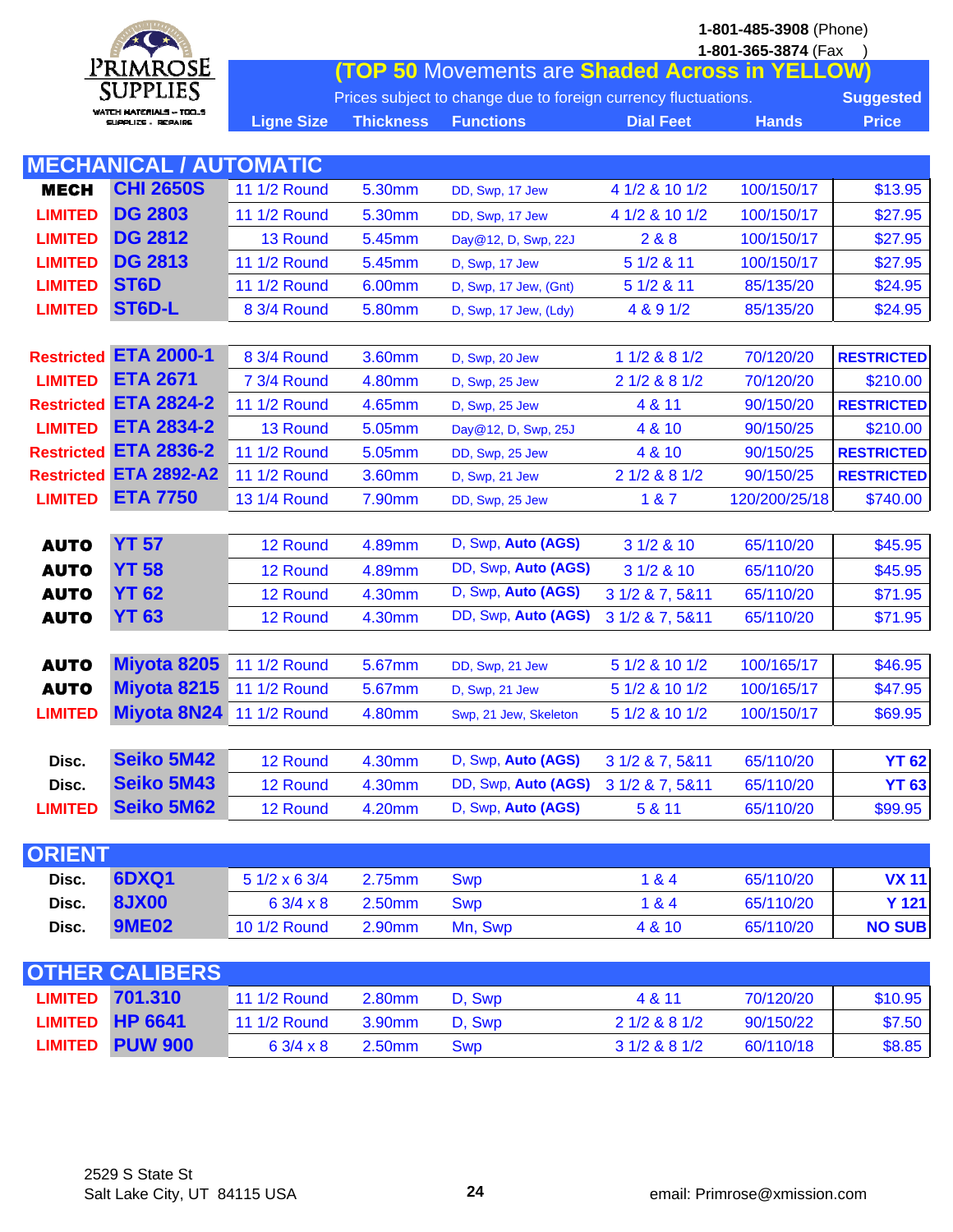

**1-801-365-3874** (Fax ) **(TOP 50** Movements are **Shaded Across in YELLOW)** Prices subject to change due to foreign currency fluctuations. **Suggested** Ligne Size Thickness Functions **Dial Feet** Hands Price

| <b>CAPACITORS</b> |           | <b>Battery#</b> | <b>Cross Reference</b>             | <b>Replacement</b>  |          |
|-------------------|-----------|-----------------|------------------------------------|---------------------|----------|
| <b>LIMITED</b>    | CT295.28  | 621             | 8510, 8627                         |                     | \$27.95  |
| <b>LIMITED</b>    | CT295.29  | <b>MT920</b>    | 0850, 0855, 0870, 0875, 0W50       |                     | \$27.95  |
| <b>LIMITED</b>    | CT295.31  | MT1620          | 9410, 9415, 9417, 9455             |                     | \$27.95  |
| <b>LIMITED</b>    | CT295.33  | <b>MT621</b>    | 8511, 8512, 8515, 8625, 8626, 8628 |                     | \$27.95  |
| Disc.             | CT295.37  | <b>MT621</b>    | A114, A119, A134, A139, A234       | <b>USE CT295.55</b> | CT295.55 |
| <b>LIMITED</b>    | CT295.38  | <b>MT920</b>    | C601, C605, C615                   |                     | \$27.95  |
| Disc.             | CT295.40  | <b>MT920</b>    | 7W71, BR10, A710, A715, A730,      | <b>USE CT295.56</b> | CT295.56 |
|                   |           |                 | A735, A780, A784, B510, B515,      |                     |          |
|                   |           |                 | B560, B740, B741, B745             |                     |          |
| <b>LIMITED</b>    | CT295.41  | <b>MT616</b>    | A310, A315                         |                     | \$27.95  |
| <b>LIMITED</b>    | CT295.44  | MT1620          | A160, A270, C690                   |                     | \$27.95  |
| Disc.             | CT295.46  | <b>MT516</b>    | B020, B030, B031, B033             | <b>USE CT295.76</b> | CT295.76 |
| <b>LIMITED</b>    | CT295.51  | <b>MT621</b>    | B110, E000, E010, E030, E100,      |                     | \$27.95  |
|                   |           |                 | E110, E111, G430, G431, G432       |                     |          |
| <b>LIMITED</b>    | CT295.55  | <b>MT621</b>    | A114, A119, A134, A139, A234       |                     | \$27.95  |
| <b>LIMITED</b>    | CT295.56  | <b>MT920</b>    | 7871, 7876, 7878, B510, B515,      |                     | \$27.95  |
|                   |           |                 | B872, B873, B876, C651, C660,      |                     |          |
|                   |           |                 | E712, E715, E760, E761, E810, E870 |                     |          |
| <b>LIMITED</b>    | CT295.60  | <b>MT616</b>    | B232, B236, B237, BP10             |                     | \$27.95  |
| Disc.             | CT295.61  | <b>MT516</b>    | <b>B023, B080</b>                  | <b>USE CT295.76</b> | CT295.76 |
| <b>LIMITED</b>    | CT295.63  | <b>MT621</b>    | <b>B230, B234</b>                  |                     | \$27.95  |
| <b>LIMITED</b>    | CT295.66  | <b>MT616</b>    | G820                               |                     | \$27.95  |
| <b>LIMITED</b>    | CT295.67  | <b>MT416</b>    | G620, G670                         |                     | \$27.95  |
| <b>LIMITED</b>    | CT295.69  | <b>CTL920</b>   | G900, E210                         |                     | \$27.95  |
| <b>LIMITED</b>    | CT295.76  | <b>MT516</b>    | <b>B023, B080</b>                  |                     | \$27.95  |
| <b>LIMITED</b>    | CT295.763 | <b>MT516F</b>   | J145, J165                         |                     | \$27.95  |

|                   | <b>CTL920</b>     | 5D44                          | \$17.95                          |
|-------------------|-------------------|-------------------------------|----------------------------------|
| <b>SK3023.24R</b> | <b>MT920</b>      | 7M22, 7M42, 7M45, V12x series | \$17.95                          |
| <b>SK3023.24X</b> | <b>MT920</b>      | 5J21, 5J22                    | \$17.95                          |
| <b>SK3023.24Y</b> | <b>MT920</b>      | V <sub>14</sub> x series      | \$17.95                          |
| <b>SK3023.44Z</b> | <b>TC920S</b>     | 5M62, 5M63, 5M65              | \$17.95                          |
| <b>SK3023.5mz</b> | <b>TC920S</b>     |                               | \$17.95                          |
| <b>SK3027.26T</b> | <b>MT516F</b>     | <b>V114</b>                   | \$23.95                          |
| <b>SK3027.29Y</b> | <b>MT616</b>      | <b>V18x series</b>            | \$23.95                          |
| <b>SK3027.3mz</b> | <b>MT616</b>      | 3M21, 3M22                    | \$17.95                          |
|                   | <b>MT616</b>      | 4M21                          | \$17.95                          |
|                   | <b>SK3023.24L</b> | <b>SK3027.4mz</b>             | 5M22, 5M23, 5M42, 5M43, 3029.113 |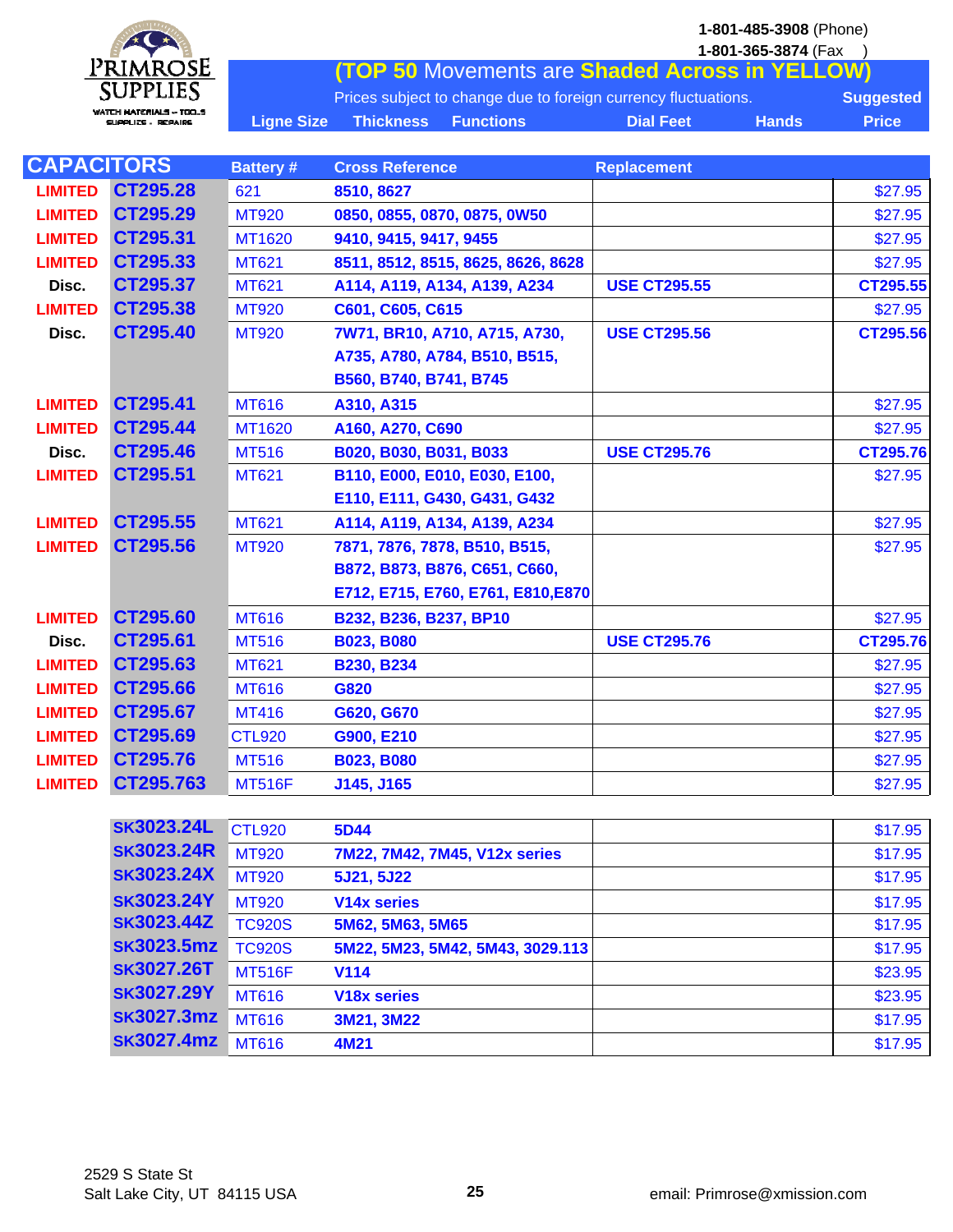**1-801-485-3908** (Phone) **1-801-365-3874** (Fax )



**(TOP 50** Movements are **Shaded Across in YELLOW)** Prices subject to change due to foreign currency fluctuations. **Suggested** Ligne Size Thickness Functions **Dial Feet** Hands Price

|                | <b>CALENDAR WHEELS</b>        |                    |                                                                |               |
|----------------|-------------------------------|--------------------|----------------------------------------------------------------|---------------|
| <b>ETA</b>     | Dat 251.262 D6                | 13 1/2 Round       | <b>Blk Numbers / Wht Dial</b><br><b>6 o'clock Date</b>         | \$2.95        |
| <b>ETA</b>     | Dat 256.111 D6                | 8 1/4 Round        | <b>Blk Numbers / Wht Dial</b><br><b>6 o'clock Date</b>         | \$2.95        |
| <b>ETA</b>     | Dat 955.112 D3                | 11 1/2 Round       | <b>3 o'clock Date</b><br><b>Blk Numbers / Wht Dial</b>         | \$2.95        |
| <b>ETA</b>     | Dat 955.112 D6                | 11 1/2 Round       | <b>6 o'clock Date</b><br><b>Blk Numbers / Wht Dial</b>         | \$2.95        |
| <b>ETA</b>     | Dat 955.132 D3                | 11 1/2 Round       | <b>3 o'clock Date</b><br><b>Blk Numbers / Wht Dial</b>         | \$2.95        |
| <b>ETA</b>     | Dat 955.412 D3                | 10 1/2 Round       | <b>Blk Numbers / Wht Dial</b><br><b>3 o'clock Date</b>         | \$2.95        |
| <b>ETA</b>     | Dat 955.412 D6                | 10 1/2 Round       | <b>Blk Numbers / Wht Dial</b><br><b>6 o'clock Date</b>         | \$2.95        |
| <b>ETA</b>     | Dat 956.032 D3                | 7 3/4 Round        | <b>3 o'clock Date</b><br><b>Blk Numbers / Wht Dial</b>         | \$2.95        |
| <b>ETA</b>     | Dat 956.112 D6                | 7 3/4 Round        | <b>6 o'clock Date</b><br><b>Blk Numbers / Wht Dial</b>         | \$2.95        |
| <b>ETA</b>     | Dat 956.412 D3                | 8 3/4 Round        | <b>Blk Numbers / Wht Dial</b><br><b>3 o'clock Date</b>         | \$2.95        |
| <b>ETA</b>     | Dat 956.412 D6                | 8 3/4 Round        | <b>Blk Numbers / Wht Dial</b><br><b>6 o'clock Date</b>         | \$2.95        |
| <b>ETA</b>     | Dat F03.111 D3                | 7 3/4 Round        | <b>Blk Numbers / Wht Dial</b><br><b>3 o'clock Date</b>         | \$2.95        |
| <b>ETA</b>     | Dat F05.111 D3                | 8 3/4 Round        | <b>3 o'clock Date</b><br><b>Blk Numbers / Wht Dial</b>         | \$2.95        |
| <b>ETA</b>     | Dat F06.111 D6 11 1/2 Round   |                    | <b>Blk Numbers / Wht Dial</b><br><b>6 o'clock Date</b>         | \$2.95        |
|                | <b>CIRCUIT BOARDS</b>         |                    |                                                                |               |
|                | <b>Restricted 4000.251262</b> | 13 1/4 Round       | <b>Circuit Board &amp; Coil ONLY</b><br><b>Org ETA Package</b> | \$39.95       |
|                | <b>Restricted 4000.251272</b> | 13 1/4 Round       | <b>Circuit Board &amp; Coil ONLY</b><br><b>Org ETA Package</b> | \$39.95       |
|                | <b>Restricted 4000.255441</b> | 10 1/2 Round       | <b>Org ETA Package</b><br><b>Circuit Board &amp; Coil ONLY</b> | \$39.95       |
|                | <b>Restricted 4000.256111</b> | 8 1/4 Round        | <b>Circuit Board &amp; Coil ONLY</b><br><b>Org ETA Package</b> | \$39.95       |
| <b>LIMITED</b> | 4000.280002                   | 8 1/4 Round        | <b>Circuit Board &amp; Coil ONLY</b><br><b>Org ETA Package</b> | \$37.90       |
| <b>LIMITED</b> | 4000.282001                   | $51/2 \times 8$    | <b>Circuit Board &amp; Coil ONLY</b><br><b>Org ETA Package</b> | \$39.95       |
| Disc.          | 4000.562001                   | 5 1/2 x 6 3/4      | <b>Org ETA Package</b><br><b>Circuit Board &amp; Coil ONLY</b> | <b>NO SUB</b> |
| <b>LIMITED</b> | 4000.562101                   | 5 1/2 x 6 3/4      | <b>Circuit Board &amp; Coil ONLY</b><br><b>Org ETA Package</b> | \$8.50        |
| <b>LIMITED</b> | 4000.901001                   | 5 1/2 x 6 3/4      | <b>Circuit Board &amp; Coil ONLY</b><br><b>Org ETA Package</b> | \$9.95        |
|                | <b>Restricted 4000.955112</b> | 10 1/2 Round       | <b>Circuit Board &amp; Coil ONLY</b><br><b>Org ETA Package</b> | \$23.95       |
|                | <b>Restricted 4000.956112</b> | 10 1/2 Round       | <b>Org ETA Package</b><br><b>Circuit Board &amp; Coil ONLY</b> | \$23.95       |
|                | <b>Restricted 4000.956412</b> | 8 3/4 Round        | <b>Org ETA Package</b><br><b>Circuit Board &amp; Coil ONLY</b> | \$23.95       |
| Disc.          | 4000.959001                   | 9 Round            | <b>Org ETA Package</b><br><b>Circuit Board &amp; Coil ONLY</b> | <b>NO SUB</b> |
|                | <b>Restricted 4000.976001</b> | 5 1/2 x 6 3/4      | <b>Org ETA Package</b><br><b>Circuit Board &amp; Coil ONLY</b> | \$44.95       |
|                | <b>HANDS / SWEEPS</b>         |                    |                                                                |               |
|                | 40/80                         | <b>STICK Hands</b> | <b>YEL or WHT</b><br><b>Packed per Pair or 100/Bag</b>         | \$1.50/pr     |
|                | 45/90                         | <b>STICK Hands</b> | <b>YEL or WHT</b><br><b>Packed per Pair or 100/Bag</b>         | \$1.50/pr     |
|                | 55/100                        | <b>STICK Hands</b> | <b>Packed per Pair or 100/Bag</b><br><b>YEL or WHT</b>         | \$1.50/pr     |
|                | 60/110                        | <b>STICK Hands</b> | <b>YEL or WHT</b><br><b>Packed per Pair or 100/Bag</b>         | \$1.50/pr     |
|                | 65/110                        | <b>STICK Hands</b> | <b>Packed per Pair or 100/Bag</b><br><b>YEL or WHT</b>         | \$1.50/pr     |
|                | 70/120                        | <b>STICK Hands</b> | <b>YEL or WHT</b><br><b>Packed per Pair or 100/Bag</b>         | \$1.50/pr     |
|                | 90/150                        | <b>STICK Hands</b> | <b>YEL or WHT</b><br><b>Packed per Pair or 100/Bag</b>         | \$1.50/pr     |
|                | .17 Sweep                     | <b>STICK Hands</b> | <b>YEL or WHT</b><br><b>Packed per Pair or 100/Bag</b>         | \$1.00/pr     |
|                | .18 Sweep                     | <b>STICK Hands</b> | <b>YEL or WHT</b><br><b>Packed per Pair or 100/Bag</b>         | \$1.00/pr     |
|                | .20 Sweep                     | <b>STICK Hands</b> | <b>YEL or WHT</b><br><b>Packed per Pair or 100/Bag</b>         | \$1.00/pr     |
|                | .25 Sweep                     | <b>STICK Hands</b> | <b>YEL or WHT</b><br><b>Packed per Pair or 100/Bag</b>         | \$1.00/pr     |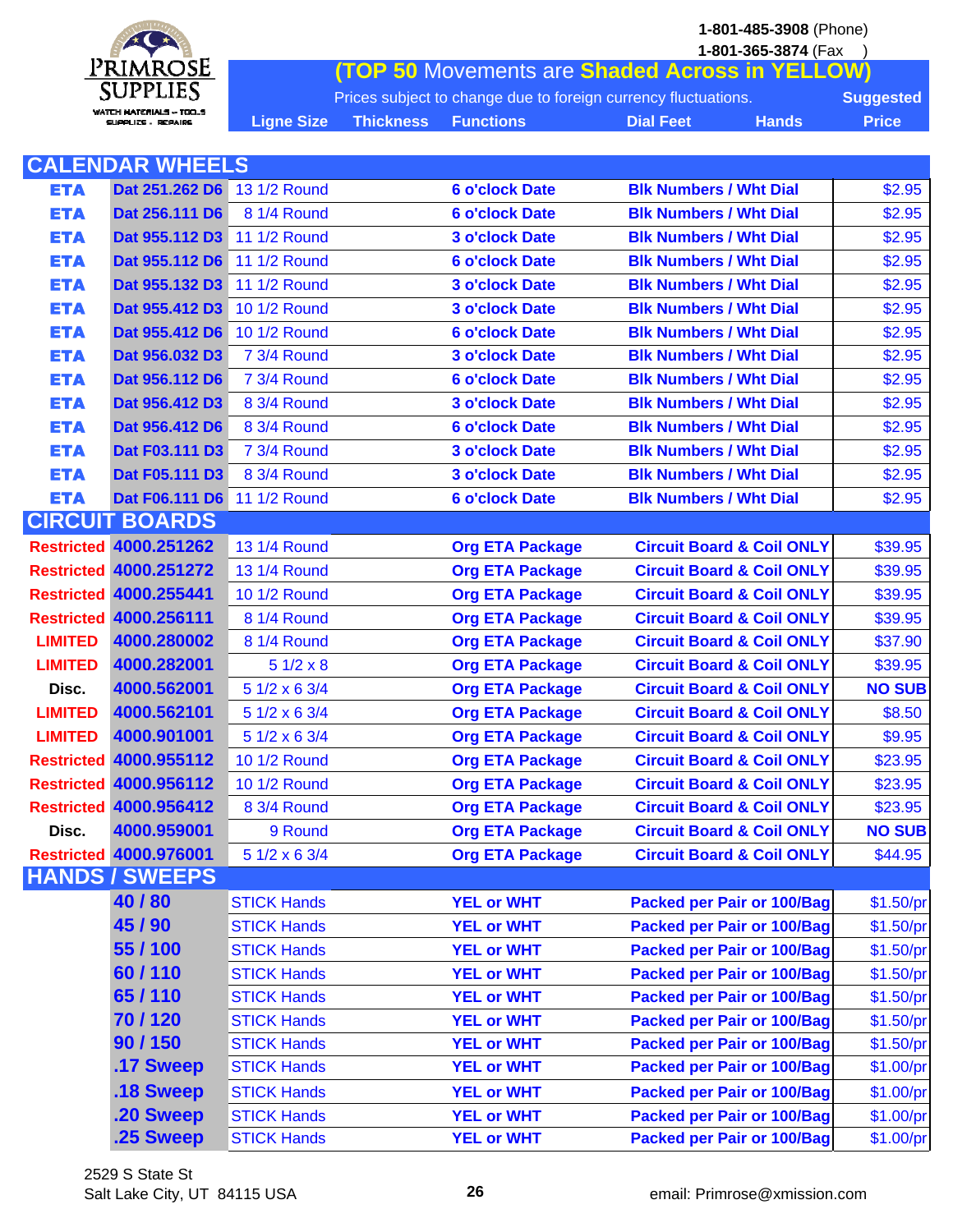

I

**1-801-365-3874** (Fax ) **(TOP 50** Movements are **Shaded Across in YELLOW)**

|                     | Prices subject to change due to foreign currency fluctuations. |  |                                  |         |  |  |  |
|---------------------|----------------------------------------------------------------|--|----------------------------------|---------|--|--|--|
| <b>Liane Size</b> \ | <b>Thickness Functions</b>                                     |  | <b>Dial Feet</b><br><b>Hands</b> | ⊾Price` |  |  |  |

| <b>STEMS - ETA</b> |                               |               |                                      |        |
|--------------------|-------------------------------|---------------|--------------------------------------|--------|
| 401 906            | Eta 955.112, 955.122, 955.132 | <b>TAP 10</b> | <b>Packed Individually or 10/Bag</b> | \$2.00 |
|                    | Eta 955.412, 955.422, 955.432 |               |                                      |        |
|                    | Eta 956.032, 956.112, 956.412 |               |                                      |        |
| 401 1519           | Eta F05.111/A, F06.111/A      | <b>TAP 10</b> | <b>Packed Individually or 10/Bag</b> | \$2.00 |
| 401 1520           | Eta F03.111/A, F04.111/A      | <b>TAP 10</b> | <b>Packed Individually or 10/Bag</b> | \$2.00 |

| <b>STEMS - Hattori</b> |                                                                                                |               |                                      |        |
|------------------------|------------------------------------------------------------------------------------------------|---------------|--------------------------------------|--------|
| 0351 112               | Y 480, Y 481, Y 482                                                                            | <b>TAP 10</b> | <b>Packed Individually or 10/Bag</b> | \$2.00 |
| 0351 173               | VC 00, VC 01, VC 10, VC 11                                                                     | <b>TAP 10</b> |                                      | \$2.00 |
| 0351 177               | VD 53B/57B/58B/59A,<br><b>VS 32A/3JA/82A,</b><br>VX 12E/32E/33E/3KE,<br>VX 42E/44E/82E/83E/89E | <b>TAP 10</b> | <b>Packed Individually or 10/Bag</b> | \$2.00 |
| 0351 178               | VD 54A, VD 55A, VD 56A,<br>VD 54B, VD 55B, VD 56B,<br>VX 07E/08E, VX 50E, VX 51E               | <b>TAP 10</b> | <b>Packed Individually or 10/Bag</b> | \$2.00 |
| 0351 208               | <b>VB 20A, V 220A</b>                                                                          | <b>TAP 11</b> | <b>Packed Individually or 10/Bag</b> | \$2.00 |
| 0351 228               | VB 20B, V 220B                                                                                 | <b>TAP 10</b> | <b>Packed Individually or 10/Bag</b> | \$2.00 |
| 0351 332               | VJ 22, VJ 23, VJ 24,<br>VJ 32, VJ 33, VJ 34                                                    | <b>TAP 10</b> | <b>Packed Individually or 10/Bag</b> | \$2.00 |
| 0351 333               | VJ 20, VJ 21                                                                                   | <b>TAP 10</b> | <b>Packed Individually or 10/Bag</b> | \$2.00 |
| 0351 704               | VP 31, VP 32, VP 33, VP 44                                                                     | <b>TAP 11</b> | <b>Packed Individually or 10/Bag</b> | \$2.00 |
| 0351 807               | VX 00, VX 01<br>YL 60A, YL 61A, 1F20, 1N00                                                     | <b>TAP 13</b> | <b>Packed Individually or 10/Bag</b> | \$2.00 |
| 0351819                | <b>VX 10A, VX 11A</b>                                                                          | <b>TAP 10</b> | <b>Packed Individually or 10/Bag</b> | \$2.00 |
| 0351892                | VD 53B/57B/58B/59A,<br>VS 32A/3JA/82A,<br>VX 12E/32E/33E/3KE,<br>VX 42E/44E/82E/83E/89E        | <b>TAP 11</b> | <b>Packed Individually or 10/Bag</b> | \$2.00 |
|                        |                                                                                                |               |                                      |        |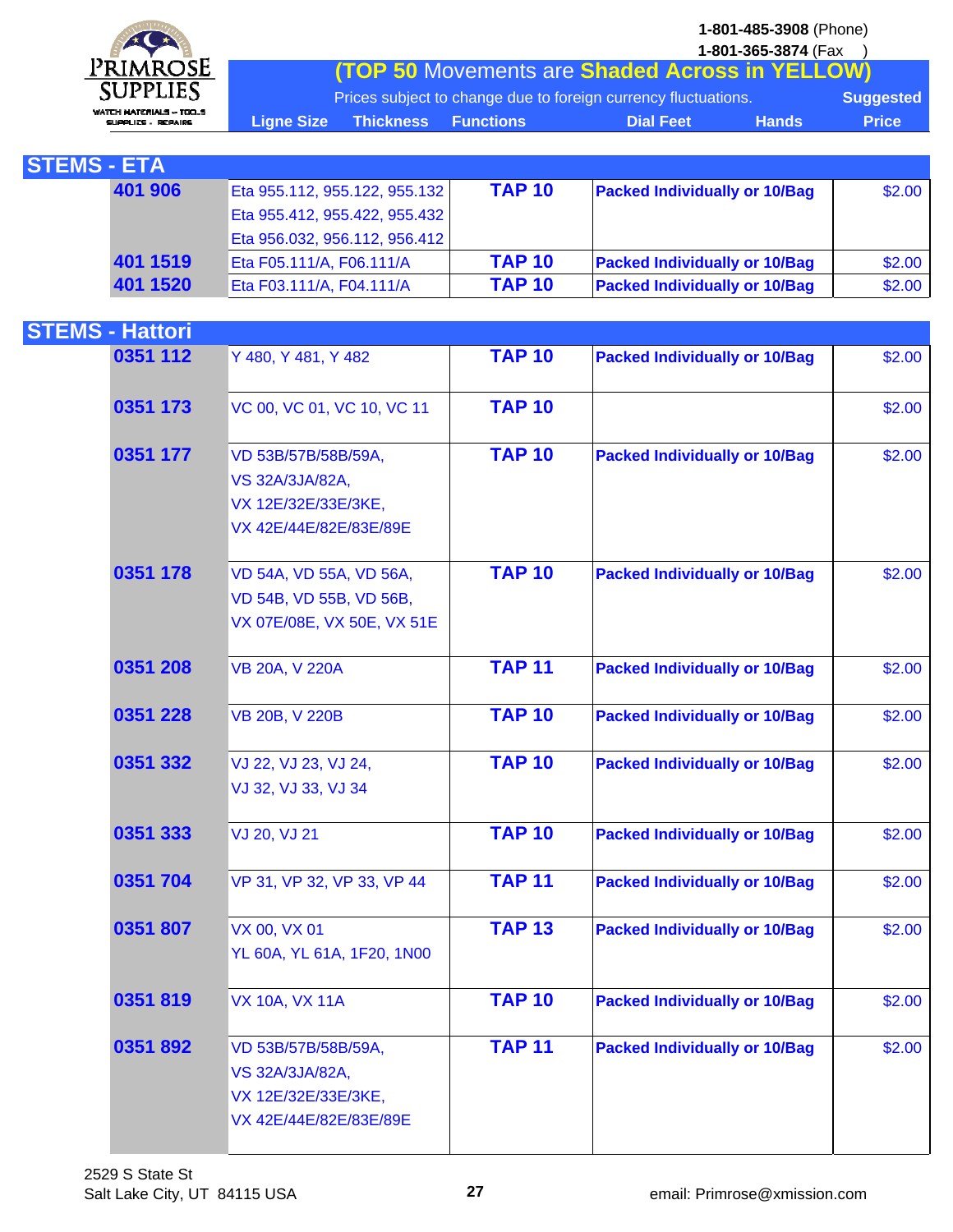**1-801-485-3908** (Phone) **1-801-365-3874** (Fax )



**(TOP 50** Movements are **Shaded Across in YELLOW)** Prices subject to change due to foreign currency fluctuations. **Suggested** Ligne Size Thickness Functions **Dial Feet** Hands Price

| <b>STEMS - Hattori (cont)</b> |                         |               |                                      |        |
|-------------------------------|-------------------------|---------------|--------------------------------------|--------|
| 0354 122                      | PC 20A, PC 21A,         | <b>TAP 10</b> | <b>Packed Individually or 10/Bag</b> | \$2.00 |
|                               | PC 20S, PC 21S          |               |                                      |        |
| 0354 130                      | <b>PC 10A, PC 11A</b>   | <b>TAP 10</b> | <b>Packed Individually or 10/Bag</b> | \$2.00 |
| 0354 300                      | PC 22A, PC 23A,         | <b>TAP 10</b> | <b>Packed Individually or 10/Bag</b> | \$2.00 |
|                               | <b>PC 32A, PC 33A</b>   |               |                                      |        |
| 0354 531                      | VX 18A/36A/38A/39A,     | <b>TAP 10</b> | <b>Packed Individually or 10/Bag</b> | \$2.00 |
|                               | VX 3FA/3GA/3HA/3JA      |               |                                      |        |
| 0354 533                      | <b>VX 50A, VX 51A</b>   | <b>TAP 10</b> | <b>Packed Individually or 10/Bag</b> | \$2.00 |
| 0354 788                      | AL 20E, AL 21E, AL 35E, | <b>TAP 10</b> | <b>Packed Individually or 10/Bag</b> | \$2.00 |
|                               | Y 120E, Y 121E, Y 121G, |               |                                      |        |
|                               | <b>YR 67A</b>           |               |                                      |        |

| <b>STEMS - Miyota</b> |                           |               |                                      |        |
|-----------------------|---------------------------|---------------|--------------------------------------|--------|
| 065 212               | Miyota 8205, 8215, 8N24   | <b>TAP 10</b> | <b>Packed Individually or 10/Bag</b> | \$3.00 |
| 065 379               | Miyota 6Lxx & 6Mxx Series | <b>TAP 10</b> | <b>Packed Individually or 10/Bag</b> | \$2.00 |
| 065 397               | Miyota 4Txx & 4Uxx Series | <b>TAP 12</b> | <b>Packed Individually or 10/Bag</b> | \$2.00 |
| 065 403               | Miyota 5Yxx               | <b>TAP 12</b> | <b>Packed Individually or 10/Bag</b> | \$2.00 |
| 065 413               | Miyota 5R21               | <b>TAP 12</b> | <b>Packed Individually or 10/Bag</b> | \$2.00 |
| 065 453               | <b>Miyota OSxx Series</b> | <b>TAP 10</b> | <b>Packed Individually or 10/Bag</b> | \$3.00 |
| 065 495               | Miyota 9Txx & 9Uxx Series | <b>TAP 12</b> | <b>Packed Individually or 10/Bag</b> | \$2.00 |
| 065 505               | Miyota 1Lxx & 1Mxx Series | <b>TAP 10</b> | <b>Packed Individually or 10/Bag</b> | \$2.00 |
|                       | Miyota 1Sxx series        |               |                                      |        |
| 065 541               | Miyota GL20, GL30         | <b>TAP 10</b> | <b>Packed Individually or 10/Bag</b> | \$2.00 |
| 065 543               | Miyota GM00, GM10         | <b>TAP 10</b> | <b>Packed Individually or 10/Bag</b> | \$2.00 |
| 065 547               | Miyota GL00, GL10         | <b>TAP 10</b> | <b>Packed Individually or 10/Bag</b> | \$2.00 |
| 065 549               | Miyota FS00, FS01, FS10,  | <b>TAP 10</b> | <b>Packed Individually or 10/Bag</b> | \$2.00 |
|                       | Miyota FS11, FS20, FS21,  |               |                                      |        |
|                       | Miyota FS60               |               |                                      |        |
|                       |                           |               |                                      |        |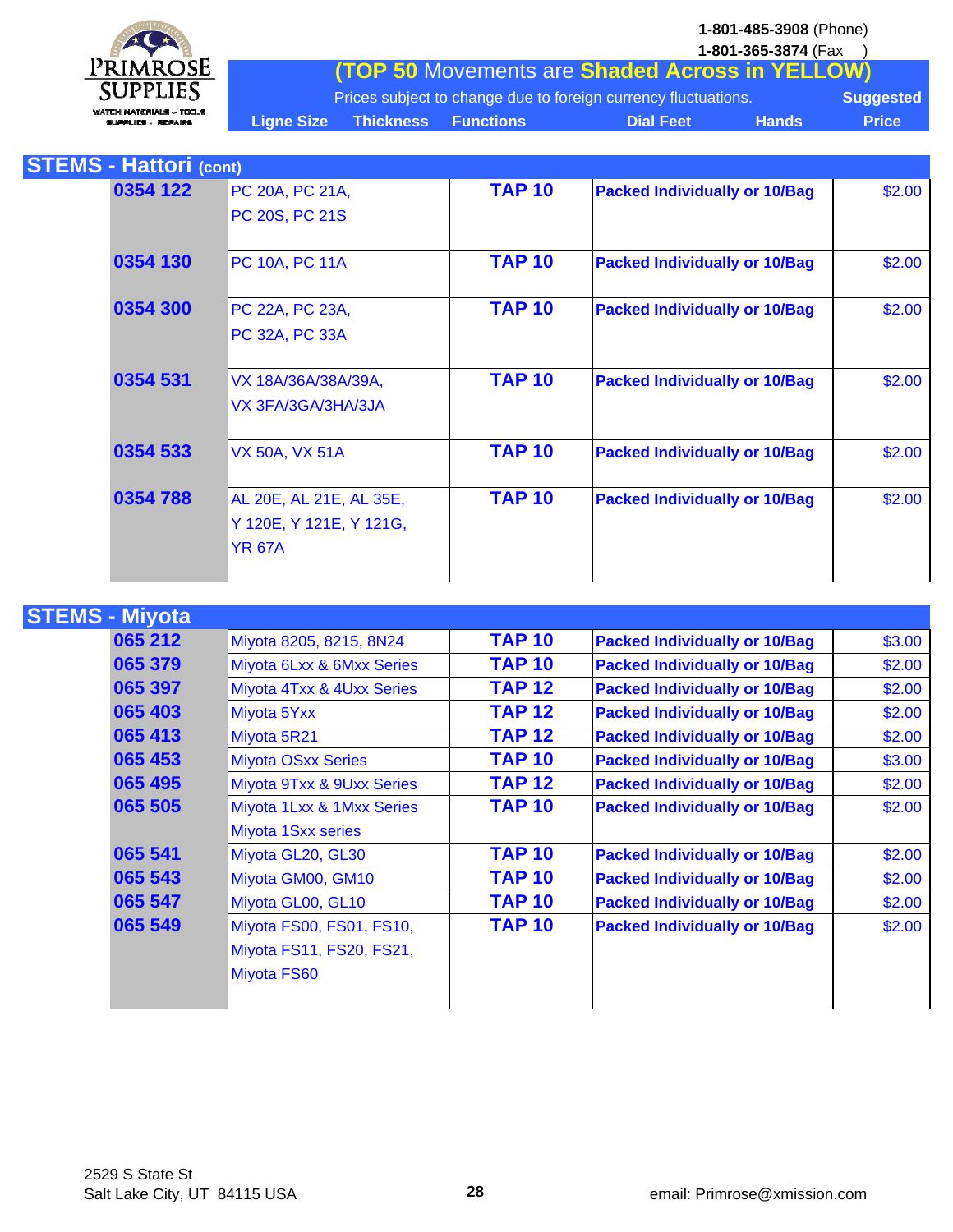

**1-801-365-3874** (Fax ) **(TOP 50** Movements are **Shaded Across in YELLOW)** Prices subject to change due to foreign currency fluctuations. **Suggested** Ligne Size Thickness Functions **Dial Feet** Hands Price

| <b>STEMS - Ronda</b> |                                |               |                                      |        |
|----------------------|--------------------------------|---------------|--------------------------------------|--------|
| 3000 131             | Ronda 702, 703, 705, 708,      | <b>TAP 10</b> | <b>Packed Individually or 10/Bag</b> | \$2.00 |
|                      | 772, 773, 774, 775, 778,       |               |                                      |        |
|                      | 782, 783, 784, 785, 788        |               |                                      |        |
| 3000 132             | Ronda 751, 753, 762, 763       | <b>TAP 10</b> | <b>Packed Individually or 10/Bag</b> | \$2.00 |
| 3000 133             | Ronda 702, 703, 705, 708,      | <b>TAP 10</b> | <b>Packed Individually or 10/Bag</b> | \$2.00 |
| <b>MONOBLANC</b>     | 772, 773, 774, 775, 778,       |               |                                      |        |
| (Pull Away)          | 782, 783, 784, 785, 788        |               |                                      |        |
| 3000 142             | Ronda 1032, 732                | <b>TAP 12</b> | <b>Packed Individually or 10/Bag</b> | \$2.00 |
| 3000 155             | Ronda 312, 313, 315,           | <b>TAP 10</b> | <b>Packed Individually or 10/Bag</b> | \$2.00 |
|                      | 712, 713, 715                  |               |                                      |        |
| 3000 160             | Ronda 1062, 1063, 1064, 1069   | <b>TAP 10</b> | <b>Packed Individually or 10/Bag</b> | \$2.00 |
| 3000 163             | Ronda 502, 503, 505, 507, 509, | <b>TAP 10</b> | <b>Packed Individually or 10/Bag</b> | \$2.00 |
| <b>MONOBLANC</b>     | 512, 513, 515, 517, 519,       |               |                                      |        |
| (Pull Away)          | 582, 583, 584, 585             |               |                                      |        |
| 3000 164             | Ronda 502, 503, 505, 507, 509  | <b>TAP 10</b> | <b>Packed Individually or 10/Bag</b> | \$2.00 |
|                      | 512, 513, 515, 517, 519        |               |                                      |        |
| 3000 177             | 4002/03.B, 4120.B, 4210/20.B   | <b>TAP 10</b> | <b>Packed Individually or 10/Bag</b> | \$2.00 |
|                      | 5010/20.B, 5030.D, 5040.B/D/F  |               |                                      |        |
|                      | 5050.B/C, 5051.C, 5130.B/D     |               |                                      |        |
| 3000 189             | Ronda 6003.B, 6004.B, 6203.B   | <b>TAP 10</b> | <b>Packed Individually or 10/Bag</b> | \$2.00 |
| 3000 194             | Ronda 7003.B, 7003.L, 7003.N   | <b>TAP 10</b> | <b>Packed Individually or 10/Bag</b> | \$2.00 |
|                      | 7004.B, 7004.N, 7004.P         |               |                                      |        |
|                      |                                |               |                                      |        |